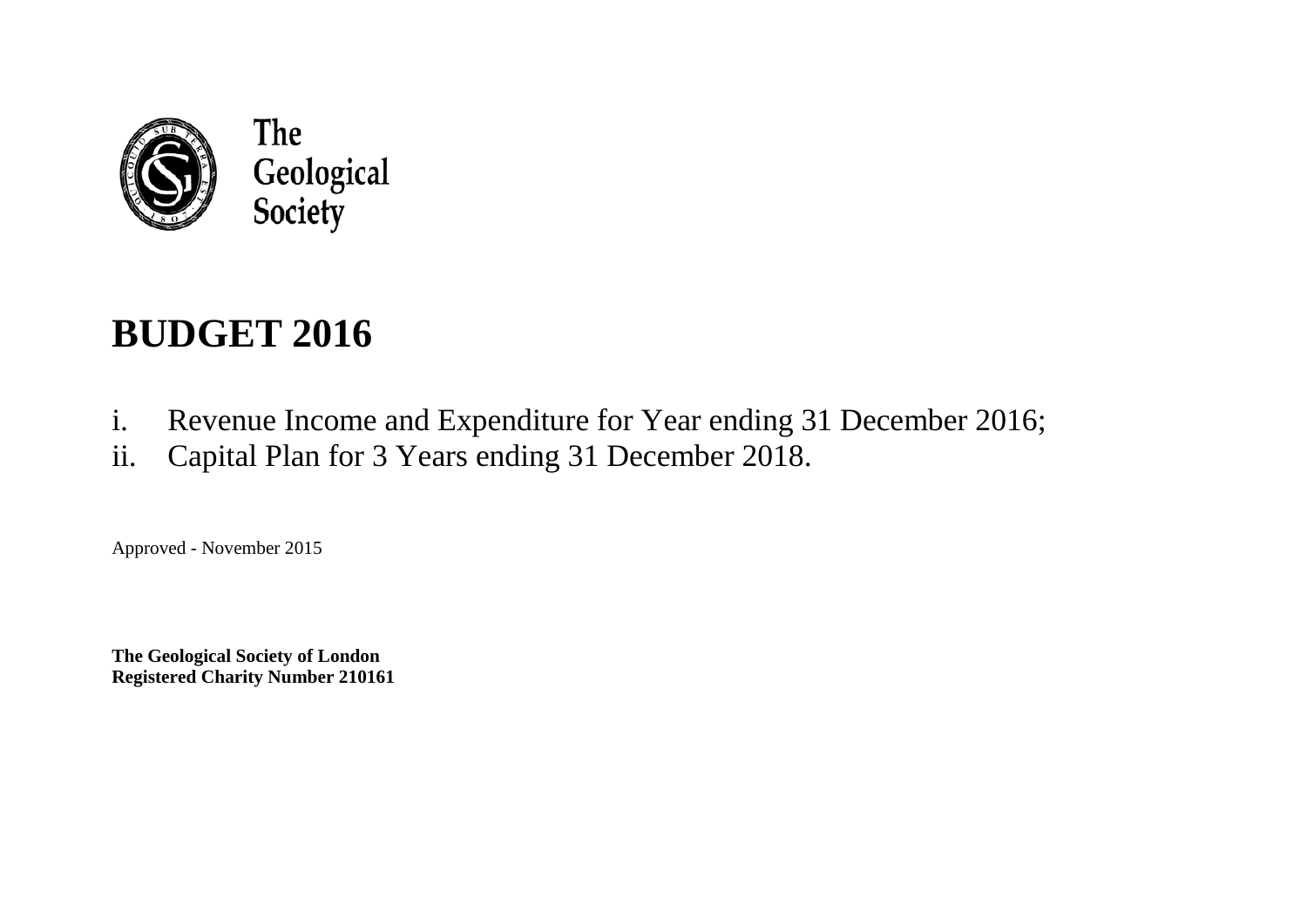**Budget 2016** 

### **Contents**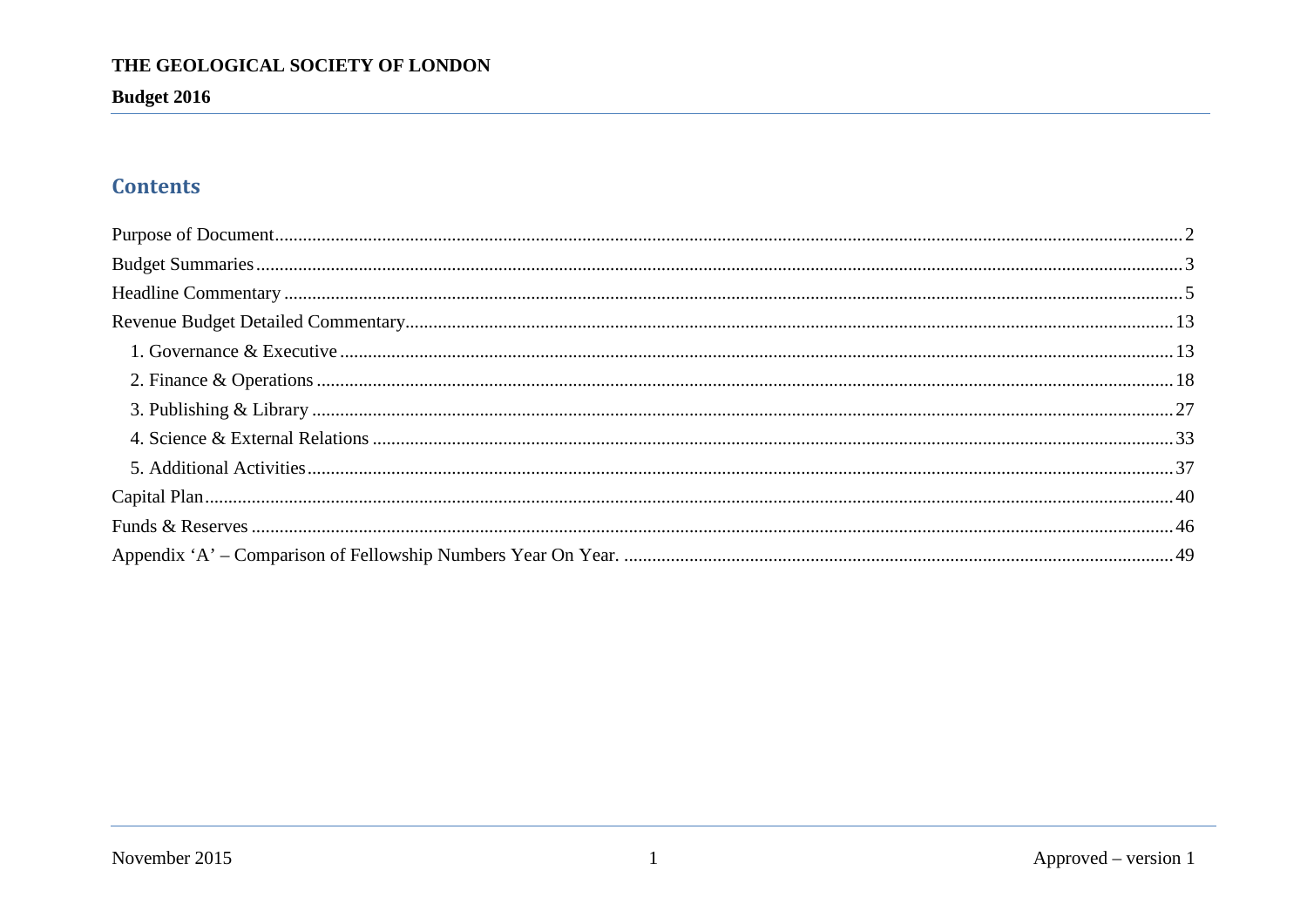#### **Budget 2016**

#### <span id="page-2-0"></span>**Purpose of Document**

This document sets out the Society's budgets for:

- i. revenue income and expenditure falling in the year ending 31 December 2016; and
- ii. its capital expenditure plans for the 3 years ending 31 December 2018.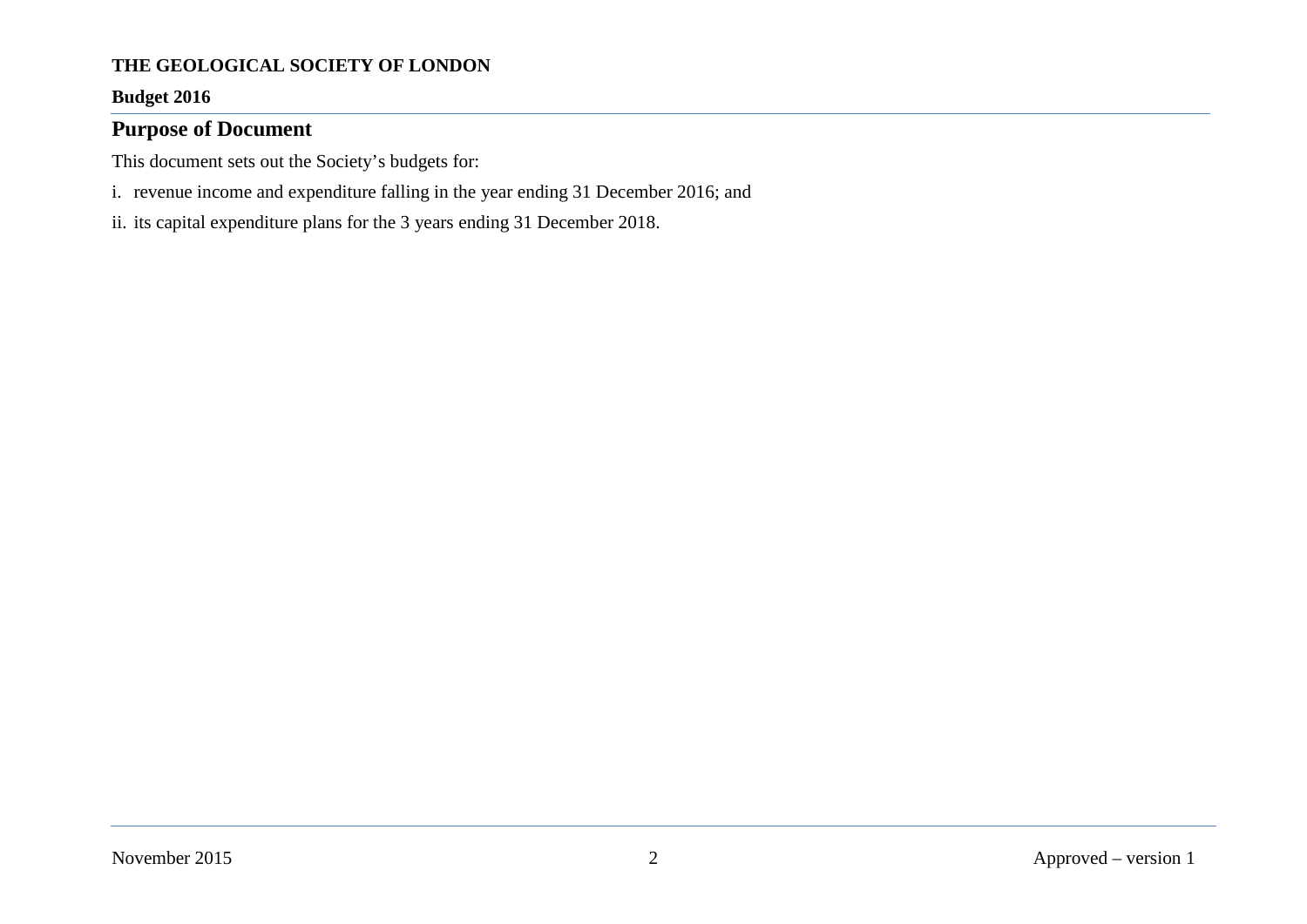#### **Budget 2016**

#### <span id="page-3-0"></span>**Budget Summaries**

Revenue and capital budget summaries for 2016 are presented in comparison with the original budget and outturn for 2015:

#### *(a) Summary revenue budgets*

|                                         |            | 2016 BUDGET  |                      |            | 2015 BUDGET  |                      | 2015 FORECAST |            |           |  |
|-----------------------------------------|------------|--------------|----------------------|------------|--------------|----------------------|---------------|------------|-----------|--|
| <b>REVENUE BUDGET SUMMARY</b>           |            | <b>Total</b> | Surplus <sup>/</sup> |            | <b>Total</b> | Surplus <sup>/</sup> |               | Total      | Surplus   |  |
|                                         | Total Inc. | Exp.         | (Deficit)            | Total Inc. | Exp.         | (Deficit)            | Total Inc.    | Exp.       | (Deficit) |  |
|                                         | £,000      | £,000        | £,000                | £,000      | £,000        | £,000                | £,000         | £,000      | £,000     |  |
| 'Core' Activities                       |            |              |                      |            |              |                      |               |            |           |  |
| Governance & Executive                  | 18.5       | (907.5)      | (889.0)              | 17.7       | (802.1)      | (784.3)              | 18.4          | (817.6)    | (799.2)   |  |
| Finance & Operations                    | 2,870.9    | (1,982.5)    | 888.4                | 3,021.5    | (1, 912.1)   | 1,109.4              | 2,820.4       | (1, 817.0) | 1,003.4   |  |
| Publishing & Library                    | 2,622.0    | (1,976.1)    | 645.8                | 2,644.8    | (2,085.4)    | 559.4                | 2,593.7       | (2,005.4)  | 588.3     |  |
| <b>Science &amp; External Relations</b> | 29.3       | (459.9)      | (430.6)              | 34.9       | (397.6)      | (362.7)              | 94.1          | (405.0)    | (310.9)   |  |
| 'Core' Surplus / (Deficit)              | 5,540.6    | (5,326.0)    | 214.6                | 5,718.9    | (5, 197.2)   | 521.7                | 5,526.5       | (5,044.9)  | 481.6     |  |
|                                         |            |              |                      |            |              |                      |               |            |           |  |
| <b>Additional Activities</b>            |            | (119.5)      | (119.5)              |            | (97.0)       | (97.0)               |               | (145.3)    | (145.3)   |  |
| Surplus/(Deficit) before gains          | 5,540.6    | (5, 445.5)   | 95.1                 | 5,718.9    | (5, 294.3)   | 424.6                | 5,526.5       | (5, 190.2) | 336.3     |  |
|                                         |            |              |                      |            |              |                      |               |            |           |  |
| Investment gains / (losses)             | 98.5       |              | 98.5                 | 30.0       |              | 30.0                 | 86.4          |            | 86.4      |  |
| <b>Net Surplus/(Deficit)</b>            | 5,639.1    | (5,445.5)    | 193.6                | 5,748.9    | (5, 294.3)   | 454.6                | 5,612.9       | (5, 190.2) | 422.7     |  |
|                                         |            |              |                      |            |              |                      |               |            |           |  |
| <b>Application of Net Resources</b>     |            |              |                      |            |              |                      |               |            |           |  |
| <b>Unrestricted Reserve Transfers</b>   |            |              | (225.7)              |            |              | (379.6)              |               |            | (392.5)   |  |
| <b>Restricted Reserve Transfers</b>     |            |              | 181.2                |            |              | 141.9                |               |            | 181.2     |  |
| Sub-total                               |            |              | (44.5)               |            |              | (237.7)              |               |            | (211.3)   |  |
|                                         |            |              |                      |            |              |                      |               |            |           |  |
| <b>After Resource Application</b>       |            |              | 149.1                |            |              | 217.0                |               |            | 211.4     |  |

*NB From the end of 2015, reflecting the change in treatment of Heritage Assets, Library acquisitions are treated as depreciated assets and thus removed from the above summary in which historically they have been shown beneath the 'Application of Net Resources'. They now appear in the following summary of Capital budgets.*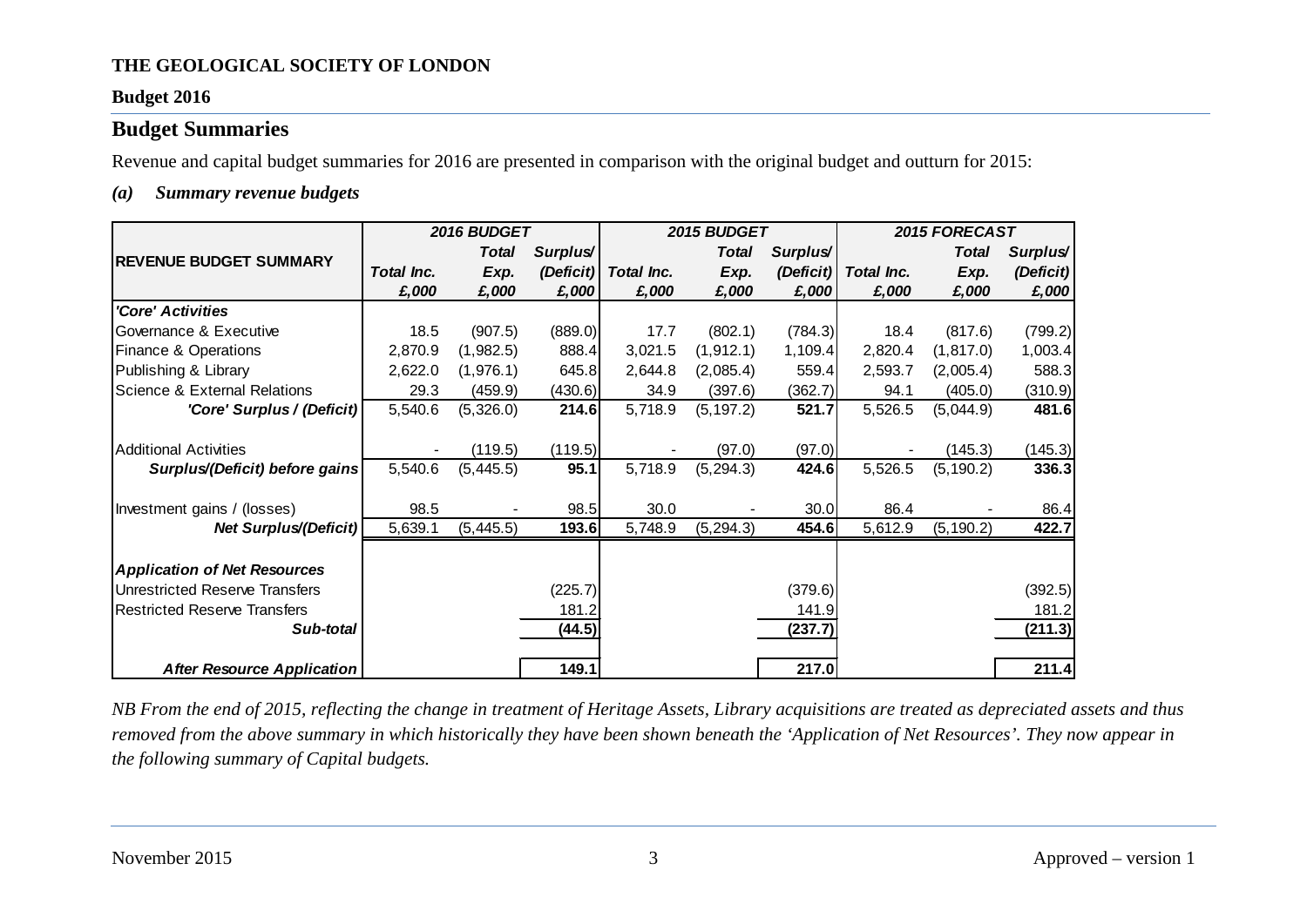#### **Budget 2016**

#### *(b) Summary capital budgets*

|                               | <b>2016 BUDGET</b> | <b>2015 BUDGET</b> | <b>2015 FORECAST</b> |
|-------------------------------|--------------------|--------------------|----------------------|
| <b>CAPITAL BUDGET SUMMARY</b> | <b>Total</b>       | <b>Total</b>       | <b>Total</b>         |
|                               | Exp.               | Exp.               | Exp.                 |
|                               | £,000              | £.000              | £,000                |
| Library Acquisitions          | (152.5)            | (158.6)            | (138.5)              |
| Other Capital Expenditure     | (426.1)            | (246.0)            | (126.4)              |
| Total                         | (578.6)            | (404.6)            | (265.0)              |

Note – capital budgets are increased in 2016 against 2015 outturn by inclusion of the CRM Project (c.£200k) and Lyell platform upgrade (c.£110k).

Budget holders have been involved in the process of compiling, reviewing and agreeing these figures on a zero-basis, meaning that each line has been assessed and evidence sought for expected income and expenditure, based upon understanding of underlying drivers, year on year trends, forecast outturn for current year, etc.

Key points are set out in the following Headline Commentary. Supporting details and assumptions are provided in the Revenue Budget Commentary and Capital Plan.

#### *Presentational changes*

As stated in the footnote to the summary table on page 3, from the end of 2015 the treatment of Library Acquisitions (as Heritage Assets) will, with agreement of the auditor, change to being the same as other depreciated assets. This adds an annual depreciation charge into the Publishing & Library income and expenditure for the year but means that the sum expended should not be considered as additional expenditure for the year in which it is incurred – as has historically been the practice.

This change makes no difference to the 'Net Surplus/Deficit' line (which should be the direct comparison with annual Financial Statements), but increases the bottom line 'After Resource Application' by the removal of the library sum. The original 2015 Budget, although set on the 'old' basis has here been re-stated to allow like for like comparison. If the 'old' method were still in use then the bottom line would read as follows: 2016 Budget – (£3.4k) deficit; 2015 Budget - £58.3k; 2015 Forecast - £72.9k.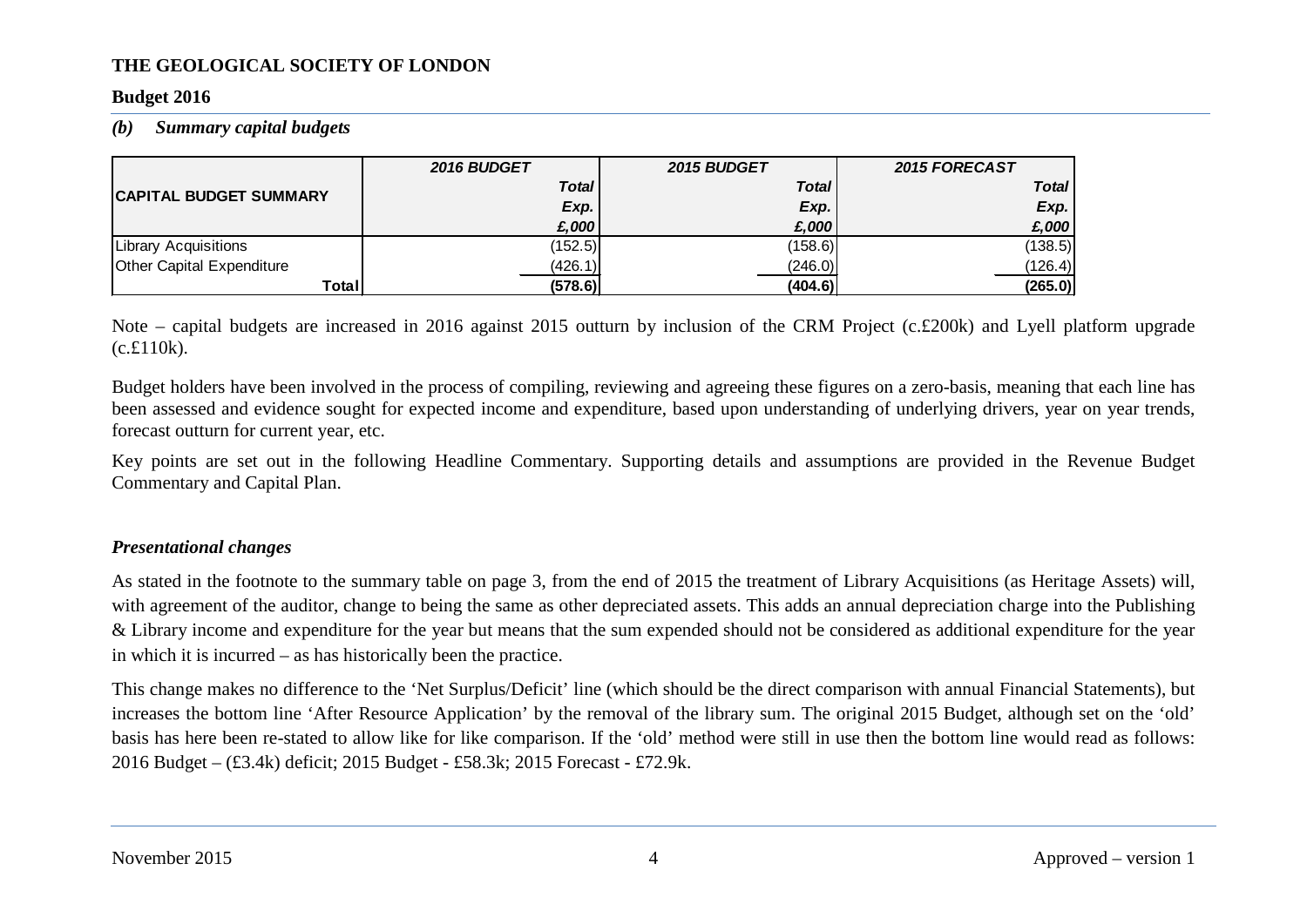#### **Budget 2016**

#### <span id="page-5-0"></span>**Headline Commentary**

#### *Overall Financial Position – 'Managing down-turn'*

Society revenues in 2015 have been affected by contraction in the oil industry – especially in respect of conferences and events, corporate affiliation and (to a lesser extent) subscriptions. Despite this, publishing performance has delivered increased returns once again and allowed activity to continue despite this downturn. Similarly, Fellowship numbers increased almost exactly in line with expectations (11,991 Fellows at June 2015, compared with a budgeted expectation of 12,000).

This downturn affects the 2015 forecast outturn, which is the baseline upon which the 2016 Budget is prepared. The table to the right shows a summary of the main differences between original 2015 budget and current forecast outturn. In brief, these are:

- i. **Governance & Executive**: legal fees in respect of the ongoing lease arbitration (-£46k); recruitment costs for the appointment of the new Executive Secretary (-£26k); underspend of travel and grants budgets (+£20k); underspend of marketing budget (+£37k); underspend of travel and grants budgets (+£20k).
- ii. **Finance & Operations**: investment income budget set too high (-£72k); reduction in conference income (-£47k); reduction in Corporate Affiliate income (-£35k); DBA staff costs in IT (-£32k); increased facilities costs (-£3k); increased room hire income (+£24k); higher Fellowship income  $(+£29k)$ ; savings in operating costs  $(+£30k)$ .
- iii. **Publishing & Library**: reduced book publishing income (-£113k); Heritage Assets depreciation charge on library acquisitions (-£70k); better outturn on journal sales (+£58k); savings on publishing management (+£74k); increased Lyell and other income (+£80k).
- iv. **Science & External Relations**: increased staff costs (-£39k); loss of science sponsorship (-£5k); windfall BP sponsorship funding (+£96k).
- v. **Additional Activities**: foreign exchange budget set too high (-£34k); costs associated with library space review (-£14k).

| <b>SUMMARY OF MOVEMENT:</b>         | 2015                   | 2015            | $+/(-)$                |
|-------------------------------------|------------------------|-----------------|------------------------|
| 2015 Budget to Forecast Outturn     | <b>Budget</b><br>£,000 | F/cast<br>£,000 | <b>Change</b><br>£,000 |
|                                     |                        |                 |                        |
| 'Core' Activities                   |                        |                 |                        |
| Governance & Executive              | (784.3)                | (799.2)         | (14.8)                 |
| Finance & Operations                | 1,109.4                | 1,003.4         | (106.0)                |
| Publishing & Library                | 559.4                  | 588.3           | 28.9                   |
| Science & External Relations        | (362.7)                | (310.9)         | 51.8                   |
| 'Core' Surplus / (Deficit)          | 521.7                  | 481.6           | (40.1)                 |
| <b>Additional Activities</b>        | (97.0)                 | (145.3)         | (48.2)                 |
| Surplus/(Deficit) before gains      | 424.6                  | 336.3           | (88.4)                 |
| Investment gains / (losses)         | 30.0                   | 86.4            | 56.4                   |
| Net Surplus/(Deficit)               | 454.6                  | 422.7           | (32.0)                 |
| <b>Application of Net Resources</b> |                        |                 |                        |
| Unrestricted Reserve Transfers      | (379.6)                | (392.5)         | (12.9)                 |
| <b>Restricted Reserve Transfers</b> | 141.9                  | 181.2           | 39.3                   |
| Sub-total                           | (237.7)                | (211.3)         | 26.4                   |
|                                     |                        |                 |                        |
| <b>After Resource Application</b>   | 217.0                  | 211.4           | (5.6)                  |

vi. **Investments**: are dependent upon market conditions on sale of investment assets and at year-end valuation. Changes in 2015 to the portfolio indicate a higher than anticipated gain might now be enjoyed by the Society (+£56k).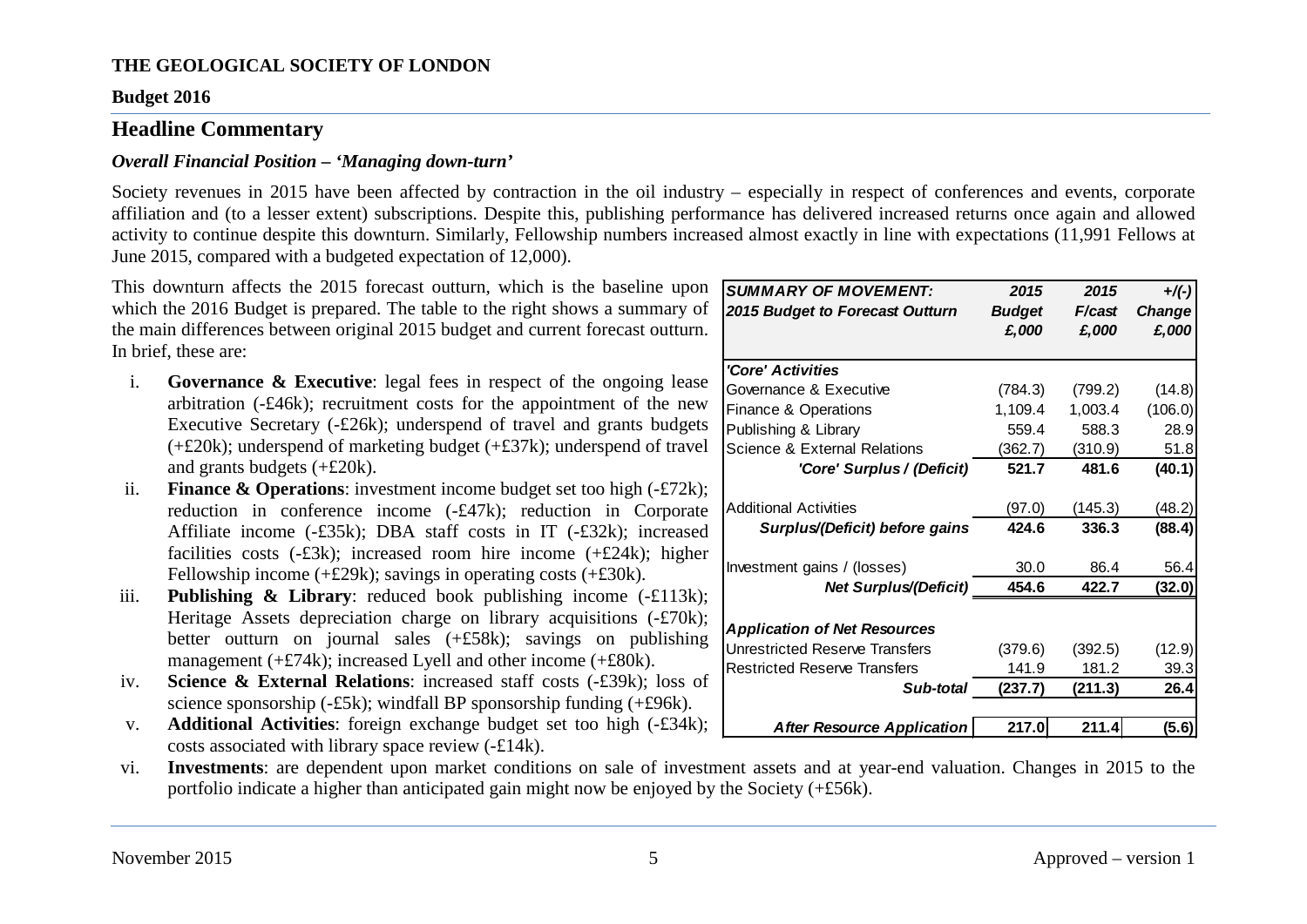#### **Budget 2016**

vii. **Reserves**: reflect a total net change (+£26k) as a result of basing forecast 2015 year end reserve transfers on those carried out at year end 2014.

Current assumptions for 2016 take the 2015 movements into account, together with the direction provided by the Society's new *Financial Strategy*. At current levels of activity the Society can continue to expect to feel the effects of the downturn in 2016 and this is reflected in the overall downward movement of the net surplus again when compared with 2015 forecast outturn – a reduction of £220.9k for the financial

accounting surplus that reduces to a reduction of £68.8k after taking reserve *SUMMARY OF MOVEMENT: 2015 2016 +/(-)* movements into account. The main reasons for these further movements are:

- i. **Governance & Executive**: loss of staff internal recharge to publishing (-£105k); increase in publishing marketing (-£24k); increase in grants and training budgets (-£12k); new provision for consultancy (-£10k); reduction in recruitment charges (+£62k).
- ii. **Finance & Operations**: loss of staff internal recharge to publishing (- £68k); increased provision for lease charges (-£38k); new provision for HR support (-£30k); reduced events programme (-£28k); savings on operating costs (+£16k); increased Fellowship income (+£33k).
- iii. **Publishing & Library**: increased staff and running costs (-£92k); loss of library internal recharges (-£50k); further decrease in journal income (-£23k); net increase in Lyell income (+£19k); increased book sales (+£30k); loss of internal recharges from elsewhere (+£173k).
- iv. **Science & External Relations**: no windfall sponsorship income (- £94k); increased education costs (-£11k); increased website support and running costs (-£10k); increased staff costs (-£4k).
- v. **Additional Activities**: no provision for foreign exchange gains (-£9k); reduction in library-related projects (+£35k).
- vi. **Investments**: increased provision (+£12k).
- vii. **Reserves**: an additional draw-down is provided for to offset legal fees against lease costs (+£71k), increased draw-down of McKenzie funding  $(+£$  41k), and potential maintenance work under the lease contract  $(+£55k)$ .

Overall, this represents a balanced budget, including a contingency of £149.1k (2.6% of total turnover), to provide the necessary resources for undertaking the Society's business at a period of increased financial uncertainty.

| SUMMARY OF MOVEMENI:                    | 2015    | 2016          | $+/(-)$ |
|-----------------------------------------|---------|---------------|---------|
| 2015 Forecast Outturn to 2016           | F/cast  | <b>Budget</b> | Change  |
| <b>Budget</b>                           | £,000   | £,000         | £,000   |
|                                         |         |               |         |
| 'Core' Activities                       |         |               |         |
| Governance & Executive                  | (799.2) | (889.0)       | (89.8)  |
| <b>Finance &amp; Operations</b>         | 1,003.4 | 888.4         | (114.9) |
| Publishing & Library                    | 588.3   | 645.8         | 57.5    |
| <b>Science &amp; External Relations</b> | (310.9) | (430.6)       | (119.7) |
| 'Core' Surplus / (Deficit)              | 481.6   | 214.6         | (266.9) |
| Additional Activities                   | (145.3) | (119.5)       | 25.8    |
| Surplus/(Deficit) before gains          | 336.3   | 95.1          | (241.1) |
| Investment gains / (losses)             | 86.4    | 98.5          | 12.1    |
| <b>Net Surplus/(Deficit)</b>            | 422.7   | 193.6         | (229.0) |
|                                         |         |               |         |
| <b>Application of Net Resources</b>     |         |               |         |
| <b>Unrestricted Reserve Transfers</b>   | (392.5) | (225.7)       | 166.8   |
| <b>Restricted Reserve Transfers</b>     | 181.2   | 181.2         |         |
| Sub-total                               | (211.3) | (44.5)        | 166.8   |
|                                         |         |               |         |
| <b>After Resource Application</b>       | 211.4   | 149.1         | (62.3)  |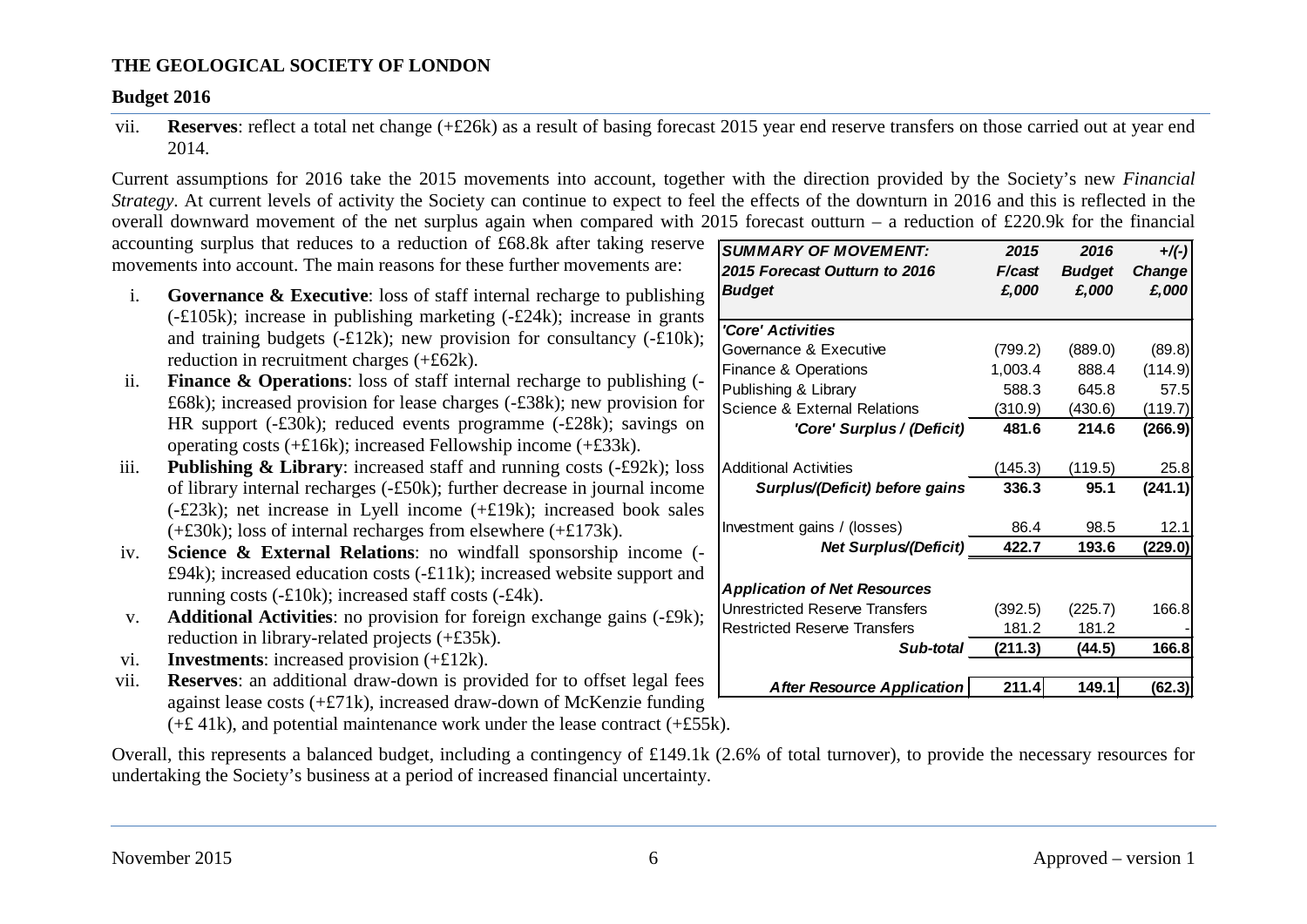#### **Budget 2016**

#### *Interaction with Financial Strategy*

The 2016 Budget is set within the context of the Society's new Financial Strategy, agreed by Council in June 2015. The key principles of this strategy are summarized as follows:

#### *Financial principles*

- I. The Society will operate in a financially sustainable manner to ensure its long-term ability to serve future generations.
- II. The Society will use its financial resources solely for the furtherance of its proper charitable purposes.
- III. The Society will account for and record its financial transactions in accordance with best practice as well as the requirements of the regulatory framework.

The 2016 Budget will reflect these principles and, in particular, provide for continuing sustainable operation by setting a small surplus target after taking into account allocation of net income surplus to library acquisitions, and transfers to and from reserves.

In addition to these financial principles, the Financial Strategy sets out a series of financial priorities, which the budget will facilitate and support:

#### *Financial priorities*

- A. Growing and diversifying income-generating activities in a sustainable manner.
- B. Building and maintaining a sufficient level of contingency reserves.
- C. Exercising rigorous control of Society budgets.
- D. Ensuring that Society cash balances are appropriately controlled.
- E. Developing best-practice financial procedures, systems and controls.
- F. Ensuring adequate independent scrutiny of our financial affairs.
- G. Ensuring adequate financial risk management is in place.
- H. Setting fees and charges that, where appropriate, cover full economic cost.
- I. Making appropriate use of available assets to generate supplementary income.
- J. Maintaining investment in core, primary purpose activities.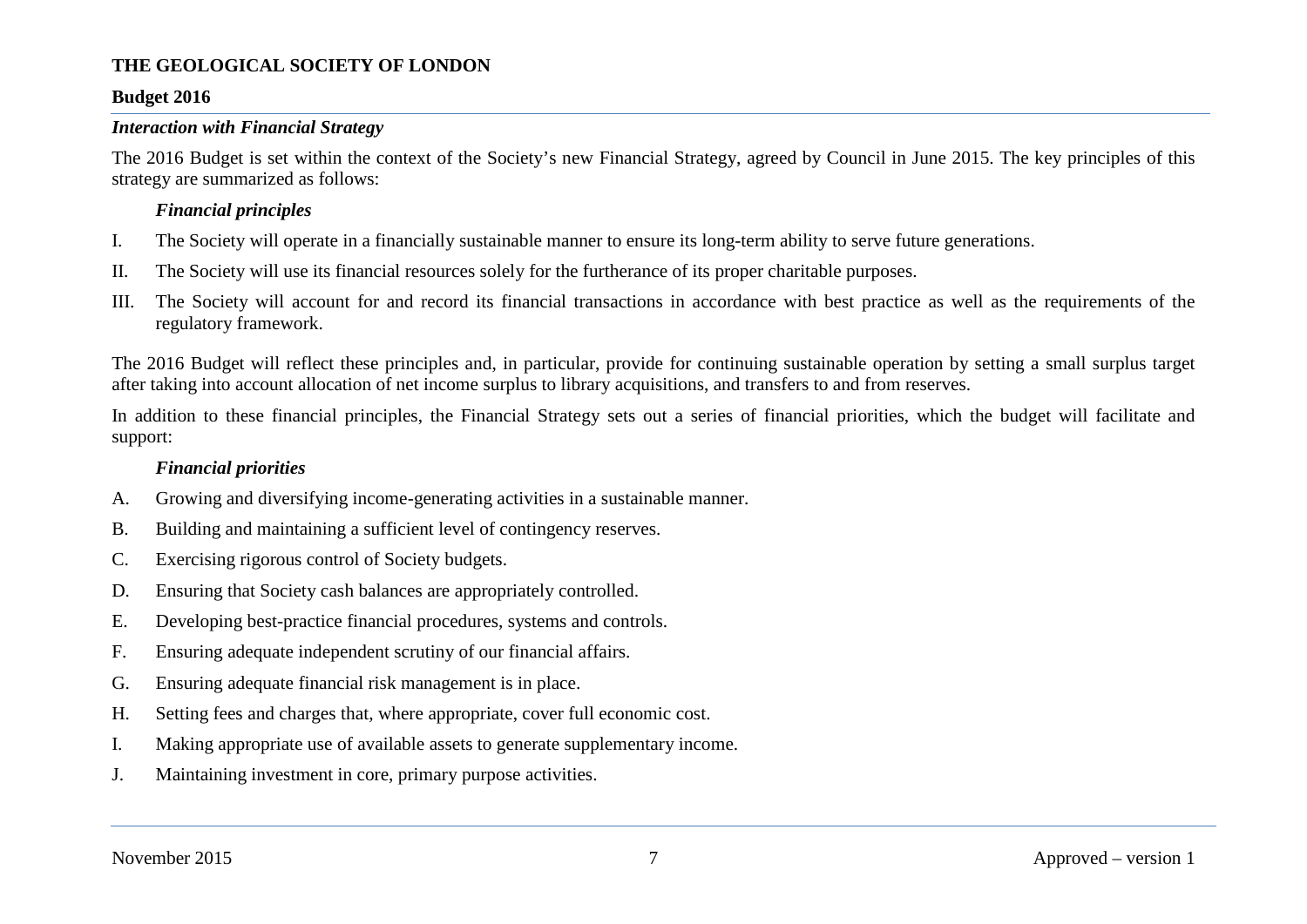#### **Budget 2016**

- K. Maintaining and developing an expert and professional staff.
- L. Reviewing the Society's use of facilities.
- M. Ensuring value for money in the management of operational costs.

*Particular emphasis will be given in 2016 to income growth and diversification (priority A) whilst also seeking to ensure adequate levels of reserves (priority B).*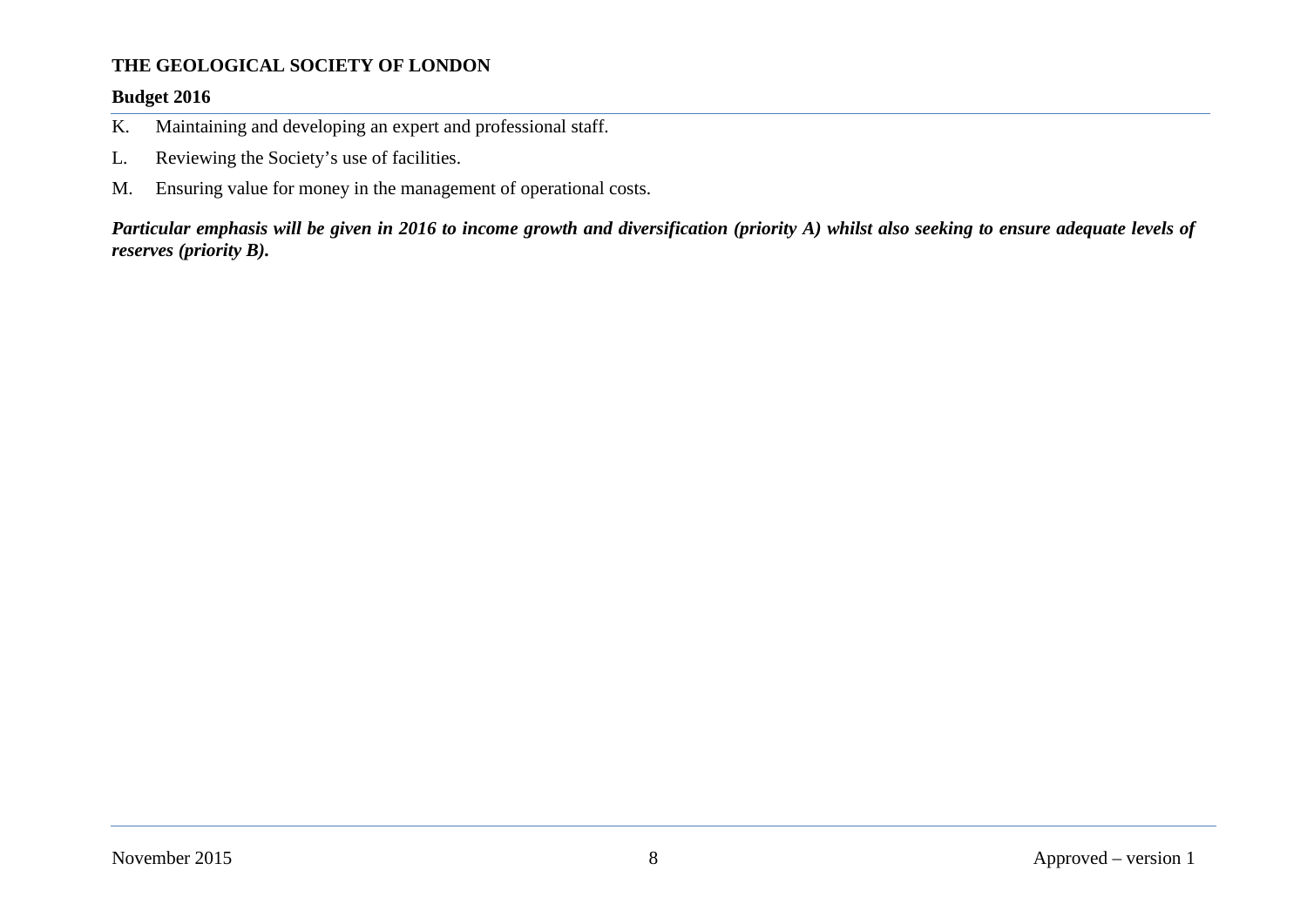#### **Budget 2016**

#### *Key changes for 2016*

#### **Revenue**

*Overheads* - in response to year-end audit challenge of existing models for calculating Society overheads, a new model was drawn up earlier in the year that has been approved by the auditor. In the published financial statements this provides for redistribution of Fellowship and Corporate Affiliate income to those activities which in return provide benefit, and for support costs (e.g. the Executive Secretary, Finance, IT, facilities and other functions) to be recharged to charitable activities on an equitable basis. As a result of this new model, which is not reflected in detail here, many of the internal recharges previously included in budgets, have been removed. Instead, management accounts for 2016 will show a 'translation' that applies the model and allows users to see both management account/budget position as well as financial statement position on a month by month basis.

*Regional Groups* - for the first time Regional Groups have been asked to provide budgetary estimates for the next financial year at the same time as the Society draws up its own budget – previously Regional Group budgets were only assessed after the start of the budget year in question, which has led to some shortfalls in expectation and delays in payment of support grants to groups. All Groups have participated in this exercise and their figures are incorporated into the expenditure budget for Fellowship Services. Subject to approval of the Society's budget, therefore, support grants will be paid to groups in January 2016, rather than April or later in the year.

#### **Capital**

*Capital projects* - two major capital projects are included within 2016 budget assumptions: the CRM/Finance system upgrade (£200k), started towards the end of 2015, which continues throughout the year and into 2017; and upgrade to the Lyell Collection platform (£110k). In both cases charges to income and expenditure will be spread across 4 years from the date of go-live via depreciation to reflect estimated useful life. There will be no impact, therefore, on expenditure in 2016 but additional provision for depreciation charges will need to be made of c. £87k per year from 2017.

*Heritage assets* - the 2016 budget also assumes that current discussions with Society auditors over classification and treatment of Heritage Assets will be resolved, with the result that the asset value of much of the library is removed from the balance sheet. The effect of this on income and expenditure budgets is to convert assets that were not previously charged to revenue (via depreciation) to depreciable assets, the cost of which is likely to be written down over 20 years. The total value of undepreciated library assets acquired since 2000 when the library was originally classified as a Heritage Asset is £1.5M. Assuming Heritage Assets are reclassified as assets depreciable over a 20 year period, this creates a new annual depreciation charge on library expenditure of £81.0k. This is built into the figures for 2016 which is one reason that the net surplus is lower by comparison with 2015 budget and outturn where depreciation was not applied.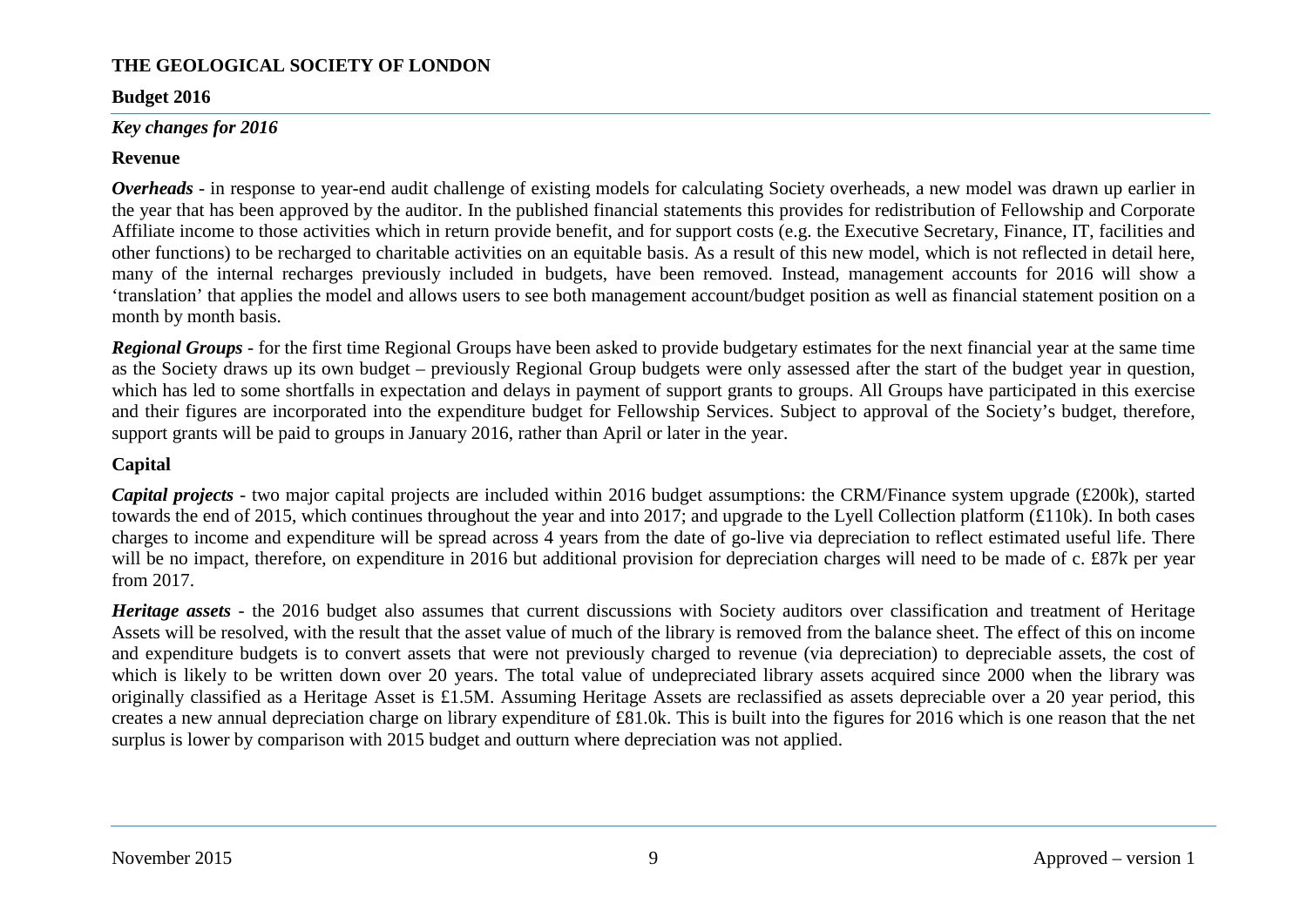#### **Budget 2016**

#### *Key constraints, uncertainties and risks*

Whilst staff capacity remains one of the Society's main constraints in undertaking new work, the past year has also highlighted other constraints and potential weaknesses, including reliance upon income from publishing activity and (especially in respect of conference fees, sponsorship and corporate affiliation) a focus on one sector that may be insufficiently broad to encompass alternatives during times of general economic difficulty. These are set out as follows:

- i. **Continued oil market downturn** *at present it is assumed that the oil and associated sectors will remain depressed for the whole of 2016, with a knock-on effect to potential income from events, sponsorship and other corporate activity.*
- ii. **Volatility of publishing income** *whilst print publishing continues to decline, increases in electronic publishing income from Lyell and other sources cannot be guaranteed and there is uncertainty, therefore, associated with the income figures included for publishing budgets. This, coupled with the fact that publishing accounts for almost half of the Society's total income (c.46%) is currently a significant risk – see also point iii following.*
- iii. **Lack of income diversification** *with the problems highlighted above, Publishing and (to a lesser extent) Room Hire are currently relied upon to make up shortfalls. Without a broader base of income streams, however, both in terms of developed activities and engagement with sectors outside of the petroleum industry, the risk remains of deficits in Society operations should a more general economic downturn occur. Addressing this risk is identified as a priority within the Society's new Financial Strategy, but in order to achieve diversification officers and staff must give serious consideration to the development of new areas as well as existing areas of activity.*
- iv. **Treatment of Heritage Assets** *it is assumed that proposals for changing the classification of Heritage Assets (as set out in the previous section) will be approved and accepted by auditors. Whilst this is likely it is by no means certain and, should the change not come about during 2016, the provisions made for depreciation charges that result will not impact income and expenditure.*
- v. **Lease costs and associated building liabilities for Burlington House** *as at the time of budget compilation, the matter of the disputed lease costs remains unresolved and indicators suggest that this will remain the case until at least after approval of these figures.*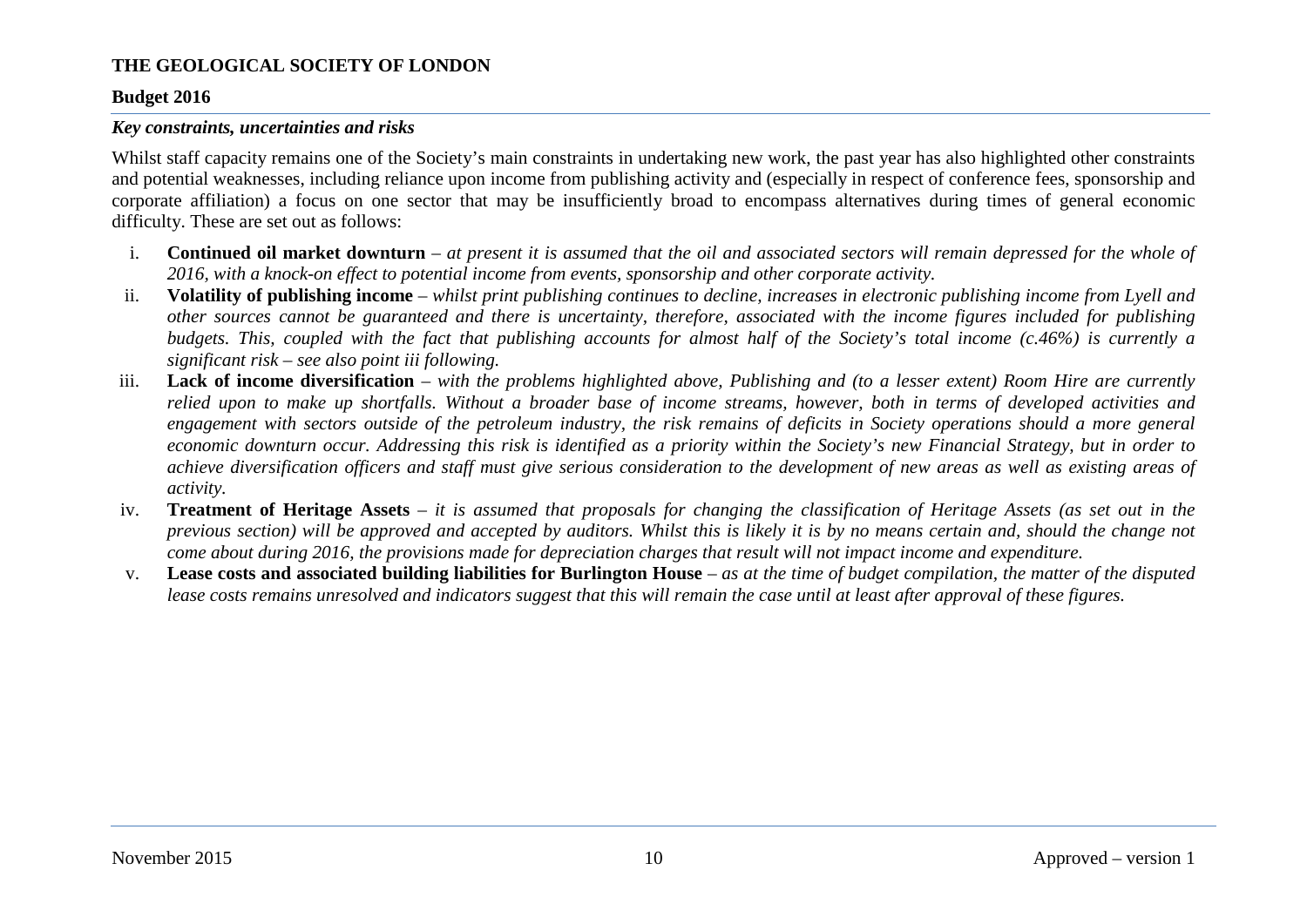#### **Budget 2016**

#### *Key indicators*

The following diagrams summarize the sources of total income, excluding investment gains:

#### *(a) 2016 Budgeted income (£,000) b) 2015 Budgeted income (£,000) (c) 2015 forecast income (£,000)*





Total income:  $\pounds5,541k$  Total income:  $\pounds5,719k$  Total income:  $\pounds5,527k$ 



#### *(d) 2014 Actual outturn (£,000)*



Total income: **£5,218k**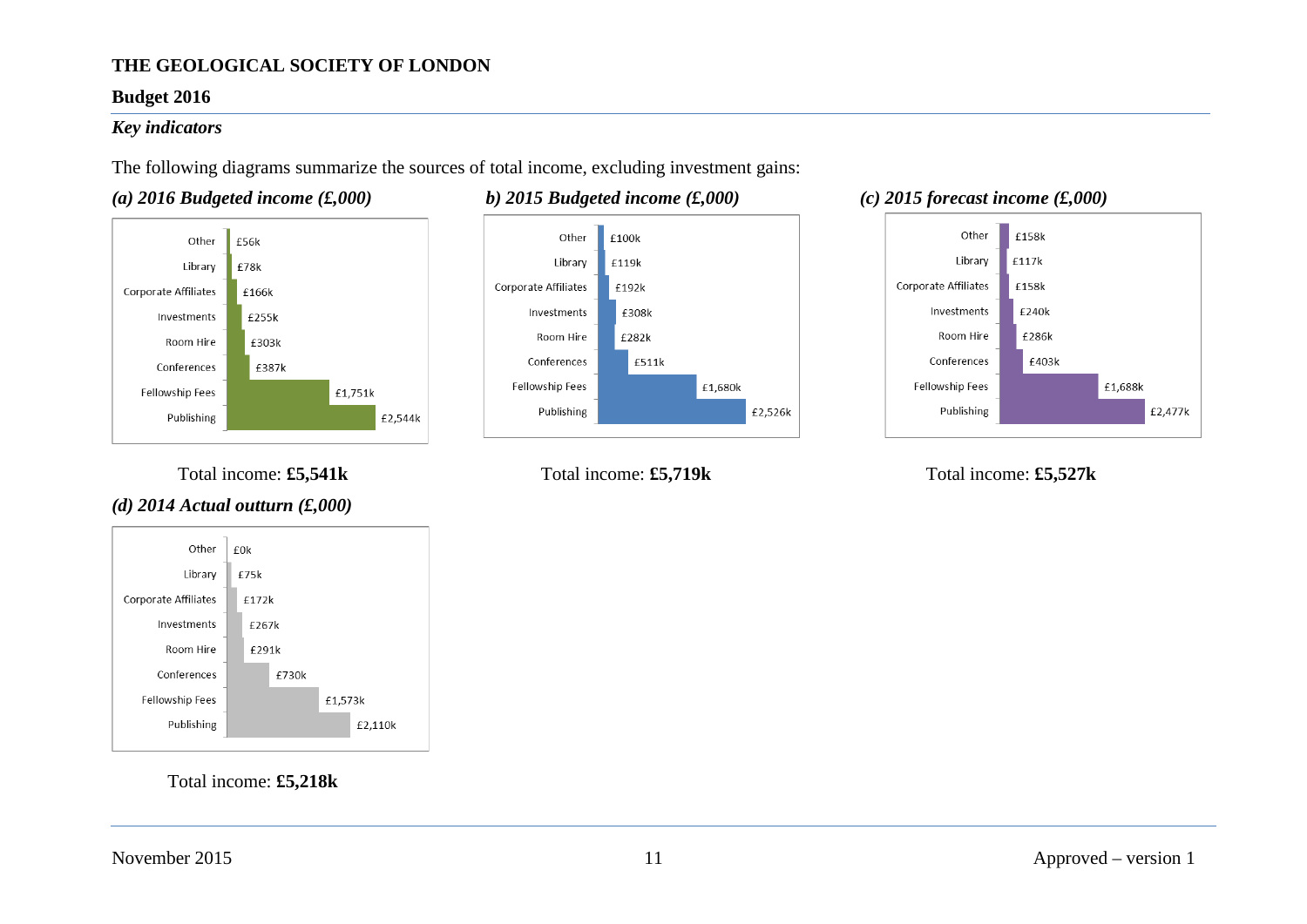#### **Budget 2016**

#### *Interaction with Financial Statements*

The format and presentation of the Society's financial statements is dictated by the Charities SORP (Statement Of Recommended Practice), a new version of which applies from 1<sup>st</sup> January 2015. Amongst other things, this requires that income and expenditure for the year, as presented via a Statement of Financial Activities (SoFA), is classified according to whether it is a charitable, trading or fund-raising activity. Income that is received in the form of fees must be allocated against those headings from which the fee-payers obtain benefit in return and support costs must be re-allocated on a fair and equitable basis.

Under the 2015 Charities SORP, the activity headings within the financial statements are:

#### *Charitable activities*

- Science & Education (policy and advice; conferences and events; educational outreach; communication);
- Professional & Academic Standards (promotion of membership standards; Chartership; accreditation);
- Scholarly Publishing (book and journal publications in both physical and electronic forms);
- Library and Archives (maintenance and development of the library collection).

#### *Trading activities*

- Room hire and catering
- *Other fund-raising activities*
- Financial investments

These headings and groupings do not map on a one to one basis with those used for managing Society operations on a day to day basis and thereby reflected in Management Accounts and budgets. Management accounts will show a 'translation', therefore, in addition to the standardformat accounts, which applies both the groupings set out above and the overhead allocation model, thus allowing users to see both the management account/budget position and financial statement position on a month by month basis.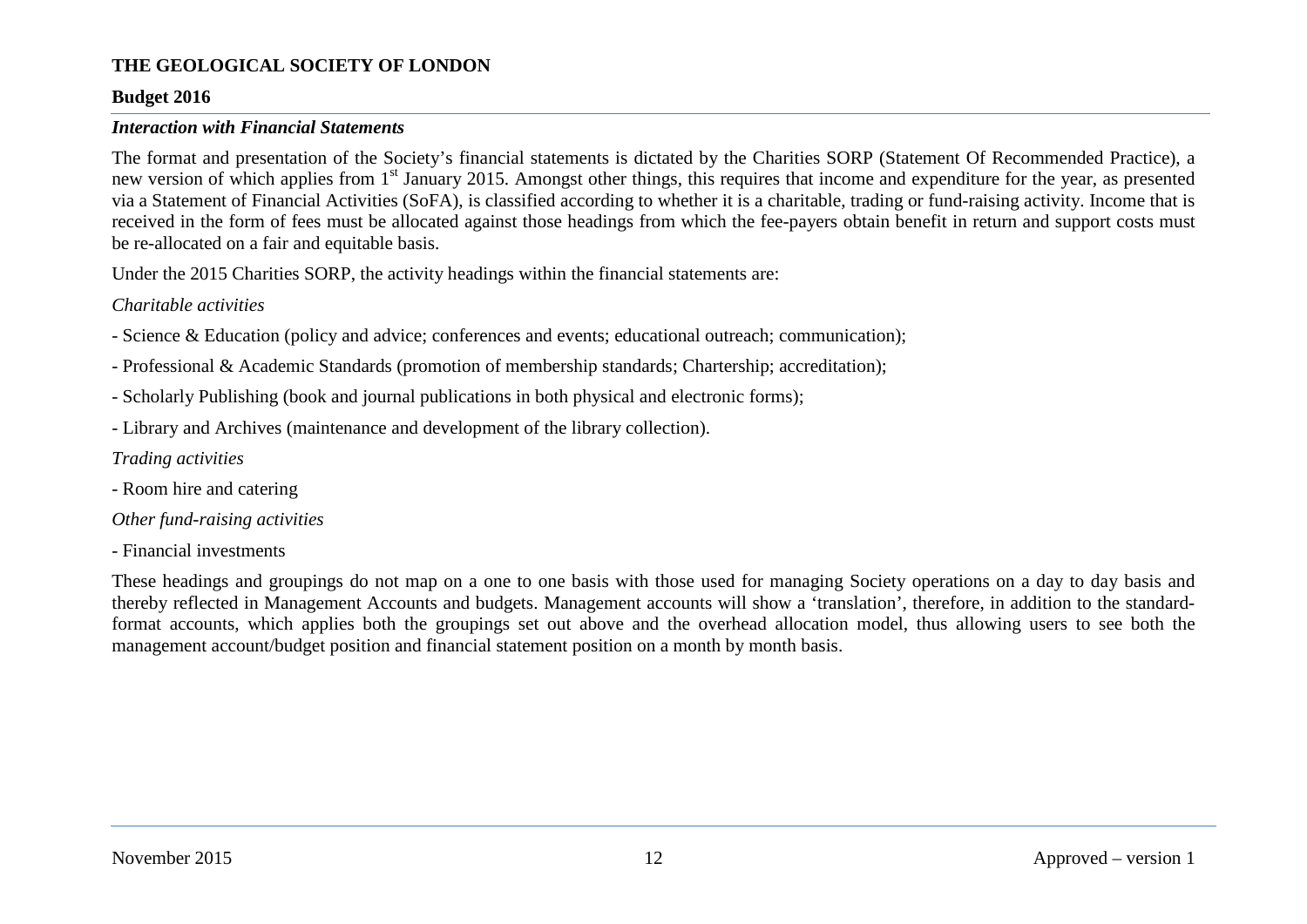#### **Budget 2016**

#### <span id="page-13-0"></span>**Revenue Budget Detailed Commentary**

#### <span id="page-13-1"></span>**1. Governance & Executive**

This section covers three areas of core activity:

| Governance & Executive  | 2016 BUDGET |              |                      |            | <b>2015 BUDGET</b> |                      | 2015 FORECAST |              |                      |
|-------------------------|-------------|--------------|----------------------|------------|--------------------|----------------------|---------------|--------------|----------------------|
|                         |             | <b>Total</b> | Surplus <sup>/</sup> |            | <b>Total</b>       | Surplus <sup>/</sup> |               | <b>Total</b> | Surplus <sup>/</sup> |
|                         | Total Inc.  | Exp.         | (Deficit)            | Total Inc. | Exp.               | (Deficit)            | Total Inc.    | Exp.         | (Deficit)            |
|                         | £,000       | £,000        | £,000                | £,000      | £,000              | £,000                | £,000         | £,000        | E,000                |
| (a) Executive Secretary |             | (550.7)      | (550.7)              | 1.6        | (427.3)            | (425.7)              |               | (485.2)      | (485.2)              |
| (b) Geoscientist        | 18.5        | (230.3)      | (211.8)              | 16.1       | (234.8)            | (218.7)              | 18.4          | (229.9)      | (211.5)              |
| $(c)$ Marketing         |             | (126.4)      | (126.4)              |            | (140.0)            | (140.0)              |               | (102.6)      | (102.6)              |
| Total                   | 18.5        | (907.5)      | (889.0)              | 17.7       | (802.1)            | (784.3)              | 18.4          | (817.6)      | (799.2)              |

Note: Marketing was previously shown under Publishing & Library but from 2015 has been a single, central budget to cover all marketing activities across the Society as a whole, with different units working together under the auspices of the Marketing Group. To reflect that this is a Society-wide budget, therefore, and not confined solely to publishing activities, for 2016 it is shown here under Governance & Executive rather than Publishing & Library. The original 2015 budget has been adjusted accordingly to allow like for like comparisons to be made.

The total 2016 Budget for this area is an expenditure charge of £889.0k, an increase of £89.8k over 2015 forecast total, primarily due to:

- (i) loss of staff internal recharge to publishing  $(-\text{\pounds}105k)$ ;
- (ii) increase in publishing marketing  $(-£24k)$ ;
- (iii) increase in grants and training budgets  $(-£12k)$ ;
- (iv) new provision for consultancy  $(-\text{\pounds}10k)$ ;
- (v) reduction in recruitment charges  $(+£62k)$ .

Further details for each area are given on the following pages.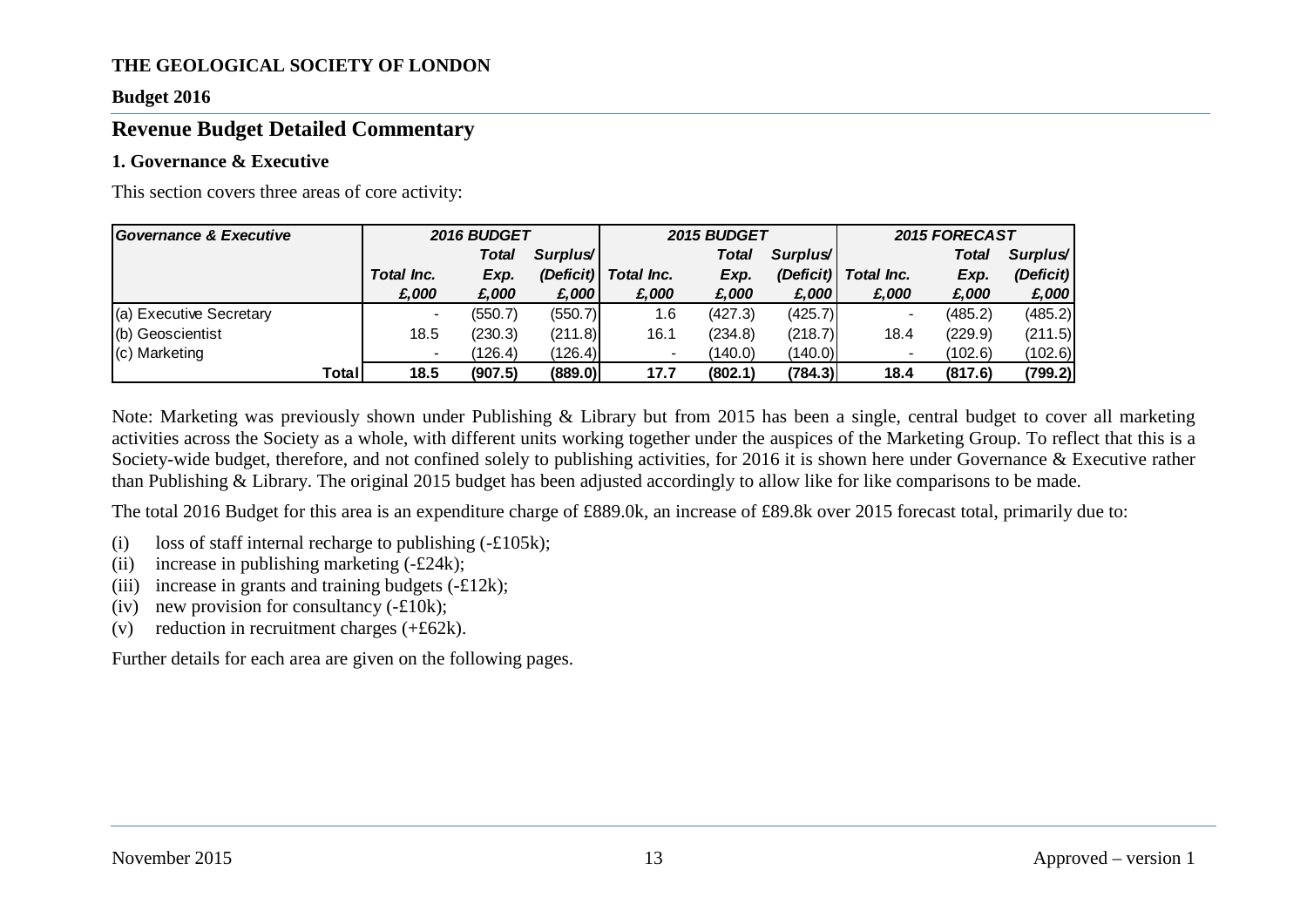#### **Budget 2016**

#### *(a) Executive Secretary*

The Budget for the Executive Secretary covers operation of the Executive Secretary's Office, costs associated with meetings of Council and officers, and centralized staff-related costs for Burlington House (e.g. travel, training and expenses). The Budget for 2016 is set out as follows:

| <b>Governance &amp; Executive</b> |                | 2016 BUDGET |                      |            | 2015 BUDGET |                      |                          | 2015 FORECAST |           |
|-----------------------------------|----------------|-------------|----------------------|------------|-------------|----------------------|--------------------------|---------------|-----------|
|                                   |                | Total       | Surplus <sup>/</sup> |            | Total       | Surplus <sup>/</sup> |                          | Total         | Surplus   |
| (a) Executive Secretary           | Total Inc.     | Exp.        | (Deficit)            | Total Inc. | Exp.        | (Deficit)            | Total Inc.               | Exp.          | (Deficit) |
|                                   | £,000          | £,000       | £,000                | £,000      | £,000       | £,000                | £,000                    | £,000         | £,000     |
| Subscriptions                     |                | (36.0)      | (36.0)               |            | (32.6)      | (32.6)               |                          | (36.4)        | (36.4)    |
| <b>Grants &amp; Awards</b>        | $\blacksquare$ | (52.8)      | (52.8)               |            | (47.5)      | (47.5)               | -                        | (44.3)        | (44.3)    |
| Staff Travel, Training & Expenses |                | (36.0)      | (36.0)               |            | (50.0)      | (50.0)               |                          | (32.4)        | (32.4)    |
| Meetings & Officers' Expenses     |                | (45.6)      | (45.6)               |            | (39.3)      | (39.3)               |                          | (45.2)        | (45.2)    |
| Reception                         |                |             |                      | 0.1        |             | 0.1                  | $\overline{\phantom{0}}$ | (1.2)         | (1.2)     |
| Legal & Professional Fees         |                | (71.0)      | (71.0)               |            | (15.0)      | (15.0)               |                          | (61.4)        | (61.4)    |
| <b>Specialist Groups</b>          |                | (4.7)       | (4.7)                | 1.5        | (8.2)       | (6.7)                |                          | (5.1)         | (5.1)     |
| Income Held for Future Events     |                |             |                      |            |             |                      |                          | 0.0           | 0.0       |
| <b>IDirect Staff Costs</b>        |                | (290.4)     | (290.4)              |            | (289.2)     | (289.2)              |                          | (287.6)       | (287.6)   |
| Recharges of Staff Costs          |                |             |                      |            | 105.0       | 105.0                | $\overline{\phantom{0}}$ | 105.0         | 105.0     |
| <b>Other Staff Costs</b>          | -              | (14.3)      | (14.3)               |            | (50.5)      | (50.5)               | $\blacksquare$           | (76.7)        | (76.7)    |
| Total                             | ٠              | (550.7)     | (550.7)              | 1.6        | (427.3)     | (425.7)              | ٠                        | (485.2)       | (485.2)   |

The Executive Secretary's budget for 2016 is increased overall by £70.5k to **£550.7k** from the 2015 forecast outturn of £485.2k. The main reason for this significant increase is not an increase in actual cost but the removal of the internal recharge of staff costs to the Publishing House as a means of spreading overheads. This is now dealt with separately under the new overhead recharging model. Explanation of other movements are set out below.

**Subscriptions** is increased in line with expected 2015 outturn which is about £4k higher than original 2015 budget. This covers primarily affiliation payments to the Science Council, IUGS and similar bodies. In 2015 the amount set aside for the Science Council was originally underprovided for – hence the noted uplift.

Grants & Awards is increased to reflect additional funds set aside for research grants. In line with agreed policy, this has been uplifted from £25k in 2015 to £30k in 2016. The number of Industrial Bursaries remains the same (4 at £3k each), although it is anticipated that all will be taken up in 2016 – the 2015 forecast outturn reflects the costs of only 3 that were actually taken up.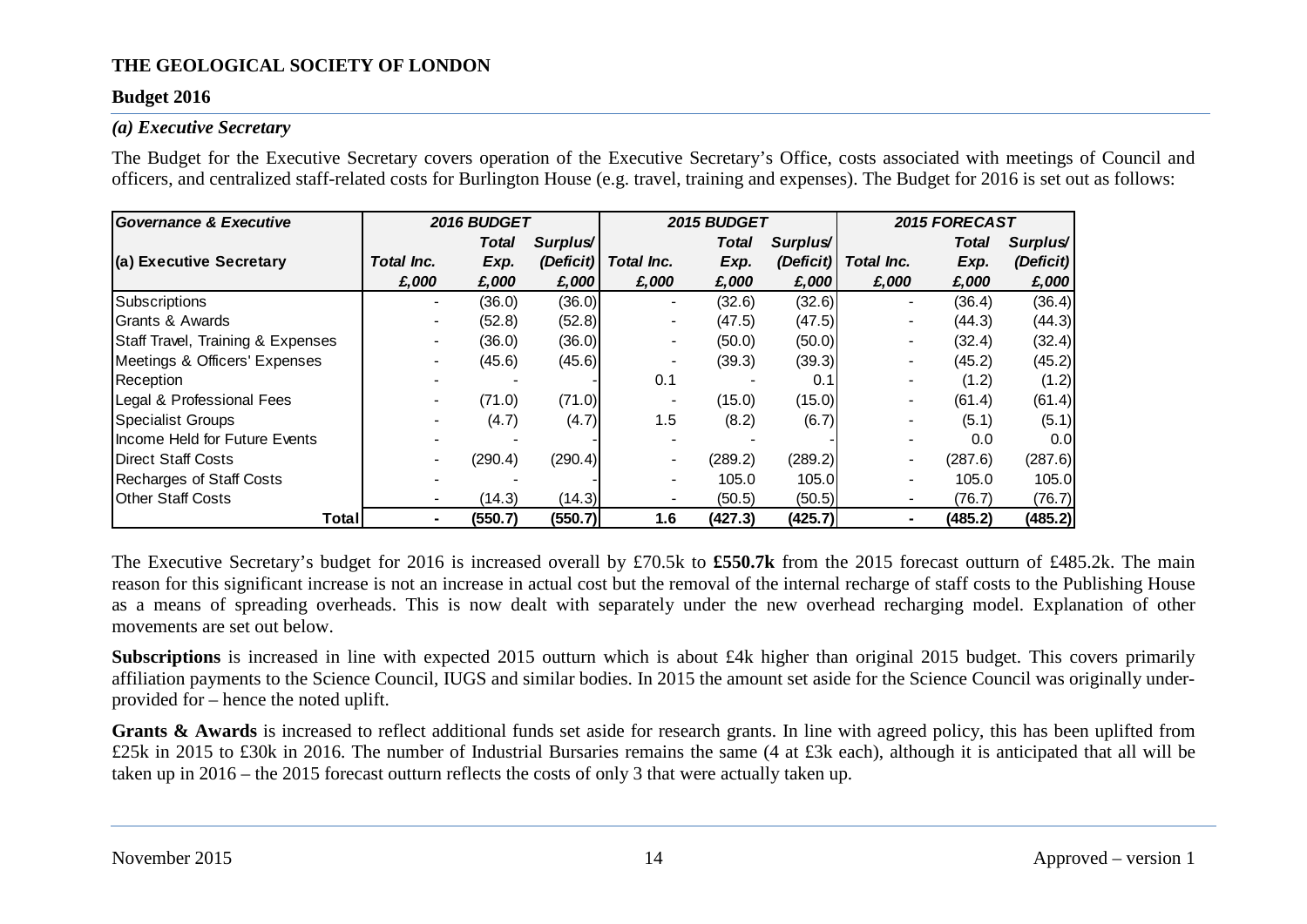#### **Budget 2016**

The travel element of **Staff Travel, Training & Expenses** is reduced to reflect less expected activity in 2016; conversely staff training is increased by 6k to reflect a commitment to increase training and development support for staff.

**Meetings & Officers' Expenses** is increased in line with expected outturn for 2015 (£45.2k) – this is greater than original budget (£39.3k) due to an increase in Council members' travel and expenses claims, reflecting the fact that many more live further away at present than in the 2014 budget year.

**Reception** income and expenditure is minimal and so no budget for either is set in 2016.

Legal & Professional fees are provided for at an increased level over the original 2015 budget to reflect the ongoing nature of the Burlington House lease negotiations. Whilst it is to be hoped that these will be concluded by the end of this year, provision is currently included for continuation at a similar level of expenditure into 2016. An additional new provision of £10k is also included to cover advice on initiatives that might inform income development strategy. The legal fees are offset by a draw-down from reserves but may also be reduced in the event that the case is decided in favour of the Society and costs awarded.

The budget for **Specialist Groups** is retained under the Executive heading and reflects forecast net expenditure outturn for 2015 as the basis of the 2016 budget. Regional Groups are now included in full under the Fellowships heading.

**Direct Staff Costs** are at a similar level to budget and forecast for 2015, reflecting a small increase as a result of pensions auto-enrolment.

As noted in the overall summary, **Recharges of Staff Costs**, which accounted for a significant reduction in expenditure in previous years, is removed from the 2016 budget, this being the old method of recharging overheads which is replaced with effect from 2015 year end.

**Other Staff Costs** are reduced in 2016 to 'normal' levels. In 2015 recruitment and retirement costs for the Executive Secretary were included which increased expenditure significantly.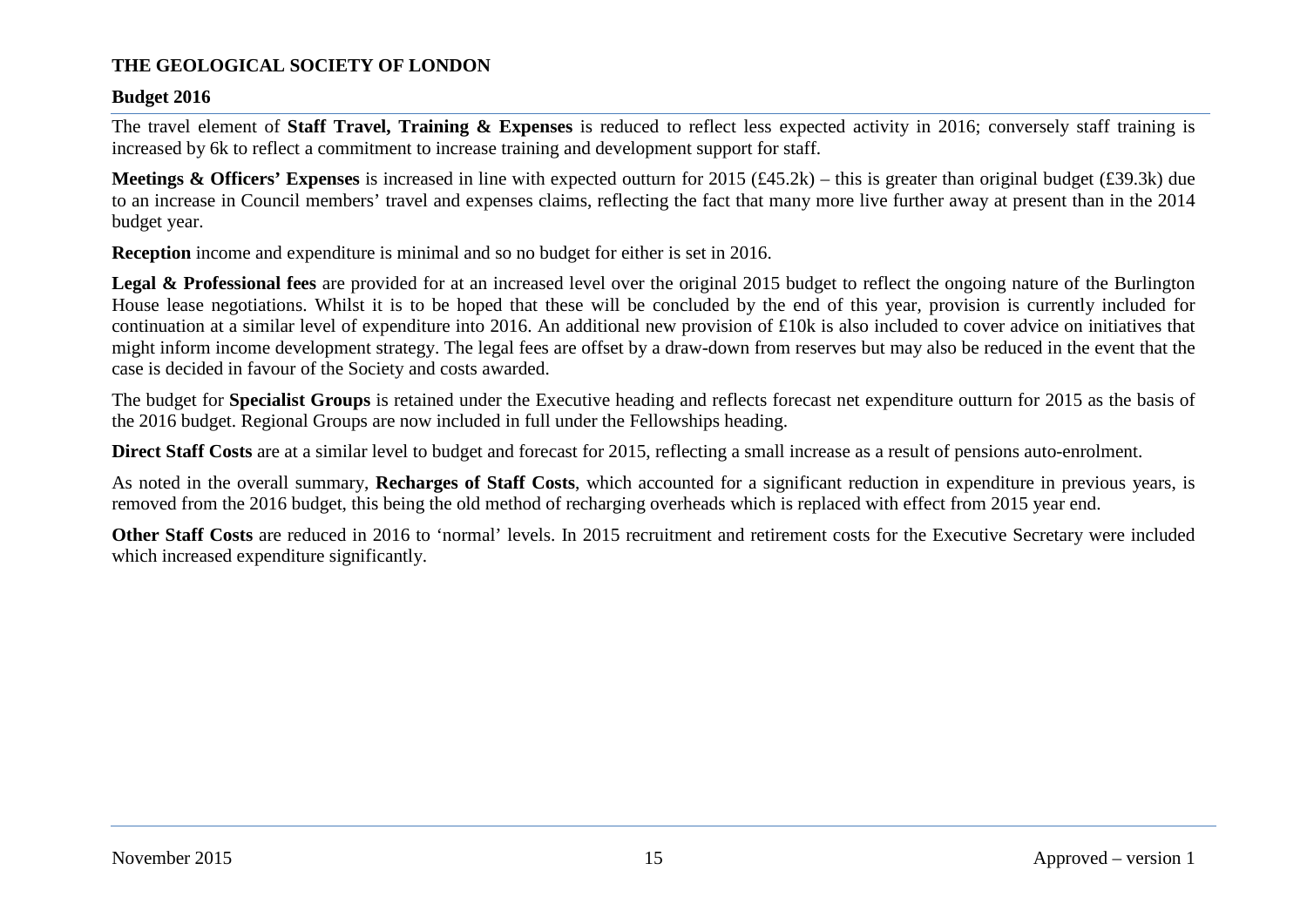#### **Budget 2016**

#### *(b) Geoscientist*

| <b>Governance &amp; Executive</b> |                          | 2016 BUDGET              |           |                | 2015 BUDGET |                      | 2015 FORECAST            |         |           |  |
|-----------------------------------|--------------------------|--------------------------|-----------|----------------|-------------|----------------------|--------------------------|---------|-----------|--|
|                                   |                          | <b>Total</b>             | Surplus'  |                | Total       | Surplus <sup>/</sup> |                          | Total   | Surplus   |  |
| (b) Geoscientist                  | Total Inc.               | Exp.                     | (Deficit) | Total Inc.     | Exp.        | (Deficit)            | Total Inc.               | Exp.    | (Deficit) |  |
|                                   | £,000                    | £,000                    | £,000     | £,000          | £,000       | £,000                | £,000                    | £,000   | £,000     |  |
| Geoscientist Income               | 18.5                     | $\overline{\phantom{0}}$ | 18.5      | 16.1           |             | 16.1                 | 18.4                     |         | 18.4      |  |
| Geoscientist Expenditure          | $\blacksquare$           | (187.4)                  | (187.4)   | $\blacksquare$ | (193.7)     | (193.7)              | -                        | (186.7) | (186.7)   |  |
| Direct Staff Costs                |                          | (42.4)                   | (42.4)    | -              | (40.4)      | (40.4)               | $\overline{\phantom{0}}$ | (42.8)  | (42.8)    |  |
| <b>Other Staff Costs</b>          | $\overline{\phantom{a}}$ | (0.4)                    | (0.4)     |                | (0.7)       | (0.7)                |                          | (0.4)   | (0.4)     |  |
| Total                             | 18.5                     | (230.3)                  | (211.8)   | 16.1           | (234.8)     | (218.7)              | 18.4                     | (229.9) | (211.5)   |  |

This budget covers the production costs of the Geoscientist magazine, including the salary and associated costs of the editor. Income is received solely from advertising revenue, which is expected to increase slightly based on the experience of the current year. Other expenditure is set at a level between original budget and forecast outturn for 2015, reflecting a continuation of activity without any significant changes. Staff costs relate to the editor and are set at a similar level to 2015 forecast outturn.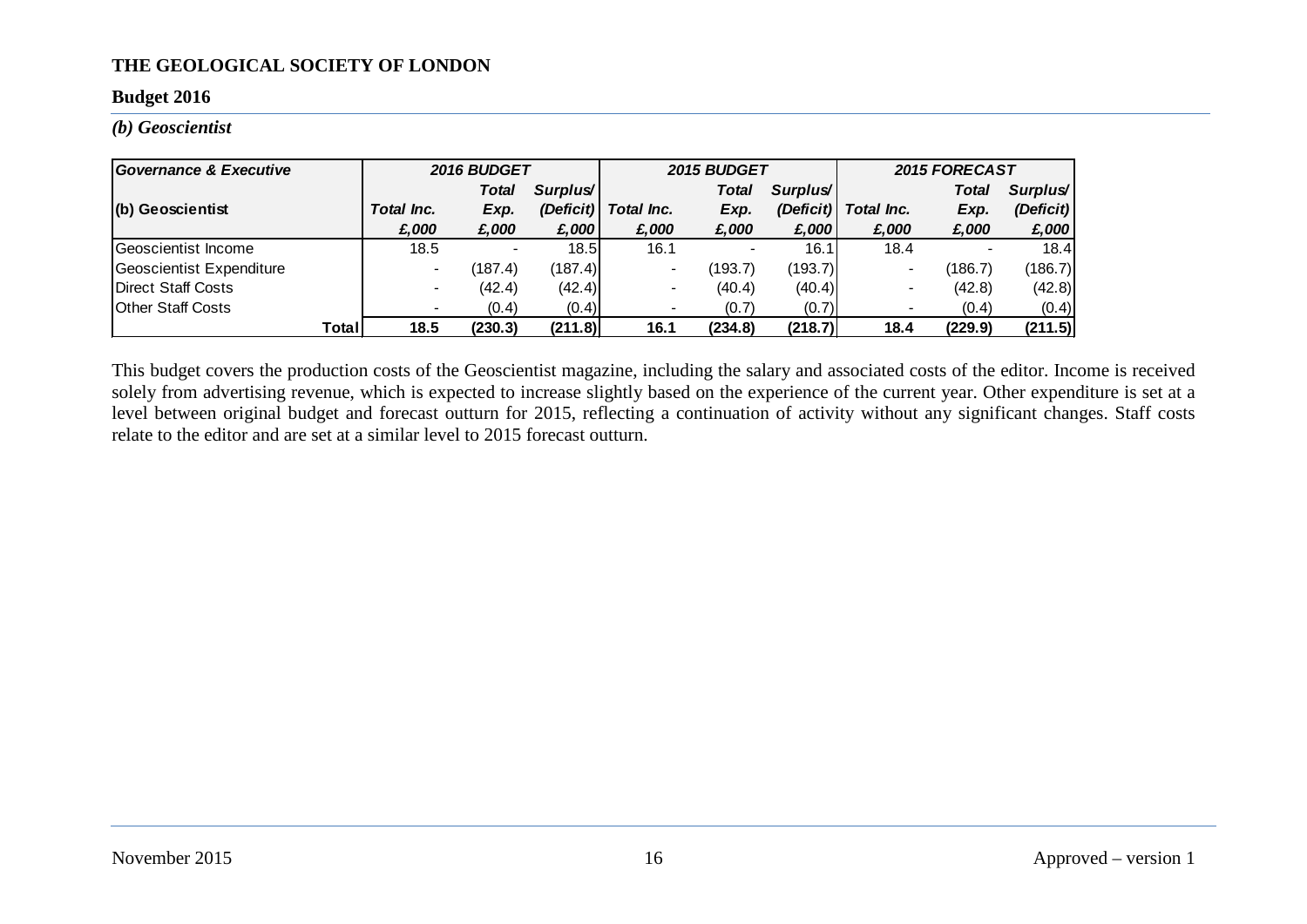#### **Budget 2016**

*(c) Marketing*

| Governance & Executive         |            | 2016 BUDGET  |           |                          | <b>2015 BUDGET</b> |           |            | 2015 FORECAST |                      |  |
|--------------------------------|------------|--------------|-----------|--------------------------|--------------------|-----------|------------|---------------|----------------------|--|
|                                |            | <b>Total</b> | Surplus'  |                          | Total              | Surplus   |            | <b>Total</b>  | Surplus <sup>/</sup> |  |
| (c) Marketing                  | Total Inc. | Exp.         | (Deficit) | Total Inc.               | Exp.               | (Deficit) | Total Inc. | Exp.          | (Deficit)            |  |
|                                | £,000      | £,000        | £,000     | £,000                    | £,000              | £,000     | £,000      | £,000         | £,000                |  |
| Advertising                    |            | (30.0)       | (30.0)    | $\overline{\phantom{0}}$ | (47.0)             | (47.0)    |            | (30.3)        | (30.3)               |  |
| Printed Material/ Mailings     |            | (30.0)       | (30.0)    |                          | (46.0)             | (46.0)    |            | (29.5)        | (29.5)               |  |
| <b>Exhibitions/ Promotions</b> |            | (36.0)       | (36.0)    | $\,$                     | (40.0)             | (40.0)    | $\,$       | (38.9)        | (38.9)               |  |
| E-comms                        |            | (4.0)        | (4.0)     |                          | (7.0)              | (7.0)     |            | (3.8)         | (3.8)                |  |
| Staff Recharge                 |            | (26.4)       | (26.4)    |                          |                    |           |            |               |                      |  |
| Totall                         |            | (126.4)      | (126.4)   |                          | (140.0)            | (140.0)   |            | (102.6)       | (102.6)              |  |

The single Marketing Budget was a new item in 2015. In previous years marketing has been an element of other budgets. The driver for this change was the creation of a cross-functional Marketing Group with responsibility for all aspects of marketing within the Society and involving staff from all areas.

As it has yet to complete a full year of operation in its new form, it remains difficult to forecast and set the Marketing budget with a high degree of accuracy, except in publishing (approximately 70% of total budget) where marketing practice is more firmly established. It is apparent, however, that the original 2015 budget was set too high when compared with actual activity in the year to date and forecast outturn. The 2016 budget, therefore, has been reduced when compared with 2015 original budget but takes into account publishing house programmed marketing activities for the year.

The **Staff Recharge** is a new charge in 2016, being part of the new overhead charging model.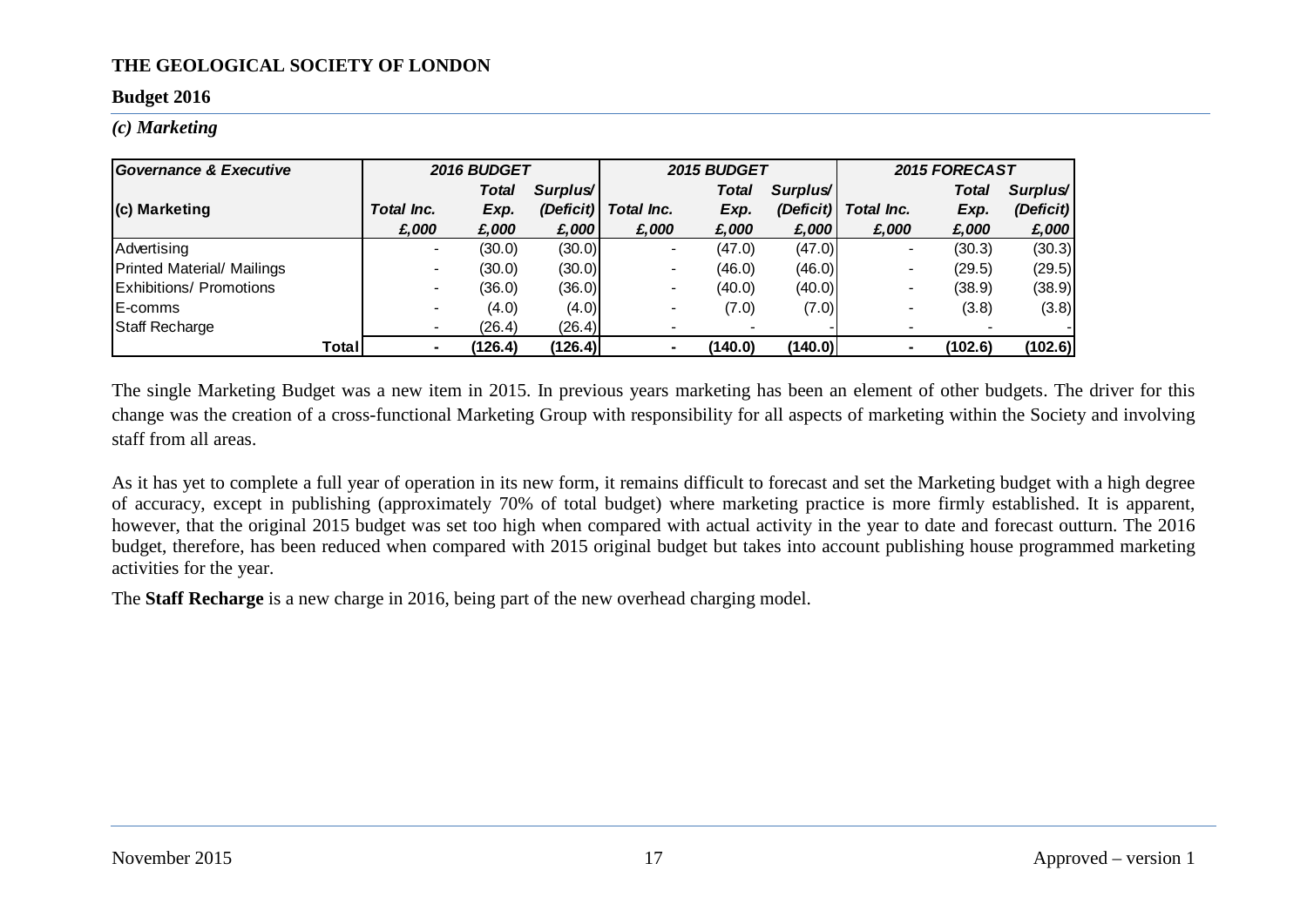#### **Budget 2016**

#### <span id="page-18-0"></span>**2. Finance & Operations**

Finance & Operations covers the following areas of core activity:

| <b>Finance &amp; Operations</b> |            | 2016 BUDGET  |                      |                | 2015 BUDGET  |           | 2015 FORECAST            |              |           |  |
|---------------------------------|------------|--------------|----------------------|----------------|--------------|-----------|--------------------------|--------------|-----------|--|
|                                 |            | <b>Total</b> | Surplus <sup>/</sup> |                | <b>Total</b> | Surplus'  |                          | <b>Total</b> | Surplus   |  |
|                                 | Total Inc. | Exp.         | (Deficit)            | Total Inc.     | Exp.         | (Deficit) | Total Inc.               | Exp.         | (Deficit) |  |
|                                 | £,000      | £,000        | £,000                | £,000          | £,000        | £,000     | £,000                    | £,000        | £,000     |  |
| (a) Fellowship Services         | 1,751.3    | (288.5)      | 1,462.7              | 1.680.4        | (279.7)      | ,400.7    | .687.6                   | (257.6)      | 1,430.0   |  |
| (b) Conference Office           | 856.5      | (583.4)      | 273.2                | 985.4          | (642.0)      | 343.4     | 847.2                    | (545.7)      | 301.6     |  |
| (c) IT Network & Databases      |            | (204.7)      | (204.7)              | $\blacksquare$ | (145.1)      | (145.1)   | $\overline{\phantom{a}}$ | (177.4)      | (177.4)   |  |
| (d) Facilities Management       |            | (432.8)      | (432.8)              | $\blacksquare$ | (390.8)      | (390.8)   | -                        | (394.4)      | (394.4)   |  |
| (e) Finance                     | 263.1      | (443.1)      | (179.9)              | 355.7          | (454.5)      | (98.8)    | 285.5                    | (441.9)      | (156.4)   |  |
| $(f)$ HR                        |            | (30.0)       | (30.0)               |                |              |           |                          |              |           |  |
| Total                           | 2,870.9    | (1,982.5)    | 888.4                | 3.021.5        | (1, 912.1)   | 1,109.4   | 2.820.4                  | (1, 817.0)   | 1,003.4   |  |

There are 4 significant revenue streams represented within this heading:

- i. Fellowship fees (within Fellowship Services);
- ii. Conference income, including fees and sponsorship (within the Conference Office);
- iii. Corporate affiliation fees (within the Conference Office); and
- iv. Investment income (within Finance).

With the exception of Fellowship, Conferences and Investments, all other expenditure in this area is treated as a support cost and in the Financial Statements is reallocated to charitable activities. Whilst total income is expected to rise slightly in 2016 when measured against 2015 forecast income, total expenditure will also rise at a greater rate, leading to a reduced surplus. The total 2016 Budget for this area is a surplus of £888.4k, a decrease of £115.0k over 2015 forecast total, primarily due to:

- (i) loss of staff internal recharge to publishing (-£68k);
- (ii) increased provision for lease charges (-£38k);
- (iii) new provision for HR support  $(-£30k)$ ;
- (iv) reduced events programme (-£28k);
- (v) savings on operating costs  $(+£16k)$ ;
- (vi) increased Fellowship income (+£33k).

Further details are set out on the following pages.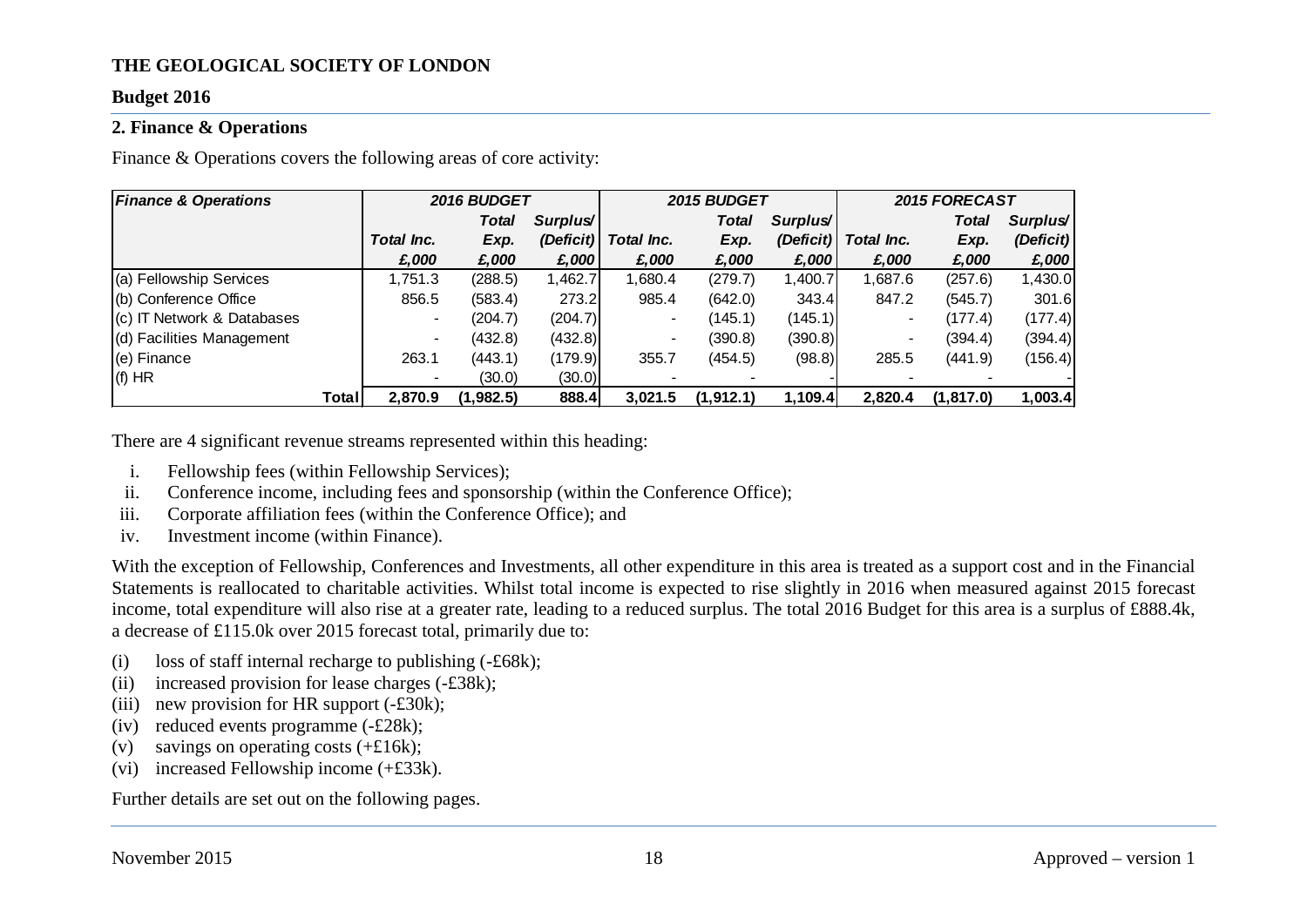#### **Budget 2016**

#### *(a) Fellowship Services*

Fellowship Services includes the fees collected from members of the Society, together with the associated costs of collecting those fees and overseeing the management of member services:

| <b>Finance &amp; Operations</b> |                | 2016 BUDGET    |                      |                          | 2015 BUDGET |                      |                | 2015 FORECAST            |           |  |
|---------------------------------|----------------|----------------|----------------------|--------------------------|-------------|----------------------|----------------|--------------------------|-----------|--|
|                                 |                | Total          | Surplus <sup>/</sup> |                          | Total       | Surplus <sup>/</sup> |                | Total                    | Surplus/  |  |
| (a) Fellowship Services         | Total Inc.     | Exp.           | (Deficit)            | Total Inc.               | Exp.        | (Deficit)            | Total Inc.     | Exp.                     | (Deficit) |  |
|                                 | £,000          | £,000          | £,000                | £,000                    | £,000       | £,000                | £,000          | £,000                    | £,000     |  |
| <b>Fellowship Renewals</b>      | 1,667.7        | $\blacksquare$ | 1,667.7              | 1,577.5                  | ۰.          | 1,577.5              | 1,574.5        | $\sim$                   | 1,574.5   |  |
| <b>Fellowship Admissions</b>    | 23.3           | $\blacksquare$ | 23.3                 | 21.3                     |             | 21.3                 | 23.0           | $\blacksquare$           | 23.0      |  |
| Journal Subscriptions           | 33.4           |                | 33.4                 | 54.6                     |             | 54.6                 | 48.5           |                          | 48.5      |  |
| Accreditation Fees              | 21.0           | $\blacksquare$ | 21.0                 | 20.0                     |             | 20.0                 | 20.4           | $\overline{\phantom{0}}$ | 20.4      |  |
| <b>Other Income</b>             | 5.8            |                | 5.8                  | 7.0                      |             | 7.0                  | 21.2           |                          | 21.2      |  |
| <b>Fellowship Costs</b>         | -              | (52.6)         | (52.6)               |                          | (61.0)      | (61.0)               | $\blacksquare$ | (66.9)                   | (66.9)    |  |
| <b>Chartership Costs</b>        | $\blacksquare$ | (6.0)          | (6.0)                |                          | (45.1)      | (45.1)               | $\blacksquare$ | (19.3)                   | (19.3)    |  |
| <b>Accreditation Costs</b>      |                | (1.5)          | (1.5)                |                          | (35.9)      | (35.9)               |                | (3.1)                    | (3.1)     |  |
| Professional Committee          |                | (2.2)          | (2.2)                |                          | (1.3)       | (1.3)                |                | (2.2)                    | (2.2)     |  |
| <b>Other Expenses</b>           | $\blacksquare$ | (29.5)         | (29.5)               |                          | (22.2)      | (22.2)               |                | (29.0)                   | (29.0)    |  |
| <b>Direct Staff Costs</b>       | -              | (190.1)        | (190.1)              | $\overline{\phantom{a}}$ | (109.3)     | (109.3)              | -              | (129.8)                  | (129.8)   |  |
| <b>Other Staff Costs</b>        |                | (6.7)          | (6.7)                |                          | (5.0)       | (5.0)                |                | (7.3)                    | (7.3)     |  |
| <b>Total</b>                    | 1,751.3        | (288.5)        | 1,462.7              | 1,680.4                  | (279.7)     | 1,400.7              | 1,687.6        | (257.6)                  | 1,430.0   |  |

The key driver for fellowship income is the combination of fellowship numbers and fee levels. Based upon analysis of membership data at the same point each year, it is assumed that the current growth trend will continue and that fellowship numbers and revenues will continue to increase at approximately 3% per annum (see Appendix A for an analysis of membership numbers, based upon current and prior years). **Fellowship Renewals** income is increased by £90.2k over the 2015 forecast, £66.7k of which relates to Fellowship Fees (which increase in total by 4.5% over 2015 forecast outturn – a rate that is comparable with the norm for the past 5 years). The remainder relates to Chartership fees. **Fellowship Admissions** remain at a similar level year on year. The total number of Fellows for 2016 is estimated as 12,357, up from 11,991 in 2015 (an increase of 3.1%).

**Journal Subscriptions** assume a reduction of 50% over 2015 forecast revenue for both JGS and QJEGH, as a result of the bundling of these publications (as agreed by Council this year). Actual reductions will remain unknown until probably next year so the net reduction from 2015 forecast of just over £15k represents an estimate rather than a calculated sum.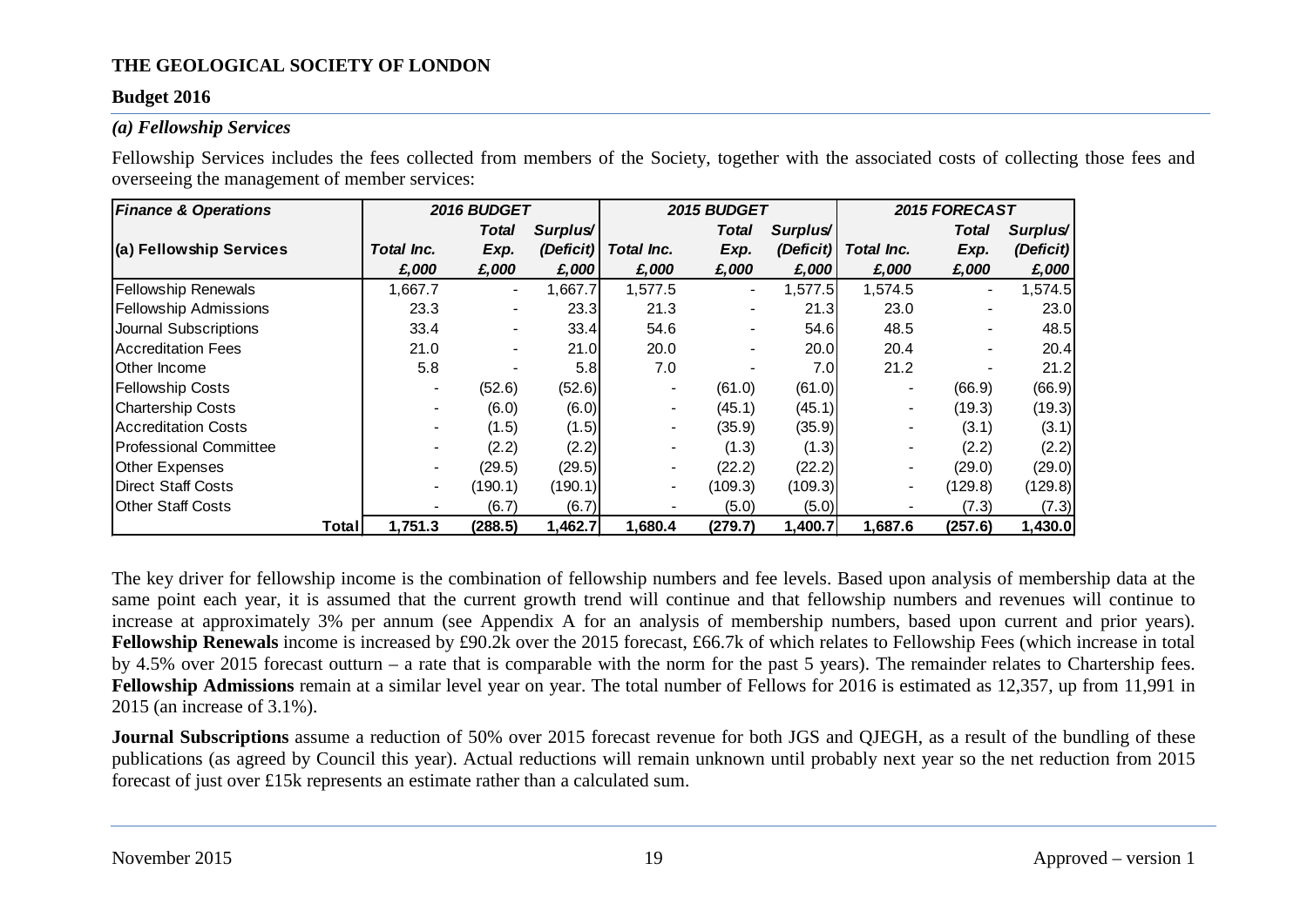#### **Budget 2016**

**Accreditation fees** are expected to remain at a similar level next year.

**Other income** reduces when compared against 2015 outturn primarily because only £4k is included for donations income and 2015 actuals include additional revenue (£13.5k) relating to an individual donation.

**Fellowship costs** are reduced primarily by exclusion of the recharge of costs from the Library (£15k) to reflect usage of the Athens Library system. This recharge is now dealt with under the Overheads and Income Reallocation Model and so is removed from this budget line.

Both **Chartership costs** and **Accreditation costs** are significantly reduced against original 2015 budget to reflect the payment of both Chartership and Accreditation officers now via payroll – previously these were charged as third-party payments. This change started part way through 2015 (hence the effect on forecast outturn) but 2016 represents the first full year. It is made to comply with PAYE Regulations and increases payroll costs accordingly (see below).

The costs of the **Professional Committee** are set higher than the 2015 budget, but in line with expected outturn to reflect increased levels of claims from members living further afield.

**Other expenses** covers primarily the costs of supporting the Regional Groups. The 2016 Budget is set after an exercise with Regional Group Treasurers to bring their budget-setting timetable into line with that of the Society. It produces a figure which is similar to the forecast outturn for 2015.

**Direct Staff Costs** - as noted above, this line is increased to incorporate payments to the Chartership and Accreditation officers via payroll.

**Other Staff Costs** is set at a similar level to expected 2015 outturn.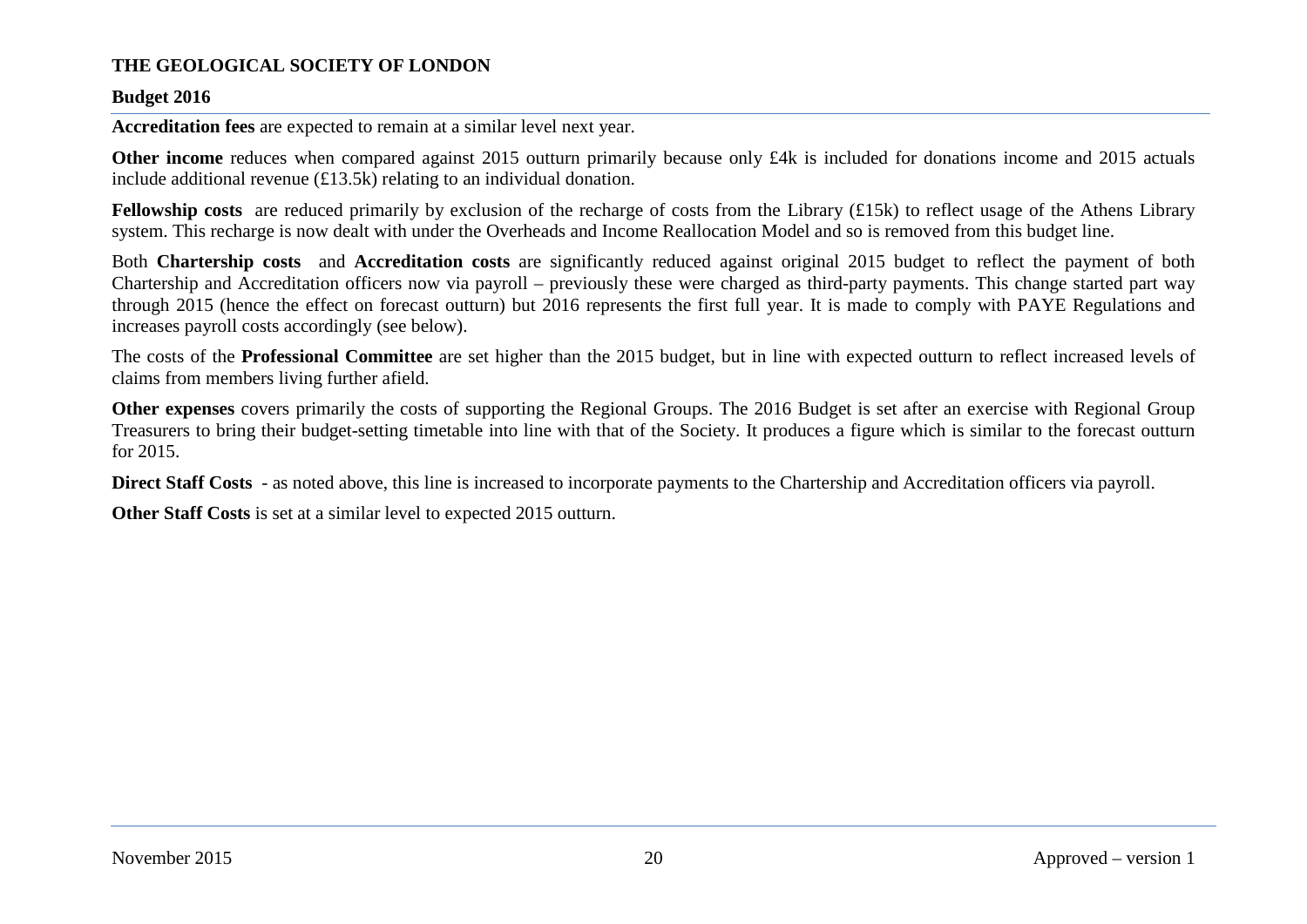#### **Budget 2016**

#### *(b) Conference Office*

Conference Office activities include the scientific meetings hosted by the Society ('Flagship' and Petroleum Group events), public lecture series ('London Lectures') and hire of the facilities at Burlington House to associated and external bodies.

| <b>Finance &amp; Operations</b>      |                          | 2016 BUDGET |                      |            | 2015 BUDGET |           | 2015 FORECAST            |         |           |  |
|--------------------------------------|--------------------------|-------------|----------------------|------------|-------------|-----------|--------------------------|---------|-----------|--|
|                                      |                          | Total       | Surplus <sup>/</sup> |            | Total       | Surplus   |                          | Total   | Surplus   |  |
| (b) Conference Office                | Total Inc.               | Exp.        | (Deficit)            | Total Inc. | Exp.        | (Deficit) | Total Inc.               | Exp.    | (Deficit) |  |
|                                      | £,000                    | £,000       | £,000                | £,000      | £,000       | £,000     | £,000                    | £,000   | £,000     |  |
| <b>Flagship Meetings</b>             | 72.3                     | (60.4)      | 11.9                 | 187.5      | (118.0)     | 69.5      | 135.2                    | (77.2)  | 58.0      |  |
| Petroleum Group Meetings             | 314.9                    | (223.0)     | 91.9                 | 323.6      | (207.1)     | 116.5     | 268.2                    | (187.7) | 80.6      |  |
| Corporate Affiliates                 | 166.0                    | (2.4)       | 163.7                | 192.0      | (14.0)      | 178.0     | 157.5                    | (14.3)  | 143.2     |  |
| London Lectures                      | $\overline{\phantom{0}}$ | (14.5)      | (14.5)               |            | (24.2)      | (24.2)    |                          | (14.2)  | (14.2)    |  |
| <b>Other Meetings &amp; Lettings</b> | 215.5                    | (95.6)      | 119.9                | 204.8      | (126.3)     | 78.5      | 203.0                    | (93.4)  | 109.6     |  |
| <b>Trading Activity (GTL)</b>        | 87.9                     | (64.3)      | 23.6                 | 77.5       | (32.5)      | 45.0      | 83.3                     | (45.3)  | 37.9      |  |
| <b>IDirect Staff Costs</b>           | $\blacksquare$           | (121.5)     | (121.5)              | ۰.         | (113.2)     | (113.2)   | $\overline{\phantom{0}}$ | (111.8) | (111.8)   |  |
| <b>IOther Staff Costs</b>            |                          | (1.8)       | (1.8)                |            | (6.7)       | (6.7)     | $\overline{\phantom{0}}$ | (1.7)   | (1.7)     |  |
| Total                                | 856.5                    | (583.4)     | 273.2                | 985.4      | (642.0)     | 343.4     | 847.2                    | (545.7) | 301.6     |  |

**Flagship Meetings**, both income and expenditure, are dependent upon the programme of events scheduled for 2016 by the Science Committee. 8 events, not counting the 2 Careers Days, are currently included for 2016. This compares with 15 events for the current year, hence the anticipated reduction in both income and expenditure. Sponsorship has proven difficult to obtain in 2015 – reflecting the oil market downturn – and at present this is expected to continue well into 2016. As a result, Flagship Meetings are only currently expected to make a small overall surplus in the year.

**Petroleum Group Meetings** also show a reduction when compared against 2015 budget, but are expected to grow back slightly when compared against 2015 forecast outturn.

**Corporate Affiliates** are reduced against 2015 budget to reflect a number of losses in the current year. It is anticipated that some of these can be replaced with new members in 2016, however, hence an increase is shown over 2015 forecast outturn.

**London Lectures** are not expected to attract any sponsorship income in 2016 (the same position as 2015). Costs are expected to be similar to those forecast for the current year, which were over-estimated in the original budget.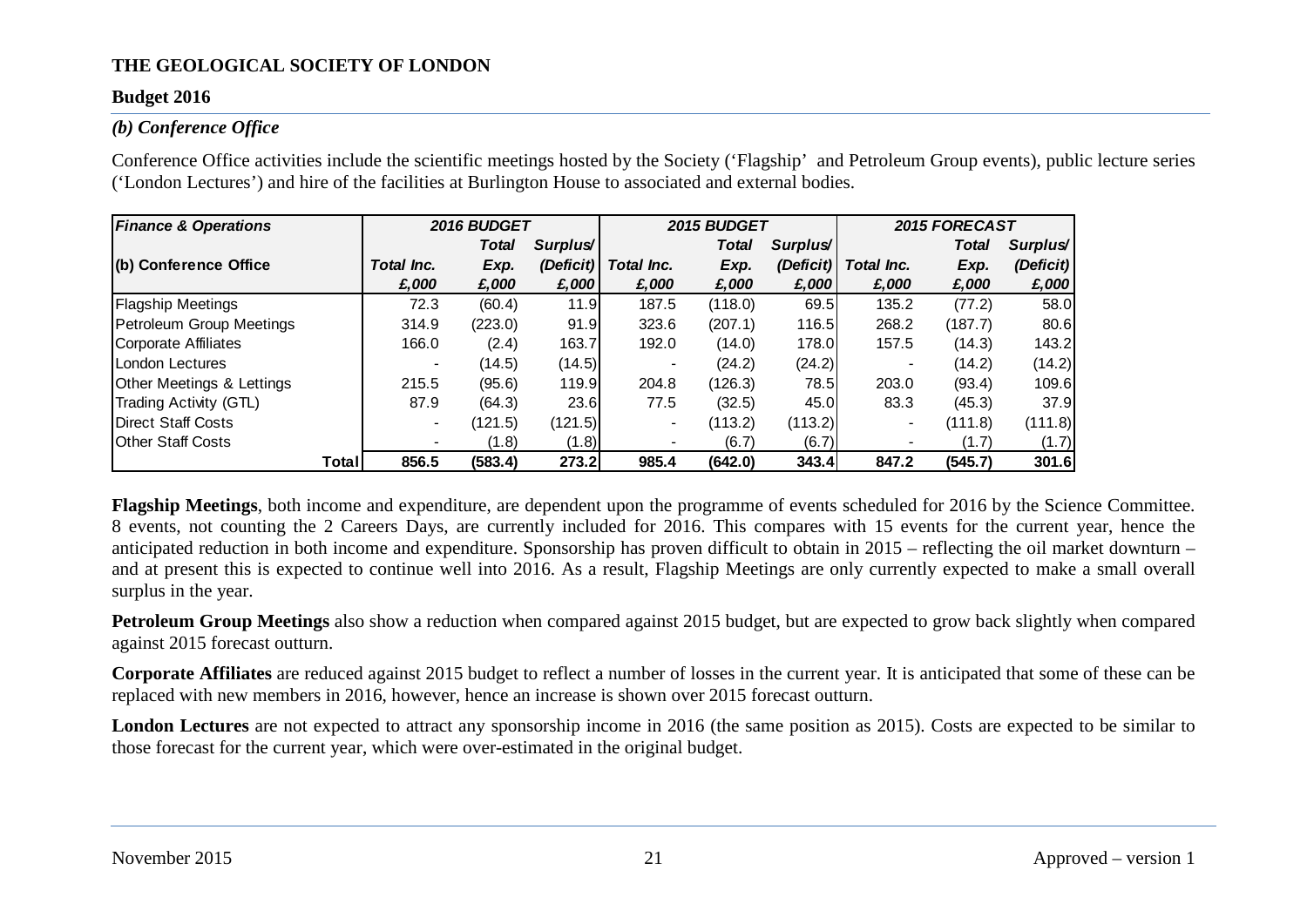#### **Budget 2016**

Both **Other Meetings & Lettings** and **Trading Activity (GTL)** have done significantly better in the current year than the original 2015 budget anticipated. Income is expected to be higher again, therefore, in 2016, although increased costs are also factored in, leading to combined surpluses of a similar rather than increased level.

**Direct Staff Costs** in 2016 reflect a full complement within the Conference Office following a reduction in 2015 as a result of maternity leave.

**Other Staff Costs** remain at a similar level to 2015 forecast outturn.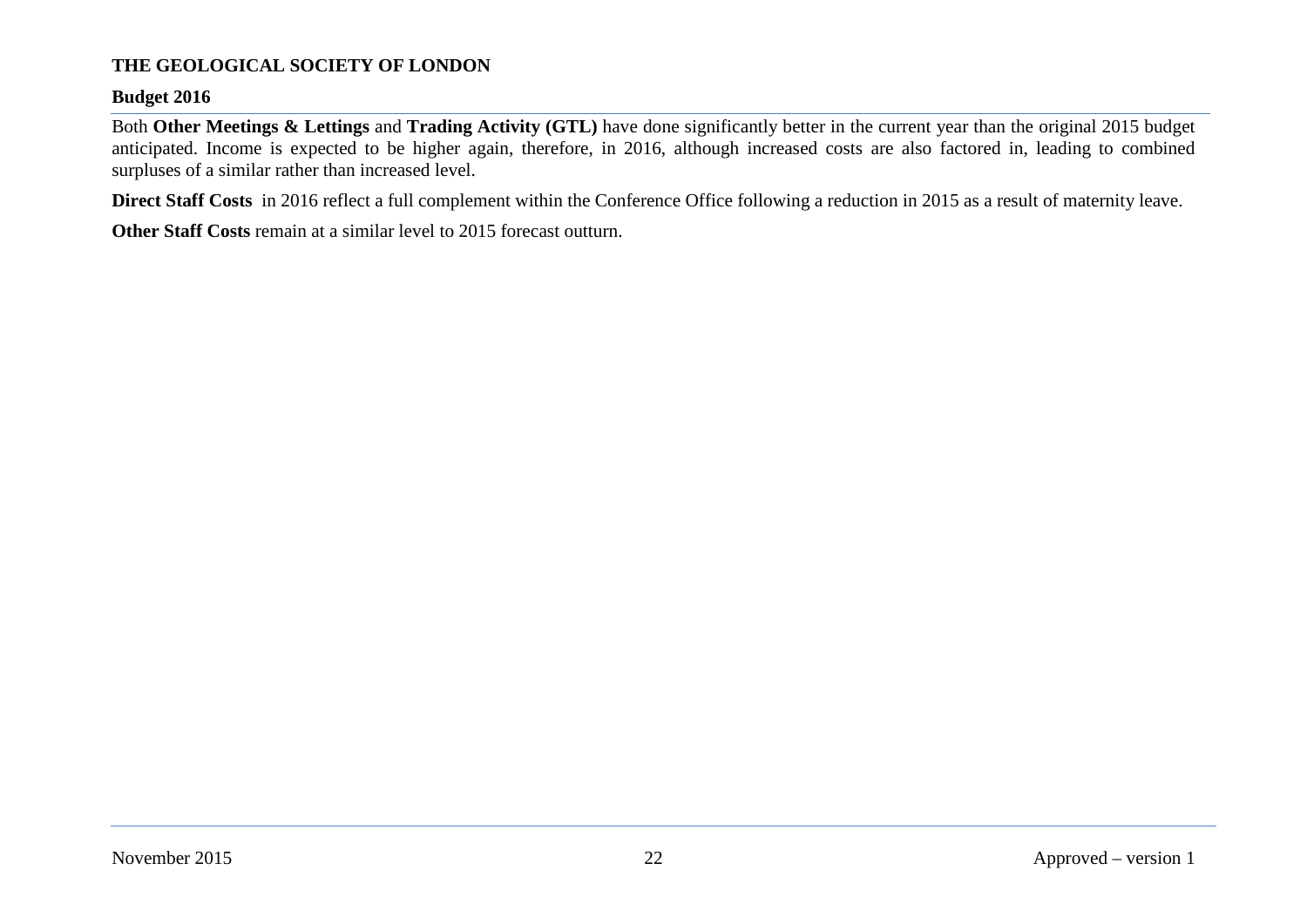#### **Budget 2016**

#### *(c) IT Network & Databases*

This budget relates to the costs of providing the Society's networked IT, PCs, printers, communications and databases. Website Costs are not included here but budgeted for separately under Science & External Relations.

| <b>Finance &amp; Operations</b>      |                          | 2016 BUDGET |                      |            | 2015 BUDGET  |           | 2015 FORECAST |         |           |  |
|--------------------------------------|--------------------------|-------------|----------------------|------------|--------------|-----------|---------------|---------|-----------|--|
|                                      |                          | Total       | Surplus <sup>/</sup> |            | <b>Total</b> | Surplus'  |               | Total   | Surplus   |  |
| (c) IT Network & Databases           | Total Inc.               | Exp.        | (Deficit)            | Total Inc. | Exp.         | (Deficit) | Total Inc.    | Exp.    | (Deficit) |  |
|                                      | £,000                    | £,000       | £,000                | £,000      | £,000        | £,000     | £,000         | £,000   | £,000     |  |
| Networking Costs                     | $\blacksquare$           | (51.0)      | (51.0)               | н.         | (55.7)       | (55.7)    | -             | (49.9)  | (49.9)    |  |
| CRM System                           | $\blacksquare$           | (1.6)       | (1.6)                |            | (1.5)        | (1.5)     |               | (1.5)   | (1.5)     |  |
| Finance System                       | $\overline{\phantom{0}}$ | (4.9)       | (4.9)                |            | (4.8)        | (4.8)     | -             | (4.3)   | (4.3)     |  |
| <b>Other Hardware &amp; Software</b> |                          | (9.2)       | (9.2)                |            | (8.9)        | (8.9)     | ۰             | (4.2)   | (4.2)     |  |
| Direct Staff Costs                   |                          | (126.6)     | (126.6)              | ۰.         | (107.8)      | (107.8)   | ۰             | (60.1)  | (60.1)    |  |
| Recharges of Staff Costs             |                          |             |                      |            | 35.0         | 35.0      | ۰.            | 35.0    | 35.0      |  |
| <b>Other Staff Costs</b>             | $\overline{\phantom{a}}$ | (11.5)      | (11.5)               |            | (1.4)        | (1.4)     |               | (92.4)  | (92.4)    |  |
| Total                                | ۰                        | (204.7)     | (204.7)              |            | (145.1)      | (145.1)   |               | (177.4) | (177.4)   |  |

The majority of non-staff related costs for IT are similar year on year and this is reflected in the 2016 budget. It should be noted that the costs for **CRM System** and **Finance System** relate to the running costs of the current systems and not the replacement project. The main change is against **Other Hardware & Software** where provision has been increased to take account of the withdrawal of Microsoft's charity discount, from which the Society has previously benefitted.

**Direct Staff Costs** are increased on the assumption that the DBA role, currently covered by a long-term contractor, will be brought in-house. This was assumed when the original 2015 budget was set (hence the difference between 2015 budget and outturn) but implementation has been delayed. It is now anticipated that this change will take place in 2016, which is also why **Other Staff Costs** are significantly reduced at the same time (this line previously bore the contractor's charge).

**Recharges of Staff Costs** are now dealt with under the new overheads model, so are removed from this section in the 2016 budget.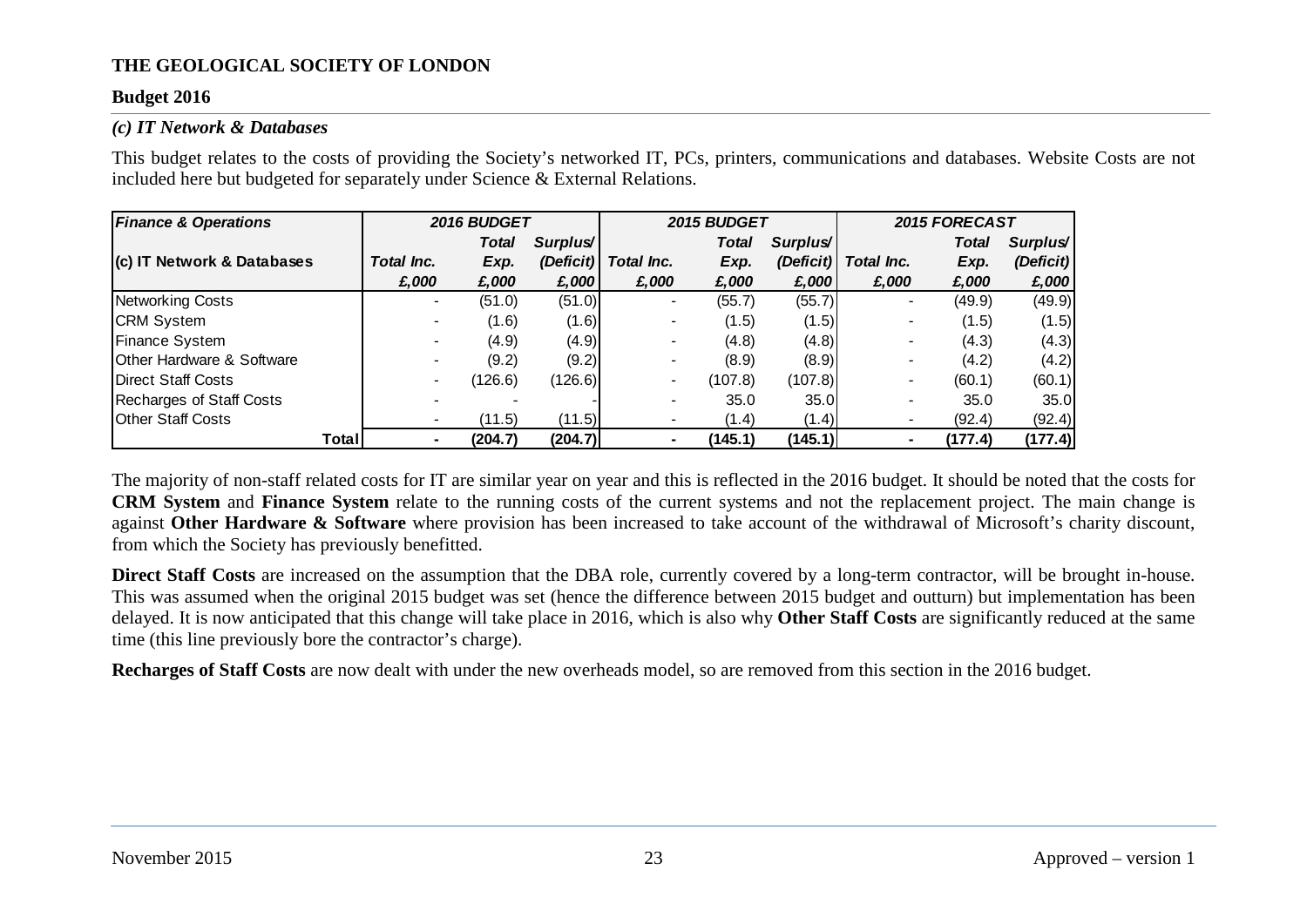#### **Budget 2016**

#### *(d) Facilities Management*

This budget covers the anticipated costs of regular maintenance of the Society's facilities at Burlington House and includes the staff costs of the Burlington House Facilities Manager.

| <b>Finance &amp; Operations</b> |                          | 2016 BUDGET  |                      |            | 2015 BUDGET  |                      | 2015 FORECAST  |              |           |  |
|---------------------------------|--------------------------|--------------|----------------------|------------|--------------|----------------------|----------------|--------------|-----------|--|
|                                 |                          | <b>Total</b> | Surplus <sup>/</sup> |            | <b>Total</b> | Surplus <sup>/</sup> |                | <b>Total</b> | Surplus/  |  |
| (d) Facilities Management       | Total Inc.               | Exp.         | (Deficit)            | Total Inc. | Exp.         | (Deficit)            | Total Inc.     | Exp.         | (Deficit) |  |
|                                 | £,000                    | £,000        | £,000                | £,000      | £,000        | £,000                | £,000          | £,000        | £,000     |  |
| Building Maintenance            | $\blacksquare$           | (87.0)       | (87.0)               |            | (58.0)       | (58.0)               | $\blacksquare$ | (75.6)       | (75.6)    |  |
| Rent, Rates & Insurance         | $\blacksquare$           | (166.7)      | (166.7)              |            | (155.6)      | (155.6)              | -              | (147.0)      | (147.0)   |  |
| Cleaning, Utilities & Security  | $\blacksquare$           | (87.4)       | (87.4)               |            | (85.4)       | (85.4)               | $\blacksquare$ | (85.7)       | (85.7)    |  |
| <b>Other Facilities Costs</b>   | $\blacksquare$           | (46.8)       | (46.8)               |            | (51.8)       | (51.8)               | $\blacksquare$ | (45.9)       | (45.9)    |  |
| <b>IDirect Staff Costs</b>      | $\overline{\phantom{a}}$ | (44.1)       | (44.1)               |            | (39.3)       | (39.3)               | -              | (40.1)       | (40.1)    |  |
| <b>IOther Staff Costs</b>       | $\blacksquare$           | (0.8)        | (0.8)                |            | (0.7)        | (0.7)                | $\blacksquare$ | (0.1)        | (0.1)     |  |
| Total                           |                          | (432.8)      | (432.8)              |            | (390.8)      | (390.8)              | ۰              | (394.4)      | (394.4)   |  |

The **Building Maintenance** budget line includes the service charge payable to the Burlington House landlord. This charge covers maintenance, minor repairs, etc. and is linked to the ongoing dispute over rental value, albeit this charge continues to be paid on a 'without prejudice' basis. It has increased significantly during 2015, reflecting the start of a programme of works that is likely to continue into 2016. The increased budget for 2016, therefore, reflects this increase which is a contractual rather than optional payment.

Similarly, **Rent, Rates & Insurance** reflects an increase based primarily upon the rising annual rent charge. Although this is currently subject to arbitration which may result ultimately in a reduced charge, it is considered prudent at present to include provision for rent at the current higher rate until otherwise advised.

Other costs – **Cleaning, Utilities and Security**, **Other Facilities Costs**, **Direct Staff Costs** and **Other Staff Costs** are not expected to see significant increases during 2016.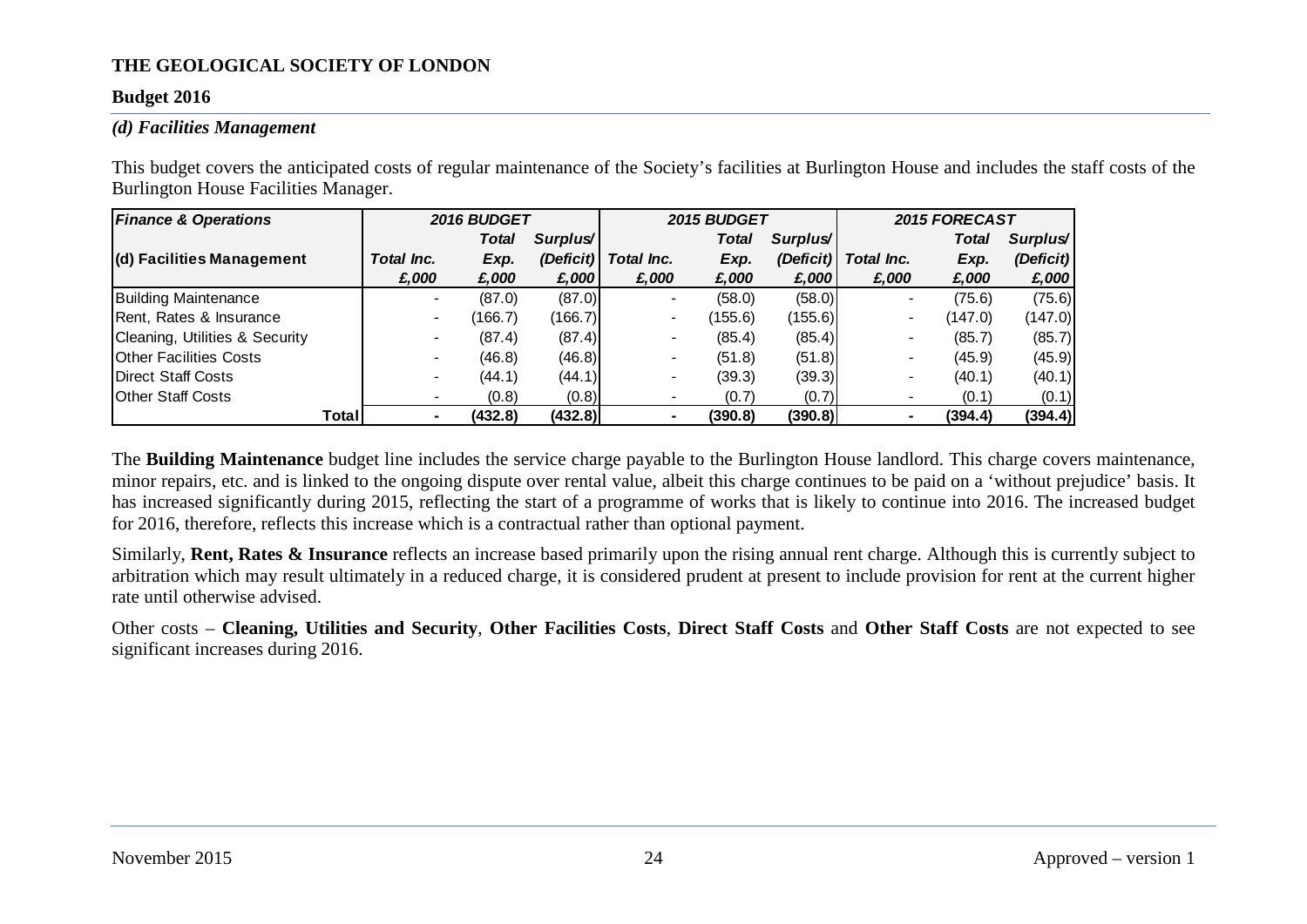#### **Budget 2016**

#### *(e) Finance*

This budget includes the Accounts Team, as well as aspects of providing accounting support and other centralized income and expenditure associated with banking and investments.

| <b>Finance &amp; Operations</b>  |                          | 2016 BUDGET  |                      |            | <b>2015 BUDGET</b> |                      | <b>2015 FORECAST</b> |         |           |  |
|----------------------------------|--------------------------|--------------|----------------------|------------|--------------------|----------------------|----------------------|---------|-----------|--|
|                                  |                          | <b>Total</b> | Surplus <sup>/</sup> |            | Total              | Surplus <sup>/</sup> |                      | Total   | Surplus   |  |
| $(e)$ Finance                    | Total Inc.               | Exp.         | (Deficit)            | Total Inc. | Exp.               | (Deficit)            | Total Inc.           | Exp.    | (Deficit) |  |
|                                  | £,000                    | £,000        | £,000                | £,000      | £,000              | £,000                | £,000                | £,000   | £,000     |  |
| <b>Banking &amp; Investments</b> | 257.4                    | (36.9)       | 220.5                | 312.0      | (28.0)             | 284.0                | 241.8                | (29.6)  | 212.2     |  |
| Audit & Other Fees               | $\overline{\phantom{0}}$ | (29.1)       | (29.1)               |            | (31.0)             | (31.0)               |                      | (28.6)  | (28.6)    |  |
| Provisions & Charges             | $\blacksquare$           | (125.9)      | (125.9)              | 10.7       | (144.0)            | (133.3)              | 10.7                 | (135.3) | (124.6)   |  |
| Direct Staff Costs               | $\qquad \qquad$          | (250.0)      | (250.0)              |            | (246.3)            | (246.3)              |                      | (236.3) | (236.3)   |  |
| Recharges of Staff Costs         | 5.7                      |              | 5.7                  | 33.0       |                    | 33.0                 | 33.0                 |         | 33.0      |  |
| Other Staff Costs                |                          | (1.1)        | (1.1)                |            | (5.2)              | (5.2)                |                      | (12.1)  | (12.1)    |  |
| Total                            | 263.1                    | (443.1)      | (179.9)              | 355.7      | (454.5)            | (98.8)               | 285.5                | (441.9) | (156.4)   |  |

**Banking & Investments** income consists primarily of dividend and interest revenue earned from the Society's investments (currently managed) by UBS). Part of their target is to achieve an annual income of at least £250k without eroding portfolio capital. Review of the original 2015 budget suggests that it was set unrealistically high, as comparison with the forecast outturn for 2015 shows. Income for 2016, therefore, is set between these two figures at what should be a more realistic target. The caveat remains, however, that dividend and interest income is driven largely by the health of stock-markets, so there is risk and uncertainty attached to any figure included in this line.

**Audit & Other Fees** remain at a similar level to 2015 budget and forecast outturn.

**Provisions & Charges** covers depreciation charges for Burlington House facilities, IT and equipment, together with provisions for bad debt and irrecoverable VAT. The levels for 2016 are set in line with the forecast outturn for 2015, which is slightly lower than original budget, due to a reduction in bad debt provision (this is now set at a level derived from the 2014 year-end audited accounts and is thought unlikely to increase at present). The Curry fund recharge to the Publishing House, which has previously been shown as income against this heading (£10.7k), has also been removed for 2016, this now being included within the overhead allocation model.

**Direct Staff Costs** are broadly in line with 2015 budget and forecast outturn. **Recharges of Staff Costs** are changed, however, to remove the internal charge that historically has been made between Finance and the Executive Secretary (which is now replaced by the overhead allocation model); but to retain a small charge from the Finance office to Investment Management costs, as suggested by the auditor.

**Other Staff Costs** do not include recruitment costs in 2016 which were charged in 2015 in respect of the Financial Controller.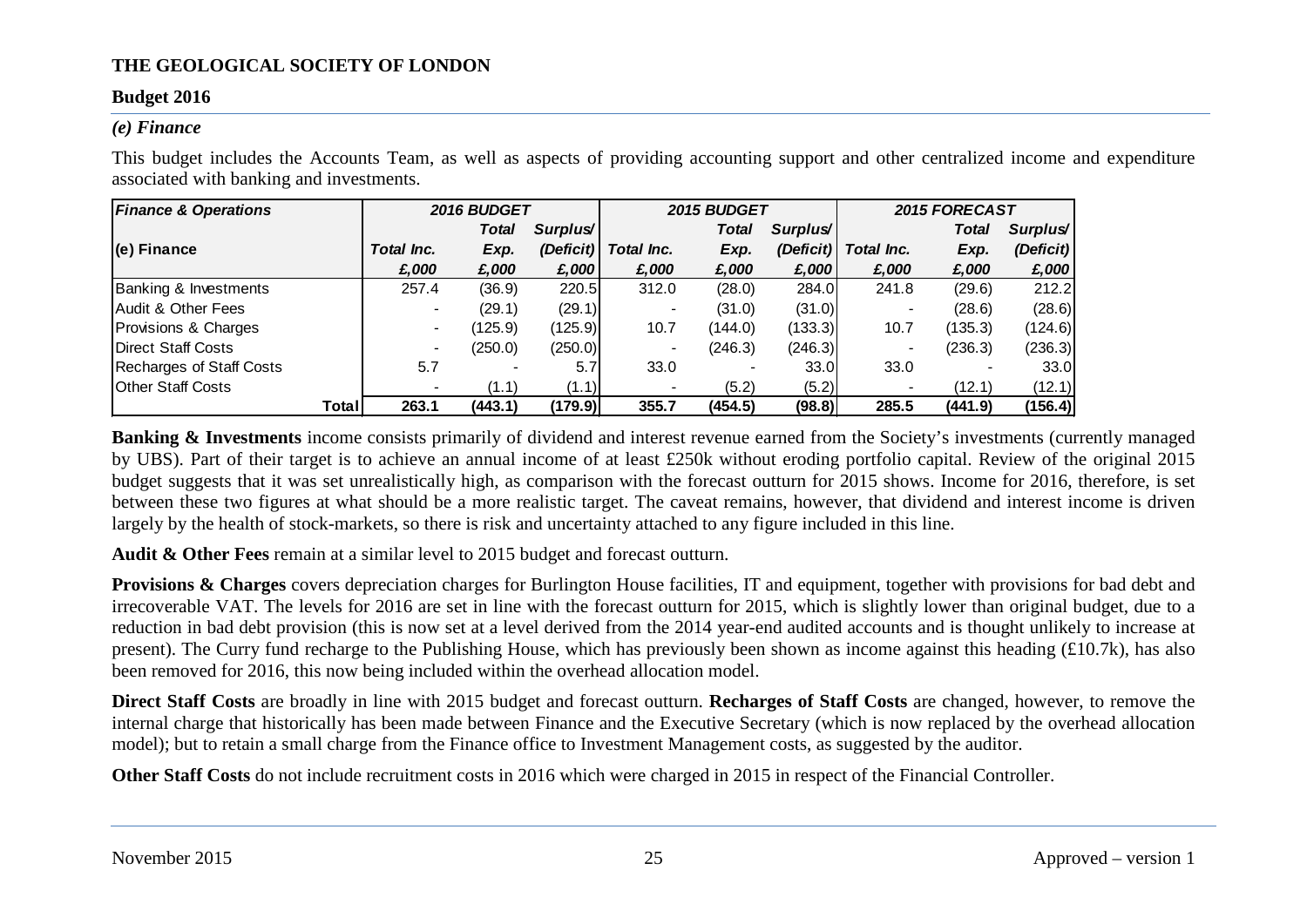#### **Budget 2016**

#### *(f) HR*

This is a new provision for in-house HR support on a part-time basis.

| <b>Finance &amp; Operations</b> |                          | <b>2016 BUDGET</b> |                      |                      | 2015 BUDGET  |                      | <b>2015 FORECAST</b> |              |           |
|---------------------------------|--------------------------|--------------------|----------------------|----------------------|--------------|----------------------|----------------------|--------------|-----------|
|                                 |                          | <b>Total</b>       | Surplus <sup>/</sup> |                      | <b>Total</b> | Surplus <sup>/</sup> |                      | <b>Total</b> | Surplus/  |
| $(f)$ HR                        | Total Inc.               | Exp.               |                      | (Deficit) Total Inc. | Exp.         |                      | (Deficit) Total Inc. | Exp.         | (Deficit) |
|                                 | £,000                    | £,000              | £,000                | £,000                | £.000        | £,000                | £,000                | £,000        | £,000     |
|                                 |                          |                    |                      |                      |              |                      |                      |              |           |
| <b>IHR Advisor</b>              | $\overline{\phantom{a}}$ | (30)               | (30.0)               |                      |              |                      |                      |              |           |
| Total                           |                          | (30)               | (30)                 |                      |              |                      |                      |              |           |

**HR Advisor** – it is planned to recruit a mid-level (i.e. not junior, but also not senior executive) HR advisor to work within the Society on a parttime basis. He or she will provide professional advice and support both to staff and managers and pick up development of staff-related policies and matters. The reporting line will be to the Director of Finance and Operations.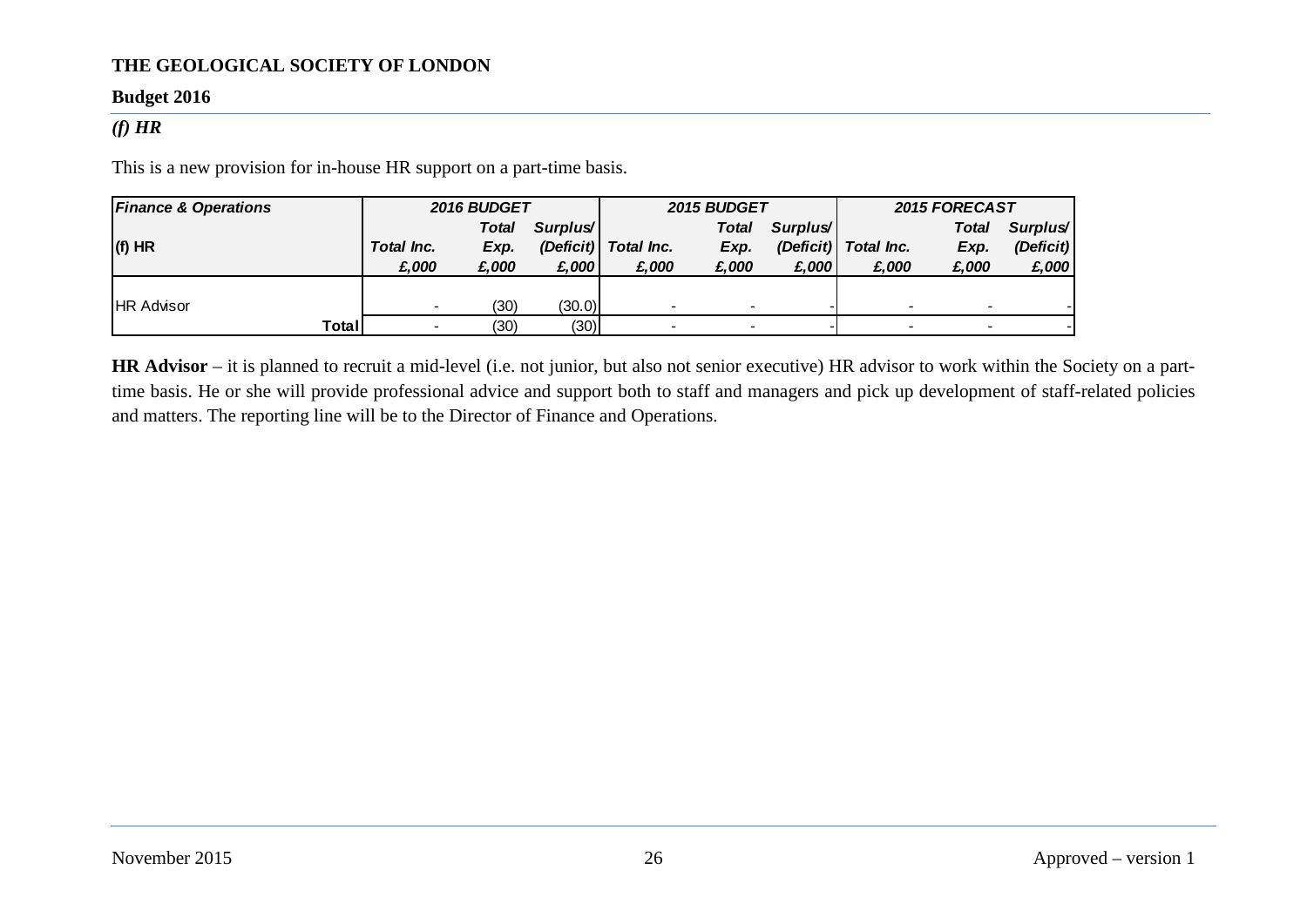#### **Budget 2016**

#### <span id="page-27-0"></span>**3. Publishing & Library**

Publishing & Library covers the activities summarized in this table and detailed in the following sections:

| <b>Publishing &amp; Library</b> |                          | <b>2016 BUDGET</b> |                  |                          | 2015 BUDGET |                      | <b>2015 FORECAST</b> |           |           |  |
|---------------------------------|--------------------------|--------------------|------------------|--------------------------|-------------|----------------------|----------------------|-----------|-----------|--|
|                                 |                          | Total              | Surplus'         |                          | Total       | Surplus <sup>/</sup> |                      | Total     | Surplus'  |  |
|                                 | Total Inc.               | Exp.               | (Deficit)        | Total Inc.               | Exp.        | (Deficit)            | Total Inc.           | Exp.      | (Deficit) |  |
|                                 | £,000                    | £,000              | £,000            | £,000                    | £,000       | £,000                | £,000                | £,000     | £,000     |  |
| (a) Book Publishing             | 457.8                    | (200.9)            | 256.9            | 572.3                    | (232.0)     | 340.3                | 427.6                | (200.4)   | 227.2     |  |
| (b) Journal Publishing          | 547.8                    | (212.2)            | 335.6            | 538.0                    | (237.1)     | 301.0                | 560.4                | (201.6)   | 358.8     |  |
| (c) Lyell & Other Publishing    | ,538.0                   | (295.1)            | 1.243.0 <b>I</b> | 1,416.0                  | (272.1)     | 1,143.9              | 1,488.5              | (264.9)   | 1,223.6   |  |
| (d) Publishing Management       | $\overline{\phantom{0}}$ | (798.6)            | (798.6)          | $\overline{\phantom{0}}$ | (1,010.3)   | (1,010.3)            |                      | (936.7)   | (936.7)   |  |
| (e) Library                     | 78.4                     | (469.4)            | (391.1)          | 118.5                    | (334.0)     | (215.5)              | 117.2                | (401.8)   | (284.7)   |  |
| Total                           | 2.622.0                  | (1,976.1)          | 645.8            | 2,644.8                  | (2,085.4)   | 559.4                | 2,593.7              | (2,005.4) | 588.3     |  |

*The Marketing budget which previously sat under this heading has been moved to Governance & Executive to reflect that it is a central budget for the whole Society rather than publishing alone.*

Publishing currently accounts for a significant proportion of total Society income and expenditure (c.46%). Overall budget movements in this area are dependent upon a range of controllable factors (production schedules) and market forces, leading to a high degree of uncertainty in particular when setting income figures. The total 2016 Budget for this area is a surplus of £653.9k, an increase of £65.6k over 2015 forecast total, primarily due to:

- (i) increased staff and running costs  $(-\text{\pounds}92k)$ ;
- (ii) loss of library internal recharges (-£50k);
- (iii) further decrease in journal income  $(-23k)$ ;
- (iv) net increase in Lyell income  $(+£19k)$ ;
- (v) increased book sales (+£30k);
- (vi) loss of internal recharges from elsewhere  $(+£173k)$ .

These changes are explained in more detail in the following pages.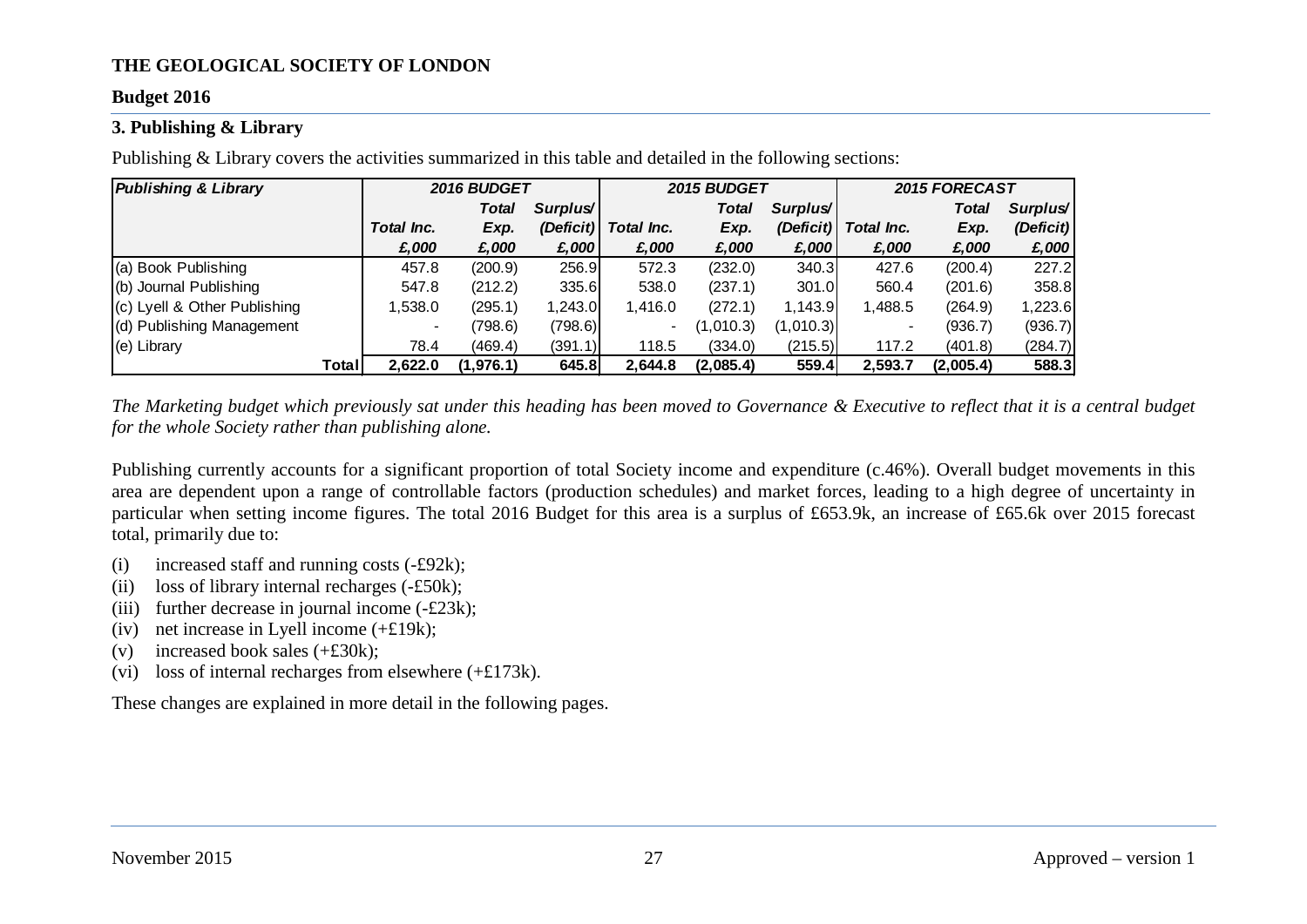#### **Budget 2016**

#### *(a) Book Publishing*

This budget head covers the publication of learned and scientific titles by the Publishing House ('Main' sales), of third-party stock that is bought in and sold on, and of third-party publications that are sold on a commission basis:

| <b>Publishing &amp; Library</b> |       |            | 2016 BUDGET              |          |                      | 2015 BUDGET  |                      | 2015 FORECAST |                          |           |  |
|---------------------------------|-------|------------|--------------------------|----------|----------------------|--------------|----------------------|---------------|--------------------------|-----------|--|
|                                 |       |            | <b>Total</b>             | Surplus' |                      | <b>Total</b> | Surplus <sup>/</sup> |               | Total                    | Surplus   |  |
| (a) Book Publishing             |       | Total Inc. | Exp.                     |          | (Deficit) Total Inc. | Exp.         | (Deficit)            | Total Inc.    | Exp.                     | (Deficit) |  |
|                                 |       | £,000      | £,000                    | £,000    | £,000                | £,000        | £,000                | £,000         | £,000                    | £,000     |  |
| Book Sales Main                 |       | 416.7      | (200.9)                  | 215.8    | 529.3                | (232.0)      | 297.3                | 395.8         | (200.4)                  | 195.4     |  |
| Book Sales Other                |       | 25.5       |                          | 25.5     | 20.0                 |              | 20.0                 | 17.0          |                          | 17.0      |  |
| Book Sales Commission           |       | 15.6       | $\overline{\phantom{0}}$ | 15.6I    | 23.0                 |              | 23.0                 | 14.8          | $\overline{\phantom{a}}$ | 14.8      |  |
|                                 | Total | 457.8      | (200.9)                  | 256.9    | 572.3                | (232.0)      | 340.3                | 427.6         | (200.4)                  | 227.2     |  |

**Book Sales Main** covers the sale of GSL published material. The 2015 forecast for income and expenditure is down against original budget, resulting in a smaller surplus (by £101.9k) than originally anticipated. Income is highly dependent upon the production schedule of books within the budget year – with a high proportion of sales being attributable to new titles in the months immediately following publication. In 2012 and 2013 income declined significantly (from £596k in 2011 to £455k in 2012 and £369k in 2013); in 2014, however, income rose again sharply to £475k. Current 2015 year-end forecasts put income at £395.8k, which lies between 2013 and 2014 figures. The budget for 2016, therefore, is set on the basis of more or less flat sales (and thereby similar production output) when compared with the current year. Costs follow a similar pattern. This budget may vary, however, as a result of production slippage and/or sales volumes.

**Book Sales Other** and **Book Sales Commission** represent sales of third-party publications. The 2016 budget is set on the basis of similar levels of total sales to the current year budget.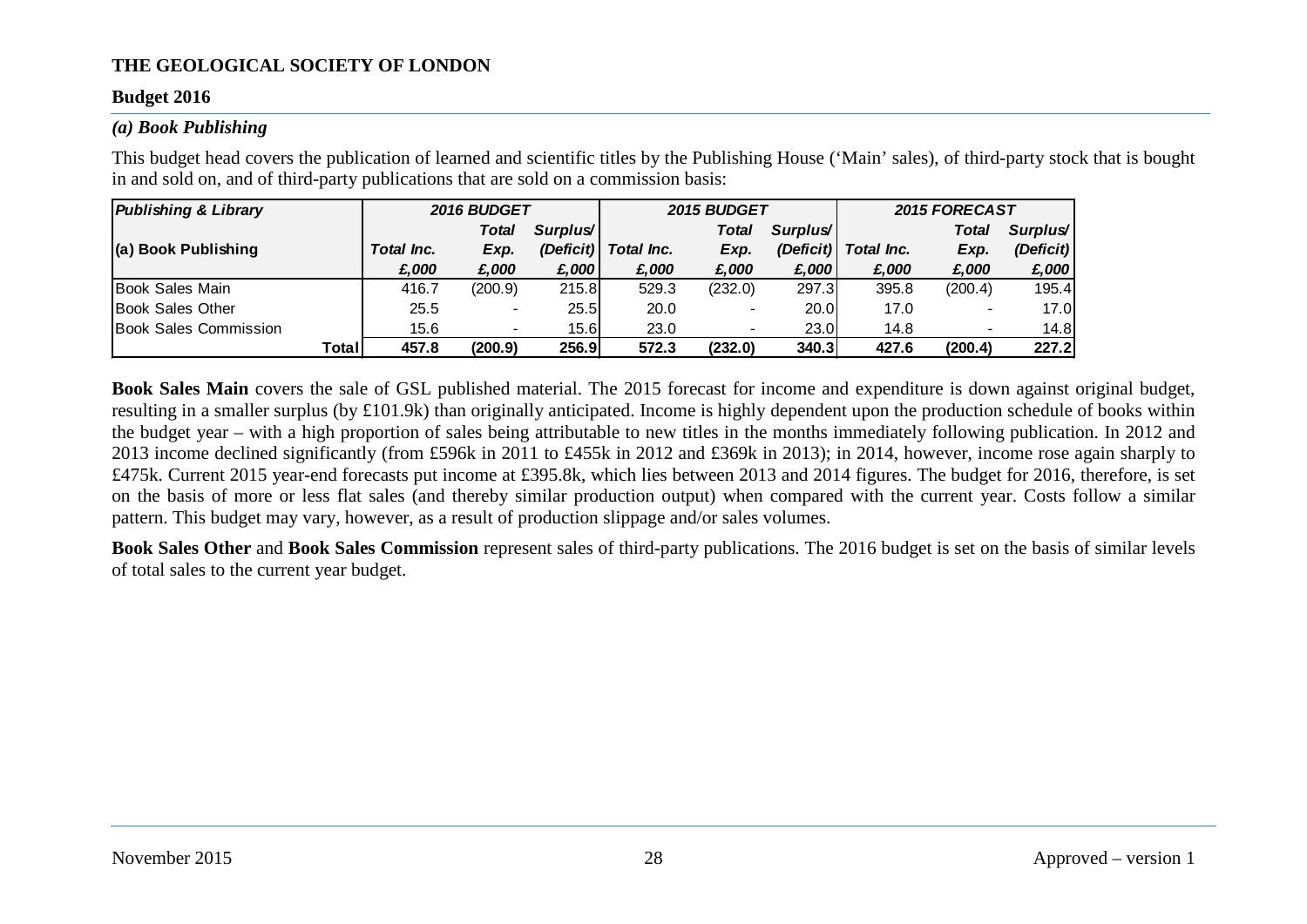#### **Budget 2016**

#### *(b) Journal Publishing*

This budget combines the estimates for all journals produced by the Publishing House. In general terms, the income associated with each is in slow decline on a year by year basis as subscribers switch to electronic alternatives such as the Lyell Collection:

| <b>Publishing &amp; Library</b> |            | 2016 BUDGET  |                      |            | 2015 BUDGET |           | 2015 FORECAST |         |           |  |
|---------------------------------|------------|--------------|----------------------|------------|-------------|-----------|---------------|---------|-----------|--|
|                                 |            | <b>Total</b> | Surplus <sup>/</sup> |            | Total       | Surplus'  |               | Total   | Surplus'  |  |
| (b) Journal Publishing          | Total Inc. | Exp.         | (Deficit)            | Total Inc. | Exp.        | (Deficit) | Total Inc.    | Exp.    | (Deficit) |  |
|                                 | £,000      | £,000        | £,000                | £,000      | £,000       | £,000     | £,000         | £,000   | £,000     |  |
| <b>JGS</b>                      | 318.6      | (64.6)       | 253.9                | 314.1      | (73.4)      | 240.7     | 326.9         | (60.4)  | 266.5     |  |
| <b>QJEGH</b>                    | 86.6       | (33.3)       | 53.3                 | 94.1       | (41.2)      | 52.9      | 89.5          | (31.5)  | 58.0      |  |
| IPG.                            | 72.8       | (49.6)       | 23.2                 | 58.8       | (52.4)      | 6.4       | 63.1          | (49.8)  | 13.4      |  |
| <b>IGEEA</b>                    | 16.9       | (27.0)       | (10.1)               | 15.4       | (30.4)      | (15.0)    | 27.0          | (24.8)  | 2.2       |  |
| <b>SJG</b>                      | 17.0       | (16.0)       | 1.0                  | 17.0       | (16.5)      | 0.5       | 17.9          | (14.8)  | 3.1       |  |
| IJМ                             | 26.4       | (11.5)       | 14.9                 | 24.7       | (12.5)      | 12.2      | 26.4          | (10.1)  | 16.3      |  |
| <b>PYGS</b>                     | 9.5        | (10.1)       | (0.6)                | 13.9       | (10.7)      | 3.2       | 9.6           | (10.3)  | (0.7)     |  |
| Total                           | 547.8      | (212.2)      | 335.6                | 538.0      | (237.1)     | 301.0     | 560.4         | (201.6) | 358.8     |  |

Budgets for **JGS** and **QJEGH** have been compared with previous years, income from Fellows' subscriptions factored out (see Fellowship and the bundling of journals from 2016 onwards) and adjusted accordingly. In both cases, although the general 5-year trend is decline as subscribers move from print to electronic copies, year on year income and expenditure fluctuate. 2016 budgets, therefore, are set in line with this overall trend and expected 2015 forecast outturn.

Budgets for the jointly-owned **PG** and **GEEA** journals also fluctuate year on year, again with a current trend towards decline in revenue. 2016 budgets, therefore, reflect this trend, also taking into account new Open Access income streams and the likely profit share that will need to be paid over to the joint owners of each journal.

The remaining contracted journals, **SJG**, **JM**, and **PYGS**, are all set broadly in line with current year original budget and forecast outturns.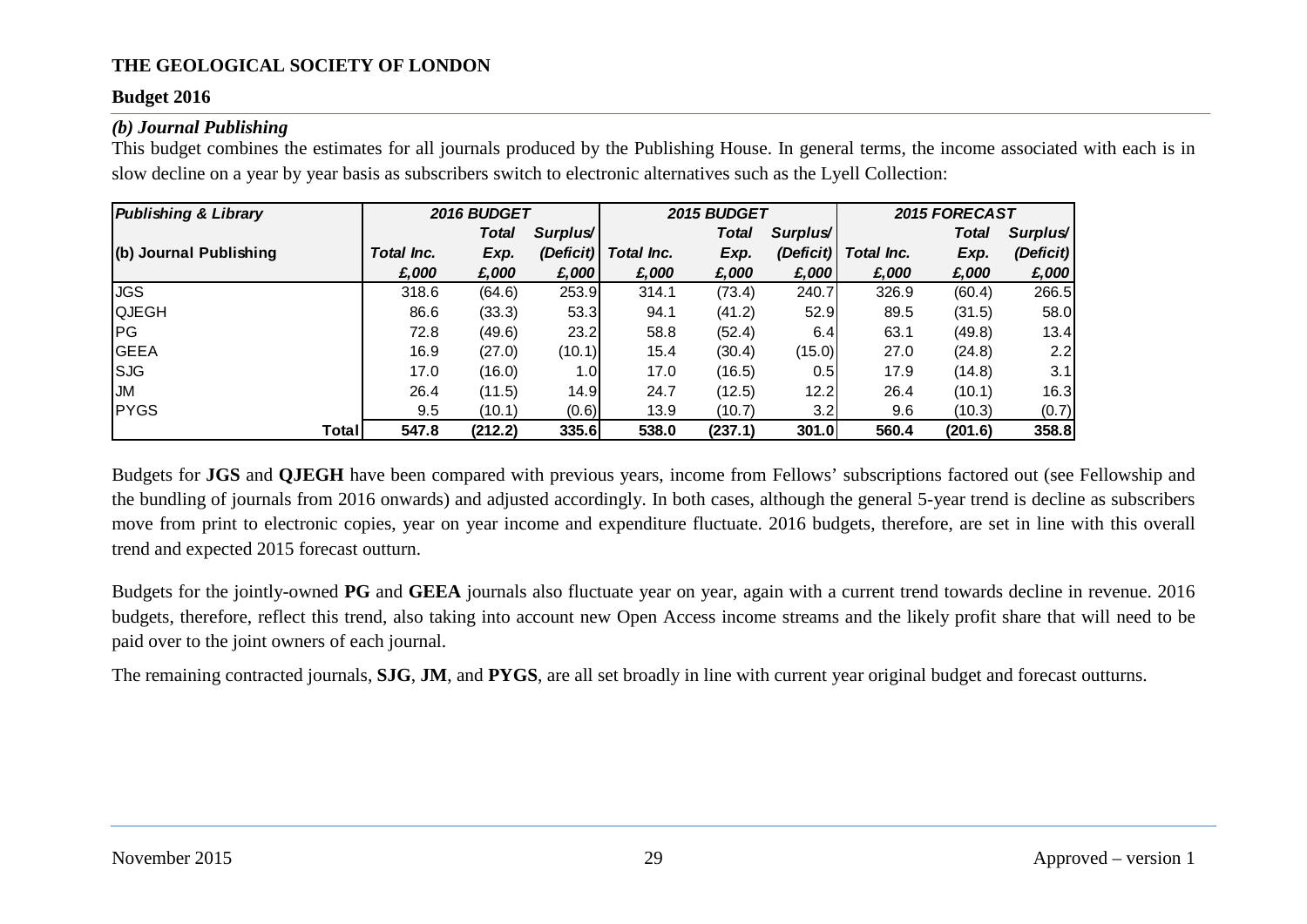#### **Budget 2016**

#### *(c) Lyell and Other Publishing*

This budget covers the Lyell Collection, the Society's main electronic archive of journals and publications, Geology Today, and other sales (primarily royalties income). As noted above, whilst physical journal and book sales are in decline year on year, electronic sales continue to increase:

| <b>Publishing &amp; Library</b> |                | 2016 BUDGET  |                   |            | 2015 BUDGET |                      | 2015 FORECAST |         |           |  |
|---------------------------------|----------------|--------------|-------------------|------------|-------------|----------------------|---------------|---------|-----------|--|
|                                 |                | <b>Total</b> | Surplus'          |            | Total       | Surplus <sup>/</sup> |               | Total   | Surplus/  |  |
| (c) Lyell & Other Publishing    | Total Inc.     | Exp.         | (Deficit)         | Total Inc. | Exp.        | (Deficit)            | Total Inc.    | Exp.    | (Deficit) |  |
|                                 | £,000          | £,000        | £,000             | £,000      | £,000       | £,000                | £,000         | £,000   | £,000     |  |
| Lyell Collection                | 1,437.2        | (221.3)      | 1,215.8           | 1,339.2    | (201.8)     | 1,137.4              | 1,354.6       | (199.4) | 1,155.2   |  |
| Geology Today                   | 13.2           |              | 13.2 <sub>l</sub> | 11.0       |             | 11.0                 | 11.8          |         | 11.8      |  |
| <b>GSW Ebooks</b>               | 48.9           | (6.0)        | 42.9              | 22.7       | (5.0)       | 17.7                 | 48.9          | (6.6)   | 42.3      |  |
| <b>Other Direct Sales</b>       | 38.7           | (41.3)       | (2.6)             | 43.0       | (39.4)      | 3.6                  | 73.2          | (35.3)  | 37.9      |  |
| <b>IDirect Staff Costs</b>      | $\blacksquare$ | (26.0)       | (26.0)            |            | (25.2)      | (25.2)               |               | (23.2)  | (23.2)    |  |
| <b>Other Staff Costs</b>        |                | (0.4)        | (0.4)             |            | (0.7)       | (0.7)                |               | (0.4)   | (0.4)     |  |
| Total                           | 1,538.0        | (295.1)      | 1,243.0           | 1,416.0    | (272.1)     | 1,143.9              | 1,488.5       | (264.9) | 1,223.6   |  |

Lyell Collection income is increased 6.1% over 2015 forecast outturn. In previous years the trend for increase has been greater (average 20%), but is reduced to reflect the loss of c.£100k of trade subscription renewals for 2016 that have currently been notified. Expenditure is increased at a higher overall rate (11.0%) to reflect commitments to new activities in 2016 as well as fixed-cost elements of production. Both income and expenditure budgets will also fluctuate to reflect activity, however, so there remains a high degree of uncertainty with the figures.

Both 2016 budgets for **Geology Today** (the Society's share of profit in a jointly-owned journal published by a third party) and **GSW EBooks** (the latter previously shown separately from Publishing under Business Projects) are broadly in line with current year budget and forecast and prior year trends.

**Other Direct Sales** (royalties, photocopying and permission fees) is set at a similar level to the 2015 original budget, there being a distorting receipt in the 2015 forecast which is ignored for 2016.

**Direct Staff Costs** and **Other Staff Costs** are set in 2016 at similar levels to those for 2015, being the costs of one person from the Publishing House charged fully against this activity.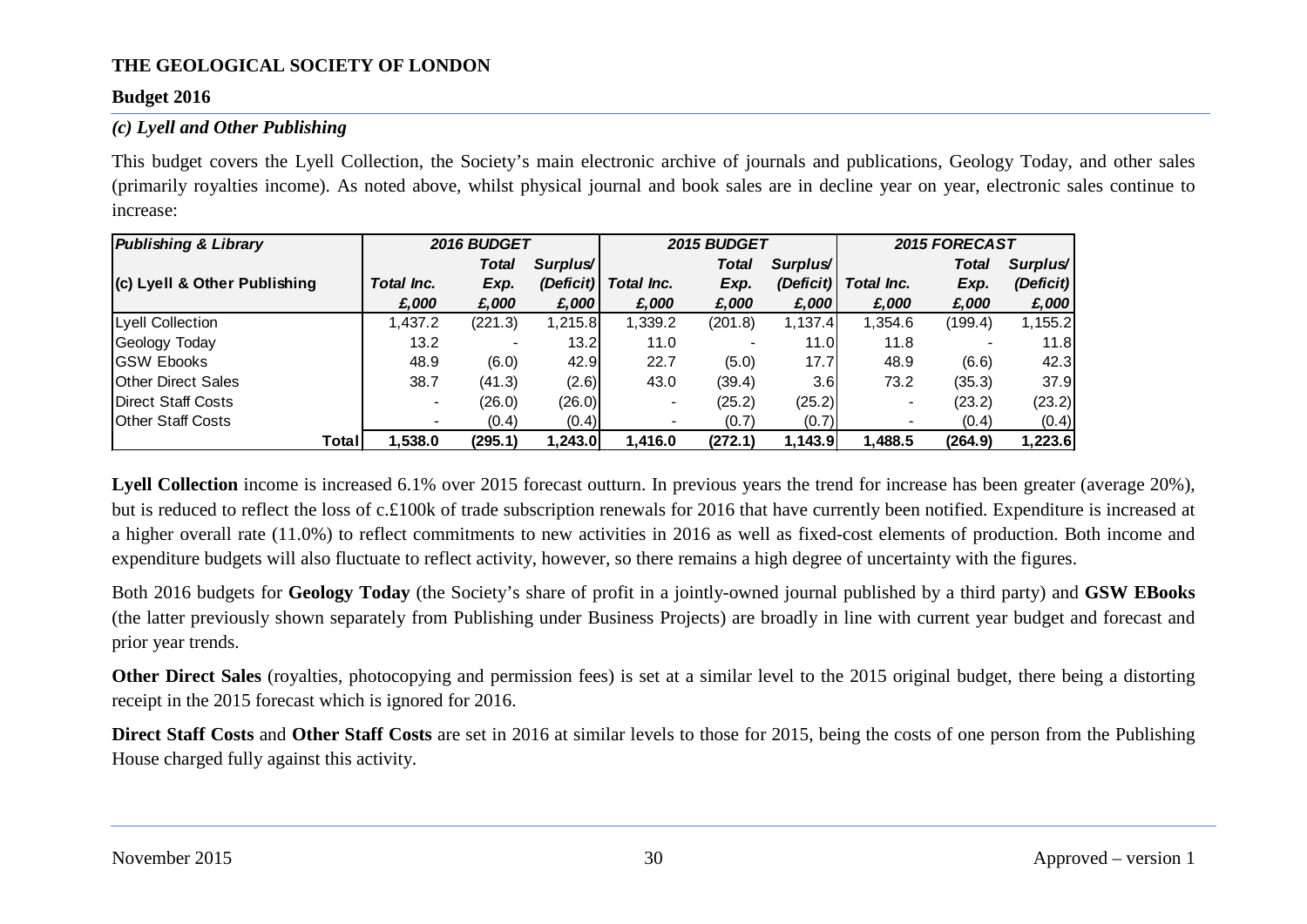#### **Budget 2016**

#### *(d) Publishing Management*

Publishing Management covers all of the overhead costs of the Publishing House, including building, IT, staff and associated costs:

| <b>Publishing &amp; Library</b> |                | 2016 BUDGET |                      |                          | 2015 BUDGET |                       |            | 2015 FORECAST |                      |
|---------------------------------|----------------|-------------|----------------------|--------------------------|-------------|-----------------------|------------|---------------|----------------------|
|                                 |                | Total       | Surplus <sup>/</sup> |                          | Total       | Surplus <sup>/1</sup> |            | Total         | Surplus <sup>/</sup> |
| (d) Publishing Management       | Total Inc.     | Exp.        | (Deficit)            | Total Inc.               | Exp.        | (Deficit)             | Total Inc. | Exp.          | (Deficit)            |
|                                 | £,000          | £,000       | £,000                | £,000                    | £,000       | £,000                 | £,000      | £,000         | £,000                |
| Building & Facilities           | $\blacksquare$ | (36.6)      | (36.6)               | $\overline{\phantom{a}}$ | (41.4)      | (41.4)                |            | (44.3)        | (44.3)               |
| <b>Operating Expenses</b>       |                | (48.0)      | (48.0)               |                          | (63.2)      | (63.2)                |            | (49.3)        | (49.3)               |
|                                 |                | (31.4)      | (31.4)               | $\overline{\phantom{0}}$ | (17.0)      | (17.0)                |            | (0.9)         | (0.9)                |
| <b>Staff Support</b>            |                | (5.2)       | (5.2)                |                          | (3.2)       | (3.2)                 |            | (2.6)         | (2.6)                |
| Travel & Subsistence            | $\blacksquare$ | (57.5)      | (57.5)               | $\overline{\phantom{0}}$ | (53.5)      | (53.5)                |            | (55.9)        | (55.9)               |
| <b>Warehouse Costs</b>          |                | (2.5)       | (2.5)                |                          | (7.2)       | (7.2)                 |            | (2.4)         | (2.4)                |
| Depreciation                    |                | (5.8)       | (5.8)                |                          | (2.3)       | (2.3)                 |            | (5.6)         | (5.6)                |
| Direct Staff Costs - PH         |                | (626.1)     | (626.1)              |                          | (628.2)     | (628.2)               |            | (596.5)       | (596.5)              |
| Staff Recharges                 |                | 26.4        | 26.4                 | $\overline{\phantom{0}}$ | (173.0)     | (173.0)               |            | (173.0)       | (173.0)              |
| <b>Other Staff Costs</b>        | $\blacksquare$ | (12.0)      | (12.0)               |                          | (21.3)      | (21.3)                |            | (6.2)         | (6.2)                |
| Totall                          |                | (798.6)     | (798.6)              |                          | (1,010.3)   | (1,010.3)             | ۰          | (936.7)       | (936.7)              |

The support costs in this section are broadly in line with current year original budget and forecast outturn, with significant changes only in the following areas:

- (i) **Building & Facilities** removal of internal recharge for 'Curry Rent' (£10k) to reflect an occupation charge for the Publishing House this is now covered in the new overhead charging model.
- (ii) **IT** includes provision in 2016 for charges in respect of the online submissions package, over and above the pre-paid 500 units, plus additional cost associated with the production tracking system.
- (iii) **Direct Staff Costs** are set at a level similar to the original 2015 budget, there being vacancies during 2015 (now filled) that have reduced the forecast against that budget.
- (iv) **Staff Recharges** the recharge of IT and Executive Secretary staffing costs to the Publishing House are removed in 2016 (such charges being dealt with separately under the new overheads model). They are replaced by a recharge of publishing staff costs to the Marketing Budget to represent 50% of the time and costs of a senior member of staff involved in marketing activities.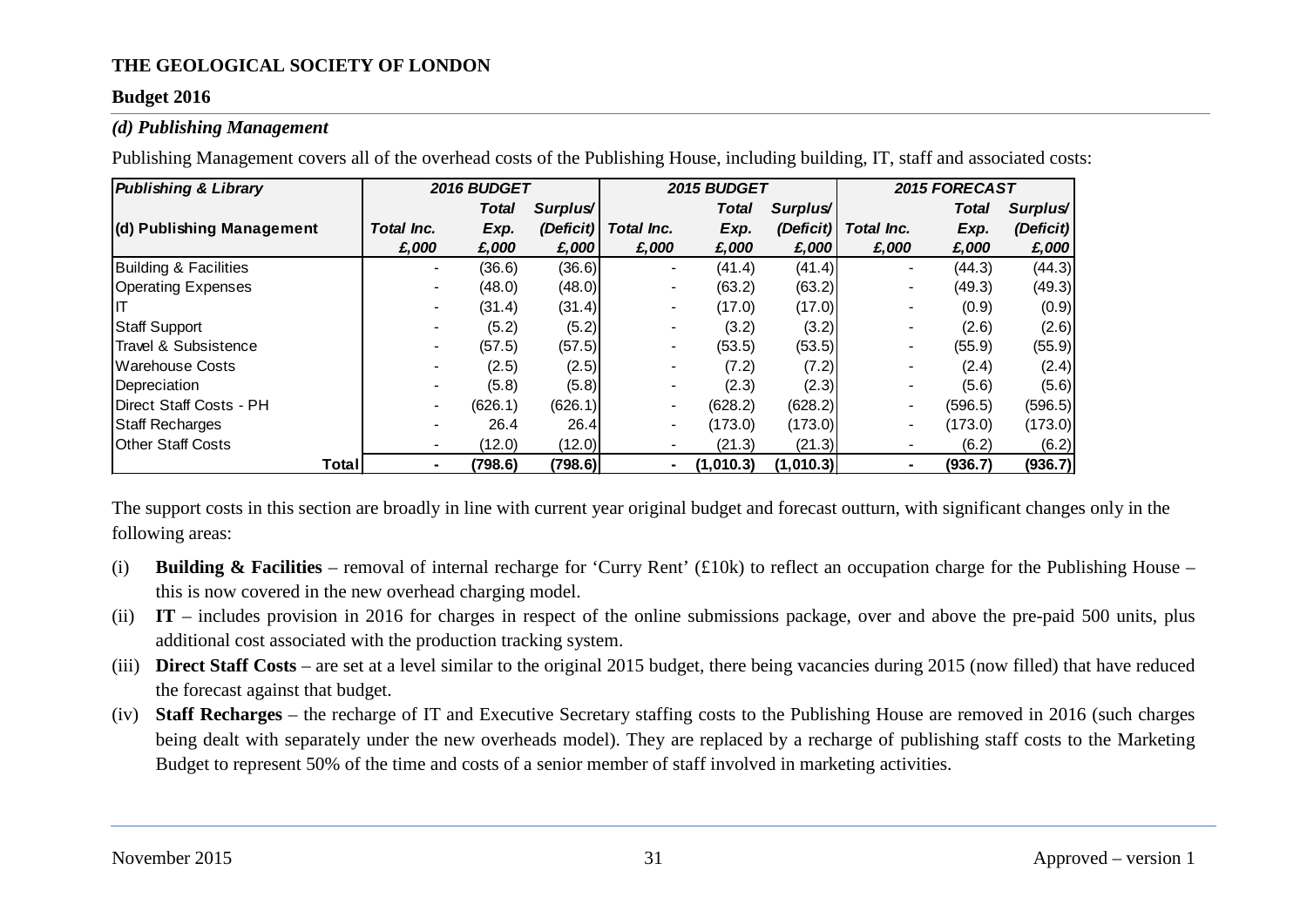#### **Budget 2016**

#### *(e) Library*

The library budget covers the running costs of library provision at Burlington House. Its main element is staff costs, as the cost of library acquisitions is part of the Capital Plan. Costs associated with replacing the library system are included under section 5:

| <b>Publishing &amp; Library</b>  |                | 2016 BUDGET  |                      |            | 2015 BUDGET  |                      | 2015 FORECAST  |         |           |  |
|----------------------------------|----------------|--------------|----------------------|------------|--------------|----------------------|----------------|---------|-----------|--|
|                                  |                | <b>Total</b> | Surplus <sup>/</sup> |            | <b>Total</b> | Surplus <sup>/</sup> |                | Total   | Surplus/  |  |
| $(e)$ Library                    | Total Inc.     | Exp.         | (Deficit)            | Total Inc. | Exp.         | (Deficit)            | Total Inc.     | Exp.    | (Deficit) |  |
|                                  | £,000          | £,000        | £,000                | £,000      | £,000        | £,000                | £,000          | £,000   | £,000     |  |
| <b>Book Sales</b>                | 7.7            | (5.7)        | 2.0 <sub>l</sub>     | 15.0       | (6.3)        | 8.7                  | 7.0            | (6.4)   | 0.5       |  |
| Library Other Income             | 29.6           |              | 29.6                 | 69.5       |              | 69.5                 | 76.2           |         | 76.2      |  |
| <b>Library Other Expenditure</b> |                | (116.7)      | (116.7)              |            | (29.1)       | (29.1)               |                | (105.7) | (105.7)   |  |
| McKenzie Archive                 | 41.0           | (41.0)       |                      | 34.0       | (50.0)       | (16.0)               | 34.0           | (61.4)  | (27.4)    |  |
| Direct Staff Costs               | $\blacksquare$ | (300.6)      | (300.6)              |            | (271.8)      | (271.8)              |                | (266.1) | (266.1)   |  |
| Staff Recharges                  |                |              |                      |            | 30.0         | 30.0                 | $\blacksquare$ | 30.0    | 30.0      |  |
| <b>Other Staff Costs</b>         |                | (5.4)        | (5.4)                |            | (6.8)        | (6.8)                |                | 7.8     | 7.8       |  |
| Total                            | 78.4           | (469.4)      | (391.1)              | 118.5      | (334.0)      | (215.5)              | 117.2          | (401.8) | (284.7)   |  |

**Book Sales** are reduced in the 2016 budget to align with forecast 2015 outturn, rather than original budget, which was set too high.

Library Other Income is reduced in 2016 by £46.6k primarily by removal of the income from internal recharges for use of library facilities – this is now dealt with under the income and overheads reallocation model.

Library Other Expenditure is increased in the 2015 forecast and in 2016 by c.£80k over the original 2015 budget, the majority of which (£81k) relates to additional provision for depreciation on library assets, previously treated as non-chargeable Heritage Assets.

The **McKenzie Archive** (previously shown separately under Business Projects) will focus in 2016 on development of a new website for accessing the archive. In previous years the staff costs of the Archivist have been recharged from **Direct Staff Costs** via **Staff Recharges** to McKenzie on the basis that the Archivist was a time-limited position. As this position has now been confirmed as permanent, however, the Archivist's costs remain within the Library (increasing Direct Staff Costs by c.£30k and removing the recharge for 2016).

**Other Staff Costs** remain at a similar level to 2015 budget and forecast outturn.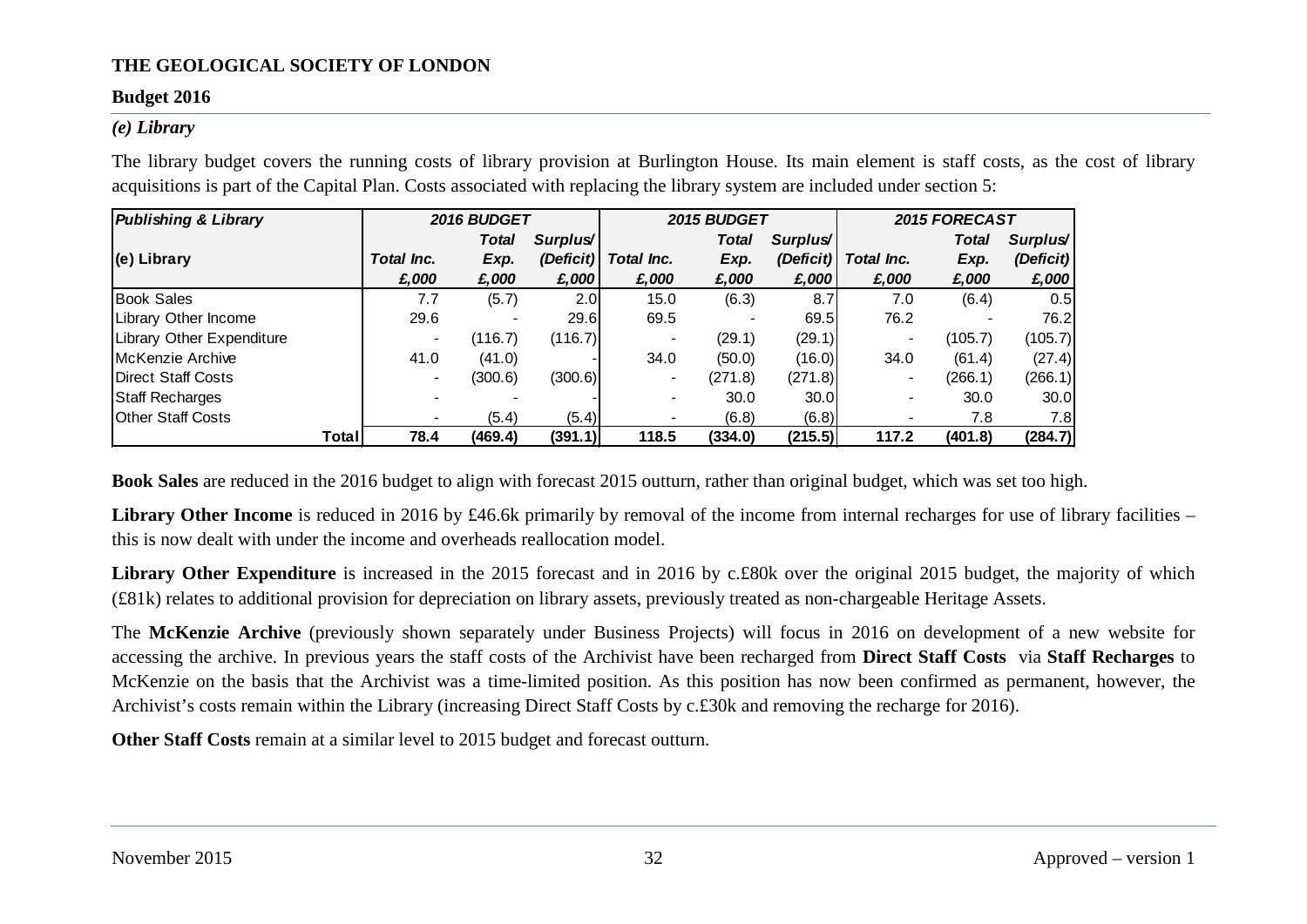#### **Budget 2016**

#### <span id="page-33-0"></span>**4. Science & External Relations**

Science & External Relations consists of the following activities:

| <b>Science &amp; External Relations</b> |                | <b>2016 BUDGET</b> |                      |            | 2015 BUDGET  |                      | 2015 FORECAST |         |           |  |
|-----------------------------------------|----------------|--------------------|----------------------|------------|--------------|----------------------|---------------|---------|-----------|--|
|                                         |                | <b>Total</b>       | Surplus <sup>/</sup> |            | <b>Total</b> | Surplus <sup>/</sup> |               | Total   | Surplus   |  |
|                                         | Total Inc.     | Exp.               | (Deficit)            | Total Inc. | Exp.         | (Deficit)            | Total Inc.    | Exp.    | (Deficit) |  |
|                                         | £,000          | £,000              | £,000                | £,000      | £,000        | £,000                | £,000         | £,000   | £,000     |  |
| (a) External Relations                  | $\blacksquare$ | (162.1)            | (162.1)              | 5.0        | (154.6)      | (149.6)              |               | (158.0) | (158.0)   |  |
| $(b)$ Education                         | 29.3           | (123.1)            | (93.8)               | 29.9       | (114.0)      | (84.1)               | 94.1          | (82.6)  | 11.5      |  |
| $(c)$ Website                           | $\blacksquare$ | (174.6)            | (174.6)              |            | (129.0)      | (129.0)              |               | (164.4) | (164.4)   |  |
| Total                                   | 29.3           | (459.9)            | (430.6)              | 34.9       | (397.6)      | (362.7)              | 94.1          | (405.0) | (310.9)   |  |

This heading covers those activities other than conferences that fall within the broad remit of public outreach, scientific advice, and communication. The costs of maintaining the Society's website are also included.

The total 2016 Budget for this area is a deficit of £430.6k, an increase of £119.7k over 2015 forecast total, primarily due to:

- (i) no windfall sponsorship income in 2016 (-£94k);
- (ii) increased education costs  $(-£11k)$ ;
- (iii) increased website support and running costs  $(-£10k)$ ;
- (iv) increased staff costs (-£4k).

Further details are set out on the following pages.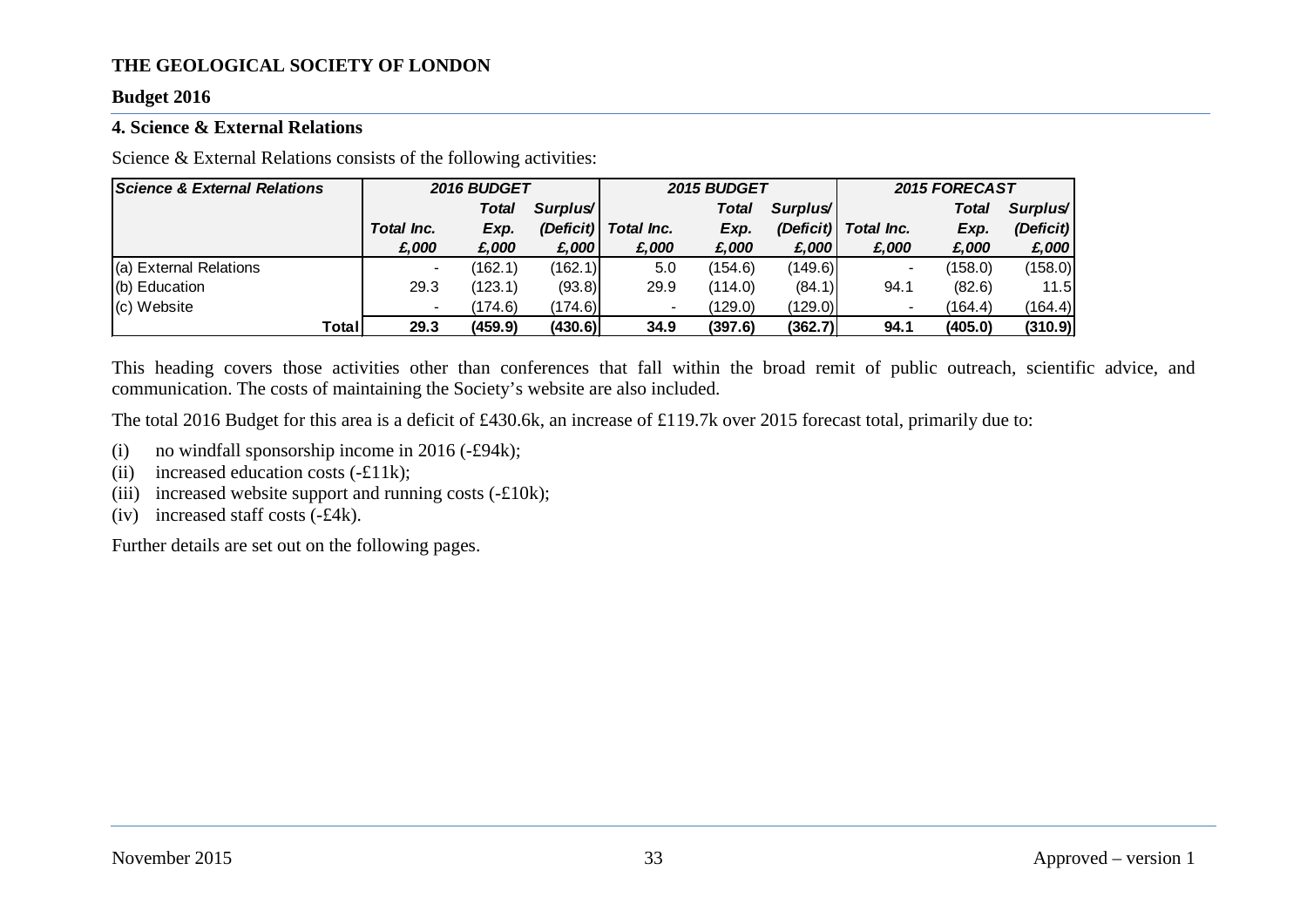#### **Budget 2016**

#### *(a) External Relations*

This budget includes costs associated with media services, government engagement, briefing documents, etc. It also includes associated salary costs and those of the Annual Report.

| <b>Science &amp; External Relations</b> |                | 2016 BUDGET  |                      |            | 2015 BUDGET  |                      | 2015 FORECAST |         |           |  |
|-----------------------------------------|----------------|--------------|----------------------|------------|--------------|----------------------|---------------|---------|-----------|--|
|                                         |                | <b>Total</b> | Surplus <sup>/</sup> |            | <b>Total</b> | Surplus <sup>/</sup> |               | Total   | Surplus   |  |
| (a) External Relations                  | Total Inc.     | Exp.         | (Deficit)            | Total Inc. | Exp.         | (Deficit)            | Total Inc.    | Exp.    | (Deficit) |  |
|                                         | £,000          | £,000        | £,000                | £,000      | £,000        | £,000                | £,000         | £,000   | £,000     |  |
| <b>External Relations</b>               | $\blacksquare$ | (18.1)       | (18.1)               | 5.0        | (17.8)       | (12.8)               |               | (17.8)  | (17.8)    |  |
| Geology for Global Development          |                |              |                      |            | (7.0)        | (7.0)                |               | (7.0)   | (7.0)     |  |
| Direct Staff Costs                      |                | 142.7)       | (142.7)              |            | (127.8)      | (127.8)              |               | (132.0) | (132.0)   |  |
| <b>Other Staff Costs</b>                |                | (1.3)        | (1.3)                |            | (2.0)        | (2.0)                |               | (1.3)   | (1.3)     |  |
| Total                                   |                | (162.1)      | (162.1)              | 5.0        | (154.6)      | (149.6)              |               | (158.0) | (158.0)   |  |

**External Relations** activities are increased in 2016 in line with 2015 forecast outturn – this reflects additional expenditure on travel expenses and government engagement which was not included in the original budget.

It is assumed that there will be no costs associated with **Geology for Global Development** in 2016 (this previously being shown separately on the Business Plan budget).

**Direct Staff Costs** are increased to include provision for contractual bonuses. **Other Staff Costs** remain in line with 2015 forecast outturn.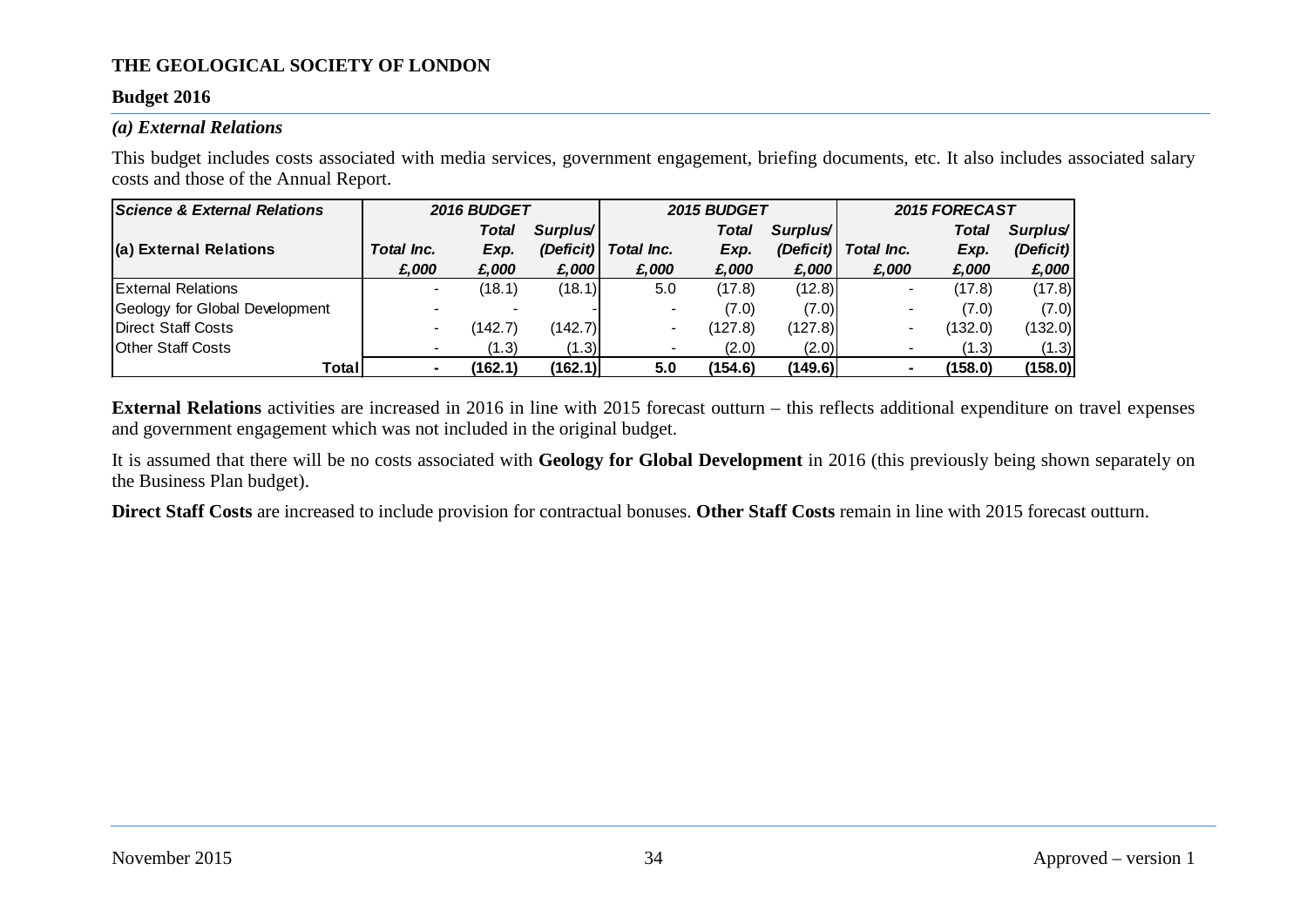#### **Budget 2016**

#### *(b) Education*

This budget covers those activities relating to educational outreach, such as Earth Science Week , Schools' Geology Challenge, and associated staff costs.

| <b>Science &amp; External Relations</b> |                          | 2016 BUDGET  |                      | 2015 BUDGET |         |                      |            | 2015 FORECAST |           |
|-----------------------------------------|--------------------------|--------------|----------------------|-------------|---------|----------------------|------------|---------------|-----------|
|                                         |                          | <b>Total</b> | Surplus <sup>/</sup> |             | Total   | Surplus <sup>/</sup> |            | <b>Total</b>  | Surplus'  |
| $(b)$ Education                         | Total Inc.               | Exp.         | (Deficit)            | Total Inc.  | Exp.    | (Deficit)            | Total Inc. | Exp.          | (Deficit) |
|                                         | £,000                    | £,000        | £,000                | £,000       | £,000   | £,000                | £,000      | £,000         | £,000     |
| <b>Education Committee</b>              | $\blacksquare$           | (2.0)        | (2.0)                |             | (0.5)   | (0.5)                |            | (1.7)         | (1.7)     |
| Core Activity                           |                          | (4.0)        | (4.0)                |             | (3.9)   | (3.9)                |            | (3.6)         | (3.6)     |
| <b>HE Network</b>                       | $\blacksquare$           | (2.0)        | (2.0)                |             | (2.0)   | (2.0)                |            | (2.4)         | (2.4)     |
| Schools' Geology                        | $\blacksquare$           | (4.0)        | (4.0)                |             | (2.3)   | (2.3)                |            | (3.2)         | (3.2)     |
| <b>Earth Science Week</b>               |                          | (4.3)        | (4.3)                |             | (2.3)   | (2.3)                |            | (2.3)         | (2.3)     |
| Early Careers Award                     | $\blacksquare$           | (0.9)        | (0.9)                |             | (2.3)   | (2.3)                |            |               |           |
| <b>UGUK Administration</b>              |                          | (2.0)        | (2.0)                |             | (1.0)   | (1.0)                |            | (0.5)         | (0.5)     |
| Friends of the GSL                      | 4.3                      | (1.4)        | 2.9                  | 4.9         | (1.2)   | 3.7                  | 4.3        | (0.1)         | 4.1       |
| Geoscience Academy                      | 25.0                     | (21.6)       | 3.4                  | 25.0        |         | 25.0                 | 89.8       | (17.6)        | 72.2      |
| Direct Staff Costs                      | $\overline{\phantom{a}}$ | (80.1)       | (80.1)               |             | (95.6)  | (95.6)               |            | (50.2)        | (50.2)    |
| <b>Other Staff Costs</b>                |                          | (0.9)        | (0.9)                |             | (2.8)   | (2.8)                |            | (0.8)         | (0.8)     |
| Total                                   | 29.3                     | (123.1)      | (93.8)               | 29.9        | (114.0) | (84.1)               | 94.1       | (82.6)        | 11.5      |

**Education Committee** costs are increased to reflect an increase in travel claims from members in 2015.

**Core Activity** is increased slightly to provide for 3 events within 2016 and provision for promotional materials and **Earth Science Week** has a slight increase to provide for additional materials. **HE Network** is set at a level in line with 2015 original budget.

**Schools Geology Challenge** and **Early Careers Award** are both increased slightly. **UGUK Administration** (formerly CHUGD) is increased, being a new activity in 2015 for only part of the year. Anticipated full year costs are now shown against 2016.

**Friends of the GSL** shows a decline in income and increase in expenditure that follows current trends.

**Geoscience Academy** currently includes additional income within the 2015 outturn, being BP sponsorship money not collected in 2014. Income for 2016, therefore, is shown at 'normal' levels, in line with 2015 original budget.

**Direct Staff Costs** are reduced against original 2015 budget and increased against 2015 forecast outturn. This is because there has been a vacant position of Education Officer during 2015 which is now filled.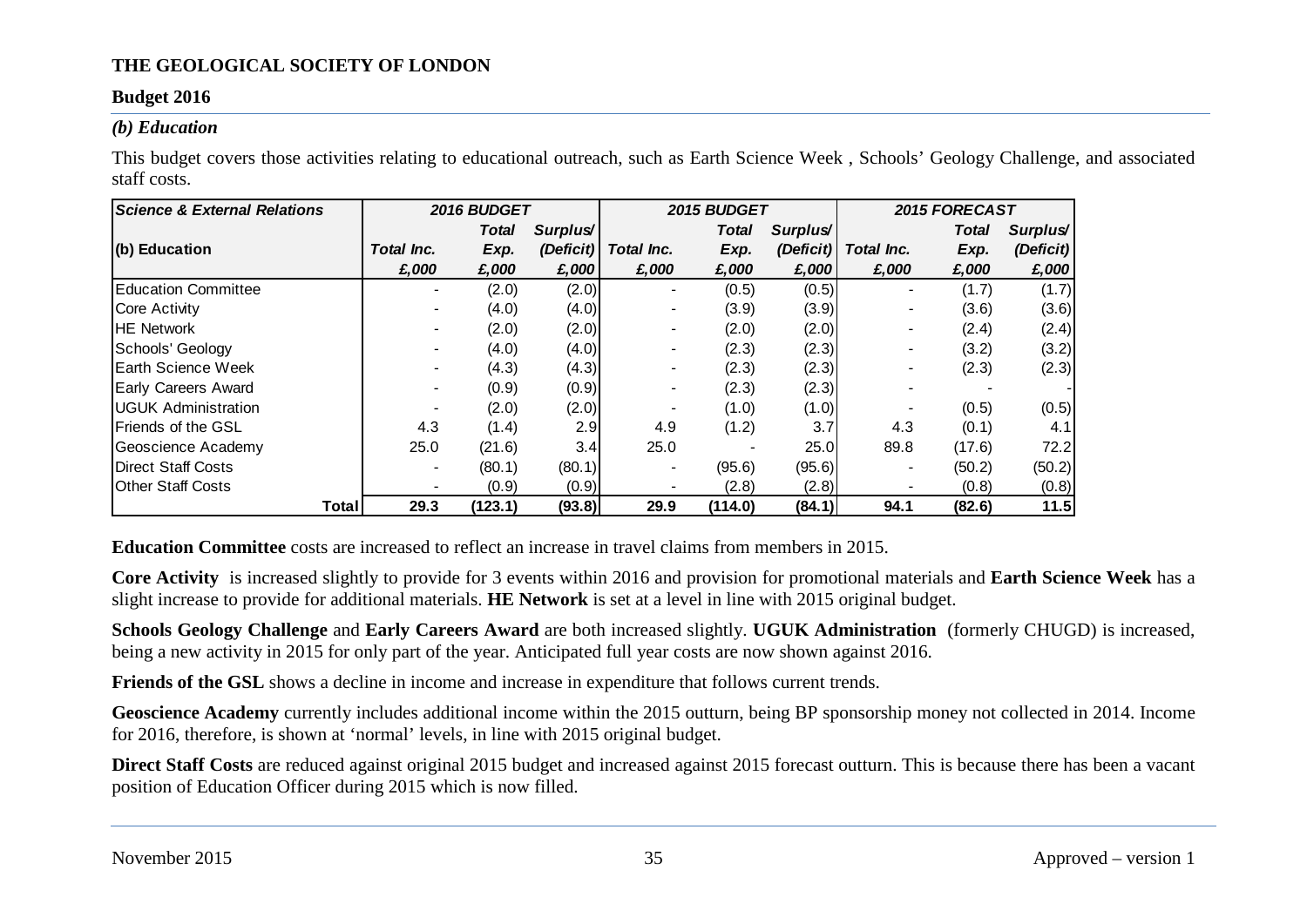#### **Budget 2016**

#### *(c) Website*

The website is managed separately from IT (and so budgeted for also separately) as it is considered to be part of the Society's communication platform, or 'front window' to the outside world. As such, the budget covers the costs associated with running the website, being primarily, support and hosting fees, together with associated staff costs.

| Science & External Relations | 2016 BUDGET |              |                      | <b>2015 BUDGET</b> |         |                      | 2015 FORECAST |         |           |
|------------------------------|-------------|--------------|----------------------|--------------------|---------|----------------------|---------------|---------|-----------|
|                              |             | <b>Total</b> | Surplus <sup>/</sup> |                    | Total   | Surplus <sup>/</sup> |               | Total   | Surplus   |
| $(c)$ Website                | Total Inc.  | Exp.         | (Deficit)            | Total Inc.         | Exp.    | (Deficit)            | Total Inc.    | Exp.    | (Deficit) |
|                              | £,000       | £,000        | £,000                | £,000              | £,000   | £,000                | £,000         | £,000   | £,000     |
| <b>Website</b>               |             | (67.5)       | (67.5)               |                    | (66.8)  | (66.8)               |               | (63.2)  | (63.2)    |
| Direct Staff Costs           |             | (106.9)      | (106.9)              |                    | (60.9)  | (60.9)               |               | (101.0) | (101.0)   |
| <b>Other Staff Costs</b>     |             | (0.2)        | (0.2)                |                    | (1.4)   | (1.4)                |               | (0.2)   | (0.2)     |
| Total                        |             | (174.6)      | (174.6)              |                    | (129.0) | (129.0)              |               | (164.4) | (164.4)   |

Website costs are increased slightly against forecast 2015 outturn to reflect increased third-party support fees chargeable from the new year.

Both **Direct Staff Costs** and **Other Staff Costs** are set in line with 2015 forecast outturn. The Direct Staff Costs are higher on 2015 forecast than original budget due to the original budget not including provision for a member of staff who returned from maternity leave at the beginning of the year.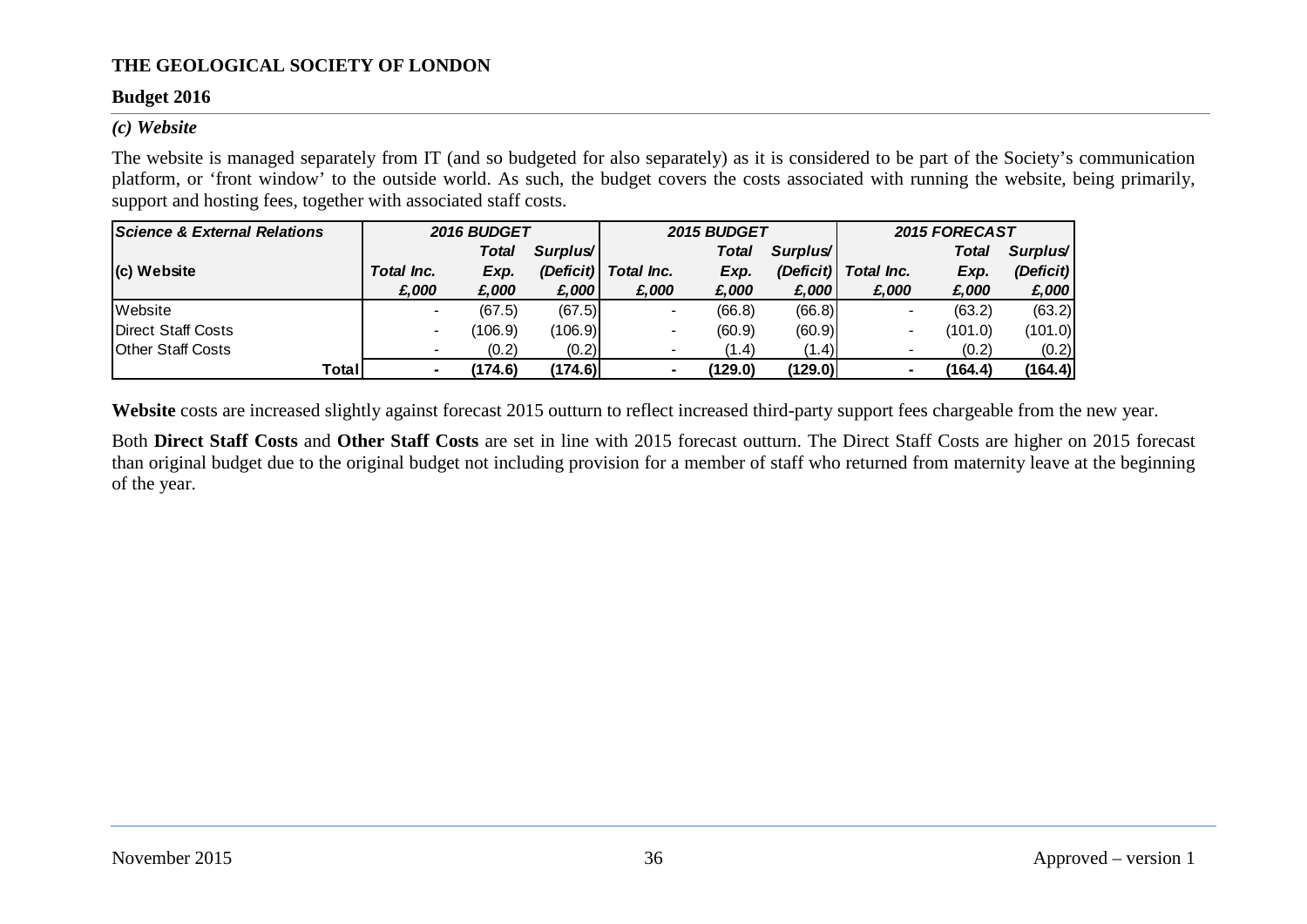#### **Budget 2016**

#### <span id="page-37-0"></span>**5. Additional Activities**

Additional Activities are those aspects of GSL income and expenditure which do not fall within 'core' activity – i.e. Business Plan projects and new initiatives, as well as associated charges (e.g. depreciation on the capital costs of refurbishment, foreign exchange gains and losses, etc.). They include:

| <b>Additional Activities</b> | 2016 BUDGET       |              |                      |            | 2015 BUDGET |                      |            | 2015 FORECAST |           |  |
|------------------------------|-------------------|--------------|----------------------|------------|-------------|----------------------|------------|---------------|-----------|--|
|                              |                   | <b>Total</b> | Surplus <sup>/</sup> |            | Total       | Surplus <sup>/</sup> |            | Total         | Surplus'  |  |
|                              | <b>Total Inc.</b> | Exp.         | (Deficit)            | Total Inc. | Exp.        | (Deficit)            | Total Inc. | Exp.          | (Deficit) |  |
|                              | £,000             | £.000        | £,000                | £,000      | £,000       | £,000                | £,000      | £,000         | £,000     |  |
| (a) Business Plan & Projects |                   | (2.0)        | (2.0)                |            | (23.9)      | (23.9)               |            | (37.3)        | (37.3)    |  |
| (b) Other Activities         |                   | (117.5)      | 117.5                |            | (73.1)      | (73.1)               |            | (108.0)       | (108.0)   |  |
| Totall                       |                   | (119.5)      | (119.5)              |            | (97.0)      | (97.0)               |            | (145.3)       | (145.3)   |  |

The overall budget for 2016 shows a deficit of £119.5k, a reduction of £25.8k against 2015 forecast outturn, primarily due to:

- (i) no provision for foreign exchange gains (-£9k);
- (ii) reduction in library-related projects (+£35k).

These are further analysed below.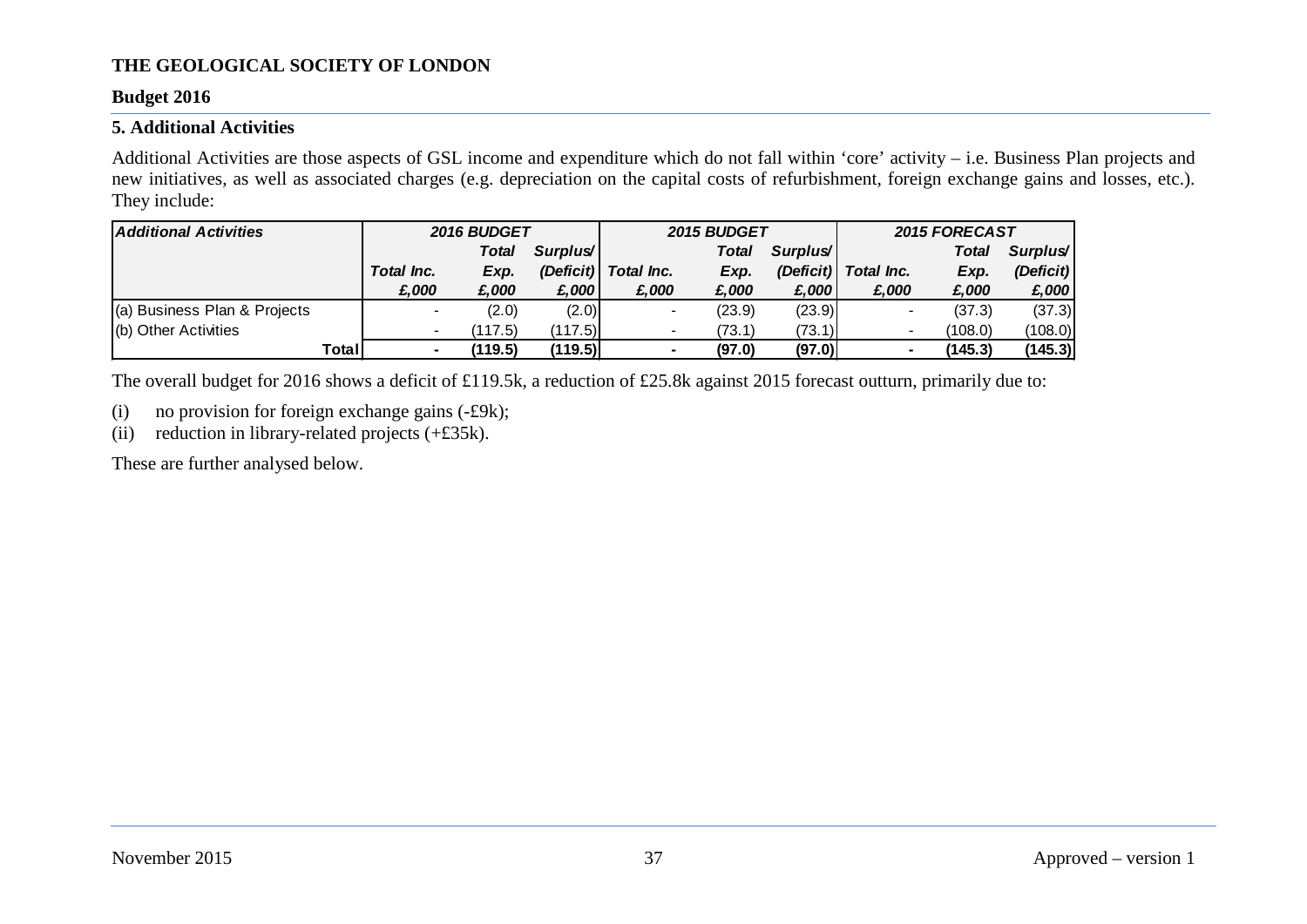#### **Budget 2016**

#### *(a) Business Plan & Projects*

Historically, activities that have received external funding or been considered additional initiatives have been shown against the Business Plan. This has tended to cause some difficulty for budget-holders, however, who have different activities shown in different places within the Management Accounts. To remove this risk, therefore, activities are grouped by budget holder responsibility for 2016, meaning that the majority of items previously identified under the Business Plan are now shown against individual 'main' budget heads as separate lines. The remaining items kept under this heading relate to significant project work with the potential to have organization-wide impact.

| <b>Additional Activities</b> | 2016 BUDGET       |              |                      |            | <b>2015 BUDGET</b> |                      |                          | 2015 FORECAST |           |  |
|------------------------------|-------------------|--------------|----------------------|------------|--------------------|----------------------|--------------------------|---------------|-----------|--|
|                              |                   | <b>Total</b> | Surplus <sup>/</sup> |            | <b>Total</b>       | Surplus <sup>/</sup> |                          | <b>Total</b>  | Surplus/  |  |
| (a) Business Plan & Projects | <b>Total Inc.</b> | Exp.         | (Deficit)            | Total Inc. | Exp.               | (Deficit)            | Total Inc.               | Exp.          | (Deficit) |  |
|                              | £,000             | £,000        | £,000                | £,000      | £,000              | £,000                | £,000                    | £,000         | £,000     |  |
| Library System Replacement   |                   |              |                      |            | (23.9)             | (23.9)               |                          | (21.2)        | (21.2)    |  |
| Library Space Review         |                   | (2.0)        | (2.0)                |            |                    |                      | $\overline{\phantom{a}}$ | (16.1)        | (16.1)    |  |
| Total                        |                   | (2.0)        | (2.0)                |            | (23.9)             | (23.9)               |                          | (37.3)        | (37.3)    |  |

The **Library System Replacement** is now in place and ongoing charges included within the library budget for 2016 onwards.

The **Library Space Review** has a small provision for further costs in 2016 associated with the activity commenced in the current year.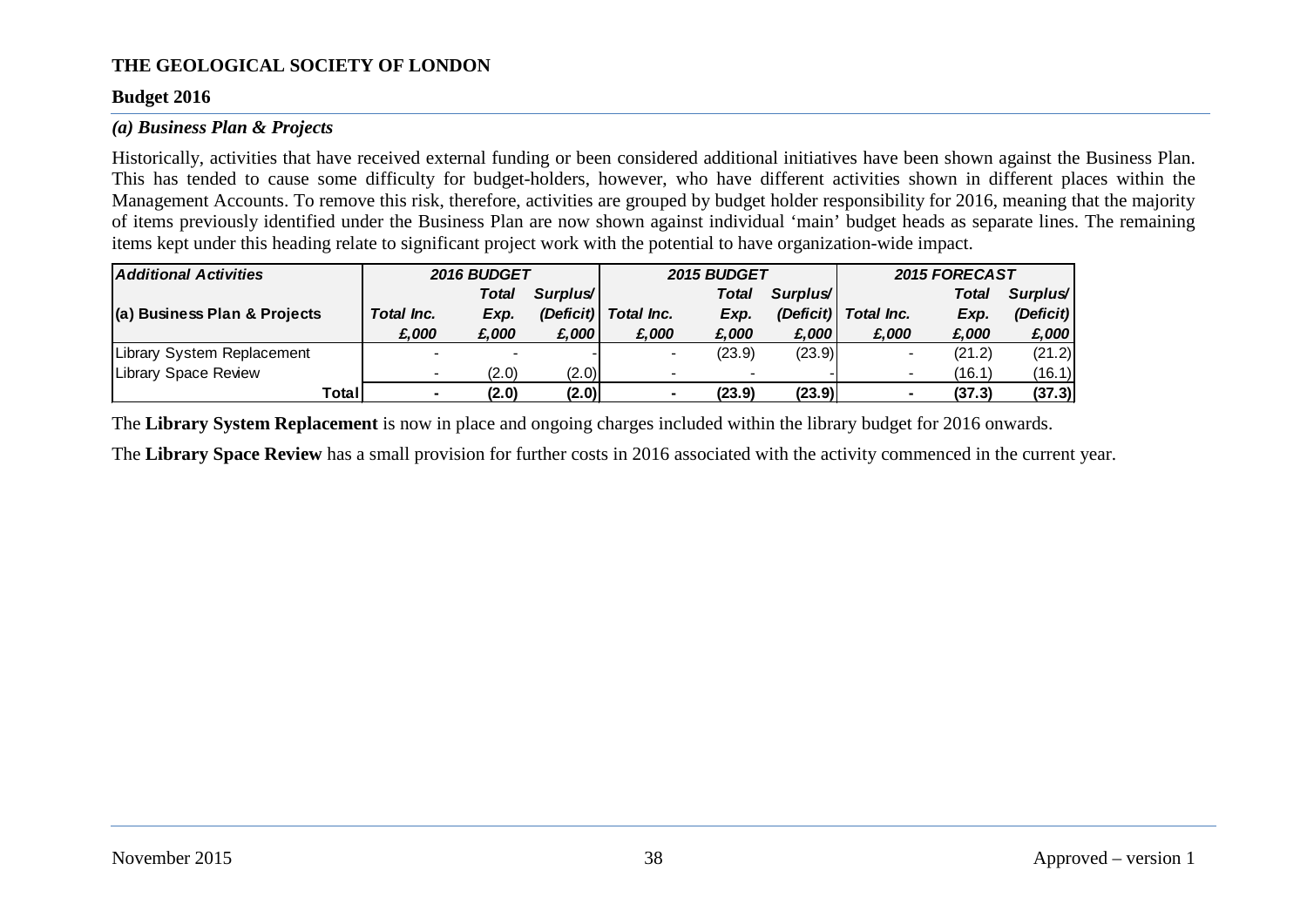#### **Budget 2016**

#### *(b) Other Activities*

This budget covers additional income and charges that, for management accounting purposes have historically been considered as falling outside of 'core' activity, but which nevertheless form part of the Society's annual surplus or deficit for financial accounting purposes.

| <b>Additional Activities</b>    | 2016 BUDGET |              |                      |                   | 2015 BUDGET  |                      |            | 2015 FORECAST |           |  |
|---------------------------------|-------------|--------------|----------------------|-------------------|--------------|----------------------|------------|---------------|-----------|--|
|                                 |             | <b>Total</b> | Surplus <sup>/</sup> |                   | <b>Total</b> | Surplus <sup>/</sup> |            | <b>Total</b>  | Surplus   |  |
| (b) Other Activities            | Total Inc.  | Exp.         | (Deficit)            | <b>Total Inc.</b> | Exp.         | (Deficit)            | Total Inc. | Exp.          | (Deficit) |  |
|                                 | £,000       | £,000        | £,000                | £,000             | £,000        | £,000                | £,000      | £,000         | £,000     |  |
| Foreign Exchange Gains / Losses |             |              |                      |                   | 40.0         | 40.0                 |            | 6.6           | 6.6       |  |
| Project-related Depreciation    | $\,$        | (111.7)      | (111.7)              |                   | (109.1)      | (109.1)              |            | (111.8)       | (111.8)   |  |
| <b>Fossil Fish Archive</b>      |             | (5.8)        | (5.8)                |                   | (4.0)        | (4.0)                |            | (2.8)         | (2.8)     |  |
| Total                           |             | (117.5)      | (117.5)              |                   | (73.1)       | (73.1)               |            | (108.0)       | (108.0)   |  |

**Foreign Exchange Gains/Losses** represents the difference between transactions made in US Dollars and Euros and their recorded value on the finance system. Rates of exchange historically were set at a deliberately cautious level (hence the original 2015 budget of £40.0k). During 2015, however, a new system has been introduced to ensure that as much income as possible is charged directly to correct cost centres. This is why the forecast outturn is reduced to £6.6k and why no budget is set in 2016, any difference being negligible.

**Project-related Depreciation** – depreciation charges relating to Council Room refurbishment and Website redevelopment; set at the same level for 2016 as the forecast 2015 outturn. Note that some of these charges are offset from funding from reserves.

**Fossil Fish Archive** – provision is made in 2016 for use of the remaining amounts within this fund.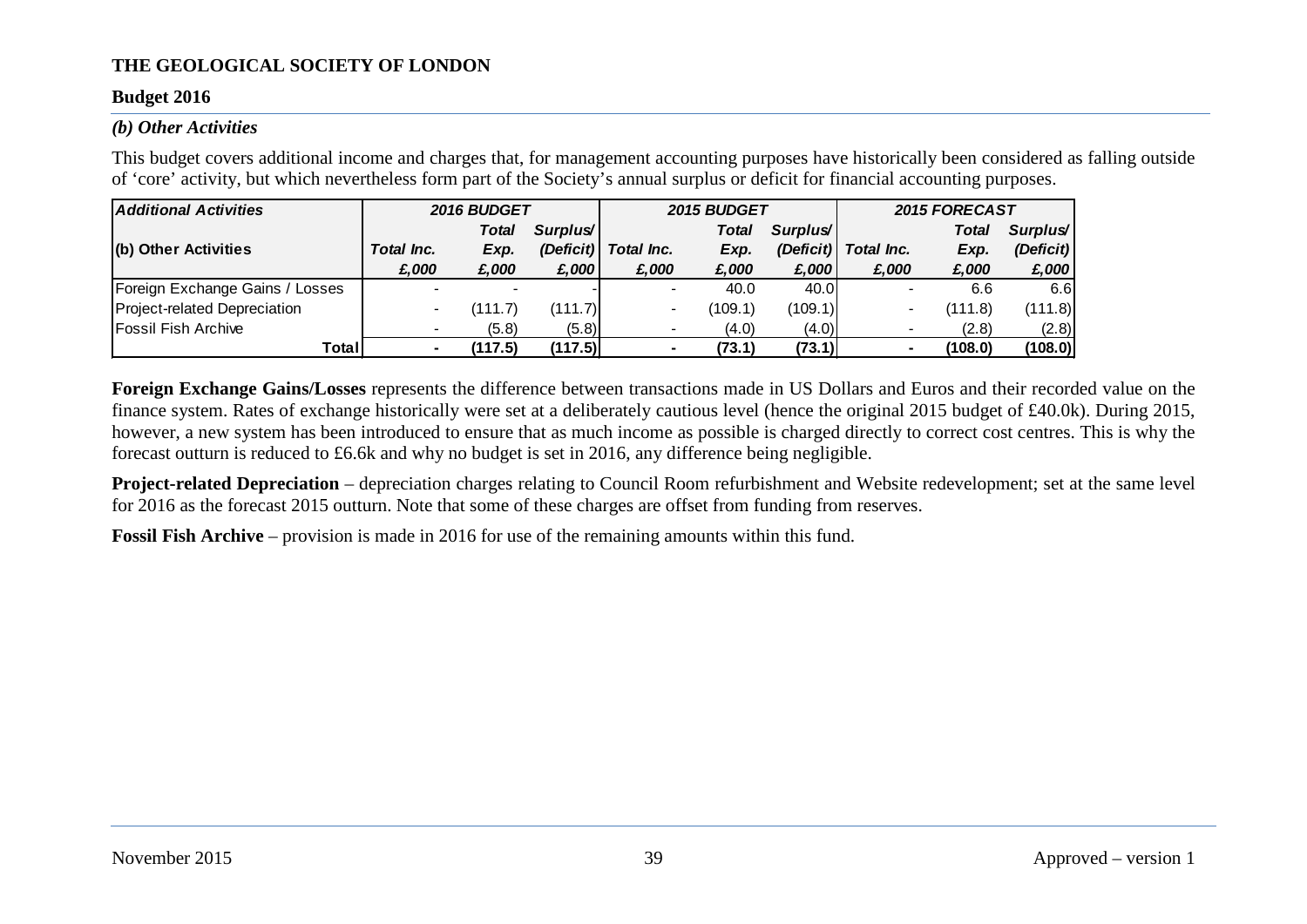#### **Budget 2016**

#### <span id="page-40-0"></span>**Capital Plan**

The Capital Plan sets out a three-year rolling view of capital expenditure, summarized as follows:

| <b>Capital Plan</b>       | Original | Revised |         |         |         |
|---------------------------|----------|---------|---------|---------|---------|
|                           | 2015     | 2015    | 2016    | 2017    | 2018    |
|                           | £,000    | £,000   | £,000   | £,000   | £,000   |
| (a) Built Property        | (10.0)   | (4.0)   | (20.0)  | (12.0)  | (20.0)  |
| (b) Equiipment & Fittings | (12.5)   | (12.5)  | (45.5)  | (14.6)  | (34.5)  |
| (c) IT & Communications   | (43.5)   | (69.9)  | (50.6)  | (85.7)  | (38.8)  |
| (d) Major Projects        | (180.0)  | (40.0)  | (310.0) | (135.0) |         |
| (e) Library Acquisitions  | (158.6)  | (138.5) | (152.5) | (154.9) | (155.9) |
| Total                     | (404.6)  | (265.0) | (578.6) | (402.2) | (249.2) |

The purpose of providing a view of capital works that extends beyond a single year is to enable prioritization and scheduling of large-ticket items of expenditure across a longer time-frame, as well as to indicate how recurring expenditure in specific areas develops year on year. Each is further detailed below.

Annual capital expenditure of around £400k, including library acquisitions, reflects a balance between ongoing investment in the Society's assets and the need to maintain sustainable funding of all activities. Capital work is written down (charged) to income and expenditure over a number of years, depending upon the type of asset, to reflect the useful life of the asset. Thus the cost is spread. Capital expenditure in 2016 is pushed up to around £600k due to slippage in work programmed for 2015 and the addition of a new major project in the Lyell Platform upgrade.

Any significant downturn on the annual surplus of income over expenditure should not in itself affect capital plans over the long-term if that down-turn is only short-lived. Repeated under-performance, however, would render higher levels of capital expenditure unsustainable, however, and, should such conditions occur, the Capital Plan would need to be adjusted accordingly.

Capital expenditure on built property is provided for at present on the assumption that the Society will continue to occupy Burlington House for at least the remainder of its next 10-year lease period (to 2025). Should this position change, however, then it may become imprudent to continue investment in capital improvements if the full benefit of such expenditure cannot be enjoyed.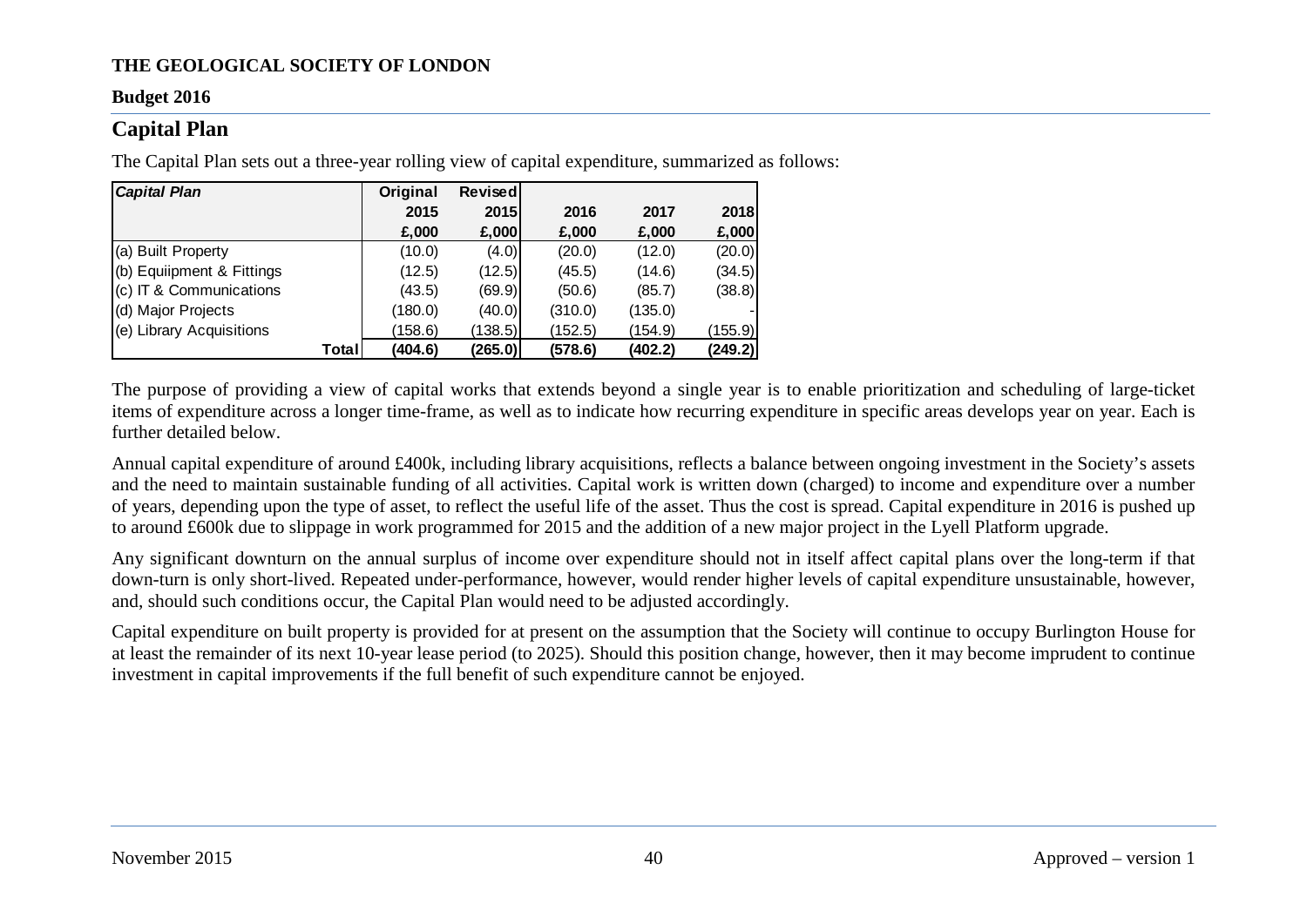#### **Budget 2016**

#### *(a) Built Property*

Built Property covers aspects of capitalized building works. The three-year plan is set out as follows:

| <b>Capital Plan</b>               | Original | Revised |        |        |        |
|-----------------------------------|----------|---------|--------|--------|--------|
| (a) Built Property                | 2015     | 2015    | 2016   | 2017   | 2018   |
|                                   | £,000    | £,000   | £,000  | £,000  | £,000  |
| Council Room                      |          | (4.0)   |        |        |        |
| Lecture Theatre Lighting          | (10.0)   |         | (20.0) |        |        |
| Lecture Theatre Furnishings       |          |         |        |        | (20.0) |
| Lower Library Air Conditioning    |          |         |        | (4.0)  |        |
| Arthur Holmes Air Conditioning    |          |         |        | (4.0)  |        |
| William Buckland Air Conditioning |          |         |        | (4.0)  |        |
| Totall                            | (10.0)   | (4.0)   | (20.0) | (12.0) | (20.0) |

The main change between the plan presented this year and that presented last year for Built Property is the re-scheduling of work due to the cost of lecture theatre lighting replacement, originally planned to take place in 2015.

**2015 works** – priority was given in the 2015 budget to replacement lighting in the lecture theatre, elements of the current system being close to the end of its usable life. £10k was provided for but, upon initial investigation of the work and the obtaining of quotations, this was found to be inadequate – a sum closer to £20k being closer to the mark. In addition there was release of the penultimate retention of fees relating to the Council Room refurbishment (£4k). This had not been provided for in 2015.

**2016 works** – the lecture theatre lighting work is pushed back to 2016 and provided for in full.

**2017 works** – the fitting of air conditioning in the Lower Library and meeting rooms, originally planned for inclusion in the 2016 Capital Plan, is now pushed back to 2017 in order to accommodate the change set out above.

**2018 works** – it is envisaged that the main expenditure in 2018 will be refurbishment of the lecture theatre seating which, by this time, will be close to the end of its usable life. This was originally programmed for 2017.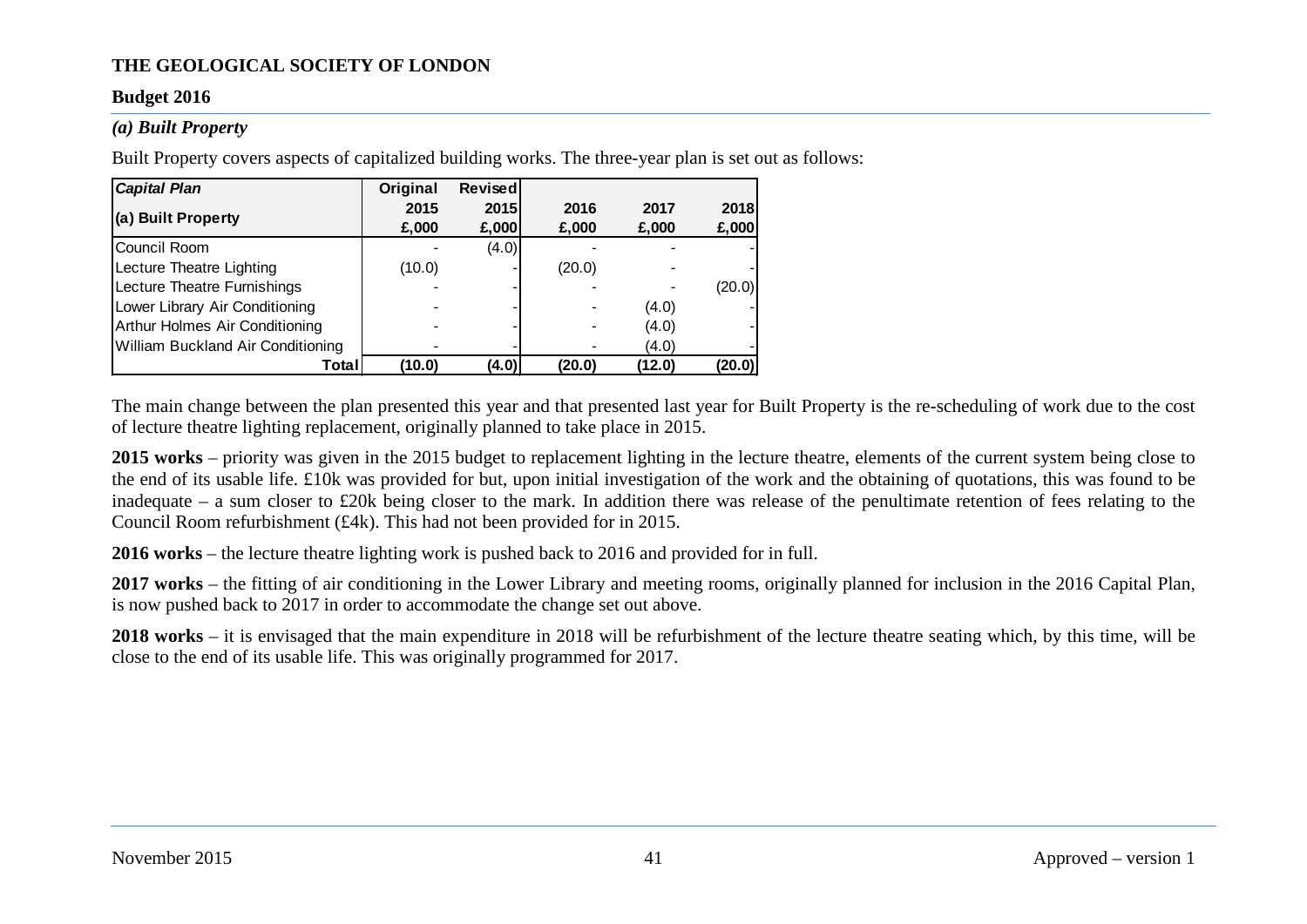#### **Budget 2016**

#### *(b) Equipment, Fixtures & Fittings*

This budget covers all aspects of capital equipment purchases not otherwise classed as IT:

| <b>Capital Plan</b>                 | Original | <b>Revised</b> |        |        |        |
|-------------------------------------|----------|----------------|--------|--------|--------|
|                                     | 2015     | 2015           | 2016   | 2017   | 2018   |
| (b) Equiipment & Fittings           | £,000    | £,000          | £,000  | £,000  | E,000  |
| Lower Library Sound System          | (4.0)    | (3.7)          |        |        |        |
| Council Room AV                     |          |                |        |        | (26.0) |
| Lecture Theatre AV replacement      | (8.5)    | (8.8)          | (8.5)  |        | (8.5)  |
| Arthur Holmes Smart Board/ Media    |          |                | (5.0)  |        |        |
| <b>William Buckland Smart Board</b> |          |                |        | (2.0)  |        |
| Portable Video Conferencing Unit    |          |                |        | (12.6) |        |
| Meeting Room Display Screens        |          |                | (4.0)  |        |        |
| Vision Mixer / Camera's             |          |                | (23.0) |        |        |
| Forklift for Warehouse              |          |                | (5.0)  |        |        |
| Total                               | (12.5)   | (12.5)         | (45.5) | (14.6) | (34.5) |

The over-arching objective of the Equipment capital plan at present is to maintain and upgrade the facilities used for events, conferences and room-hire. This includes upgrading existing technology and introducing new features so that the facilities remain attractive in a competitive market-place.

**2015 works** are expected overall to come in on target, with reduced costs for the Lower Library sound system (now installed) off-setting increased expenditure on AV equipment in the lecture theatre.

**2016 works** allow for further replacement of old AV equipment in the lecture theatre, replacement of the lecture theatre's vision mixer and cameras, and new displays for use in the Arthur Holmes and other meeting rooms. Provision is also made for a new forklift for the Publishing House warehouse.

**2017 works** allow for acquisition of a portable video-conferencing unit that may be used in any of the rooms within Burlington House, plus a smart board in the William Buckland Room.

**2018 works** include further provision for work on the lecture theatre AV systems and an upgrade of the AV equipment in the Council Room.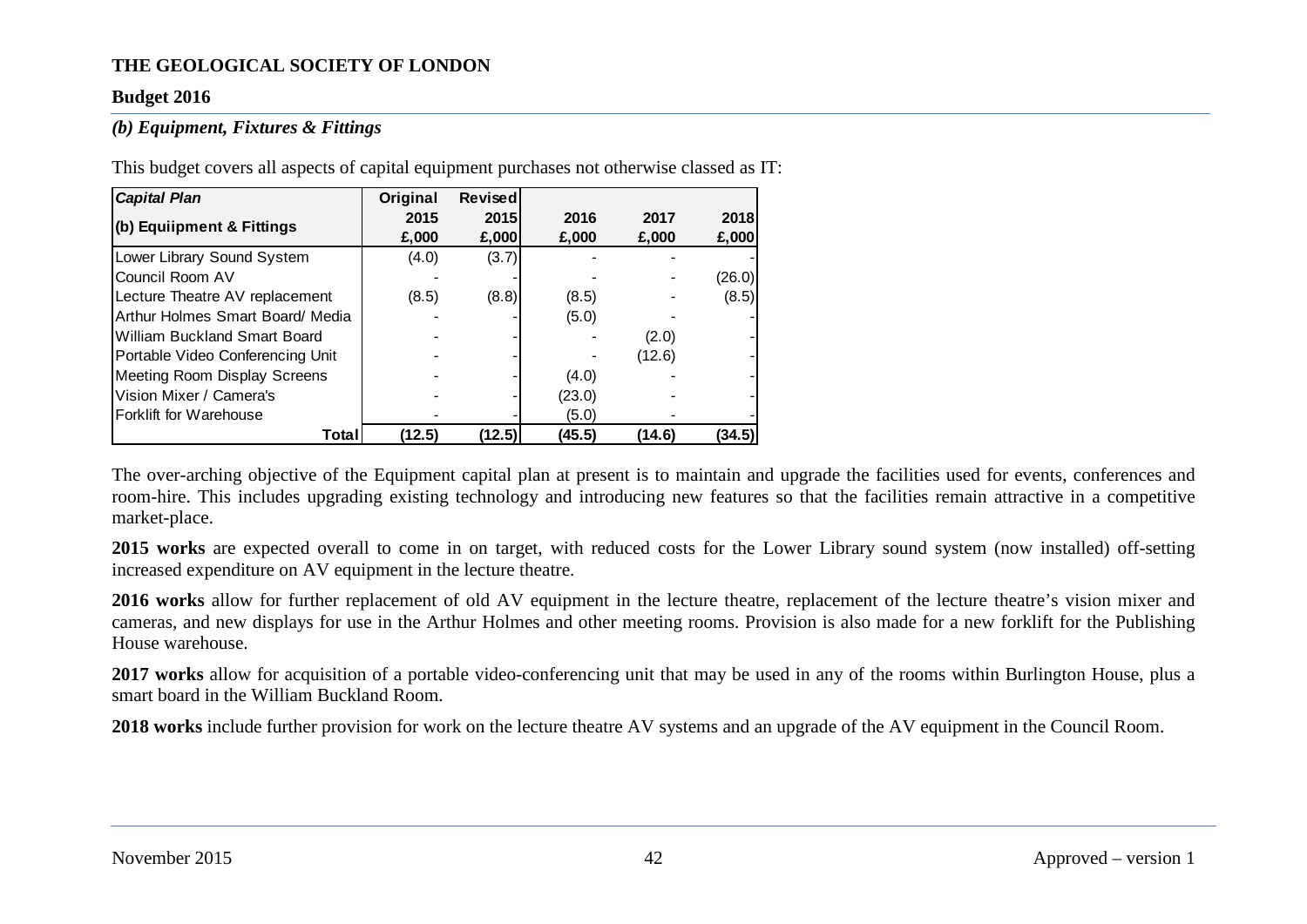#### **Budget 2016**

#### *(c) IT & Communications*

This budget covers IT and communications equipment, including networks:

| <b>Capital Plan</b>             | Original        | <b>Revised</b> |        |        |        |
|---------------------------------|-----------------|----------------|--------|--------|--------|
| (c) IT & Communications         | 2015            | 2015           | 2016   | 2017   | 2018   |
|                                 | £,000           | £,000          | £,000  | £,000  | E,000  |
| PC & Laptop replacement         | (22.0)          | (22.0)         | (22.1) | (22.2) | (22.3) |
| Server replacement              | (2.0)           | (6.2)          | (5.0)  | (5.0)  | (5.0)  |
| Infrastructure (Cabling) repl't | (1.5)           | (1.5)          | (1.5)  | (1.5)  | (1.5)  |
| Upgrade of Microsoft Office     |                 |                |        | (20.0) |        |
| Back-up Solution                | (18.0)          | (18.2)         |        |        |        |
| <b>Network Switches</b>         |                 |                | (7.0)  | (7.0)  |        |
| <b>Bath Email Server</b>        |                 |                | (5.0)  | (10.0) |        |
| Library Management System       |                 |                |        |        |        |
| Website Development             |                 | (22.0)         | (10.0) | (20.0) | (10.0) |
|                                 | (43.5)<br>Total | (69.9)         | (50.6) | (85.7) | (38.8) |

IT usage has become a fundamental requirement of the workplace yet requires constant upgrade and update over a relatively short (4 year) life cycle. The objective of the IT Capital Plan, therefore, is to provide for an ongoing schedule of replacement of existing IT, as well as for introduction and development of new items where appropriate.

**2015 works** – overall would have come in on target except additional expenditure on development of the website was undertaken during the year that was not included in the original plan.

**2016 works** allows a generous provision for PC and laptop replacement, based upon 2015 forecast outturn, and ongoing provision for server and infrastructure upgrades and replacements. Provision is also made for expenditure on network switches and email server replacement, both items falling in both 2016 and 2017. Ongoing provision is made for further development work on the website.

**2017 works** allow for the same activities as 2016, with additional provision for an upgrade of Microsoft Office, which by 2017 will be 7 years old and in need of upgrade to avoid any issues over ongoing support.

**2018 works** allow for the basic recurring activities identified in 2016 but, as yet, no additional works.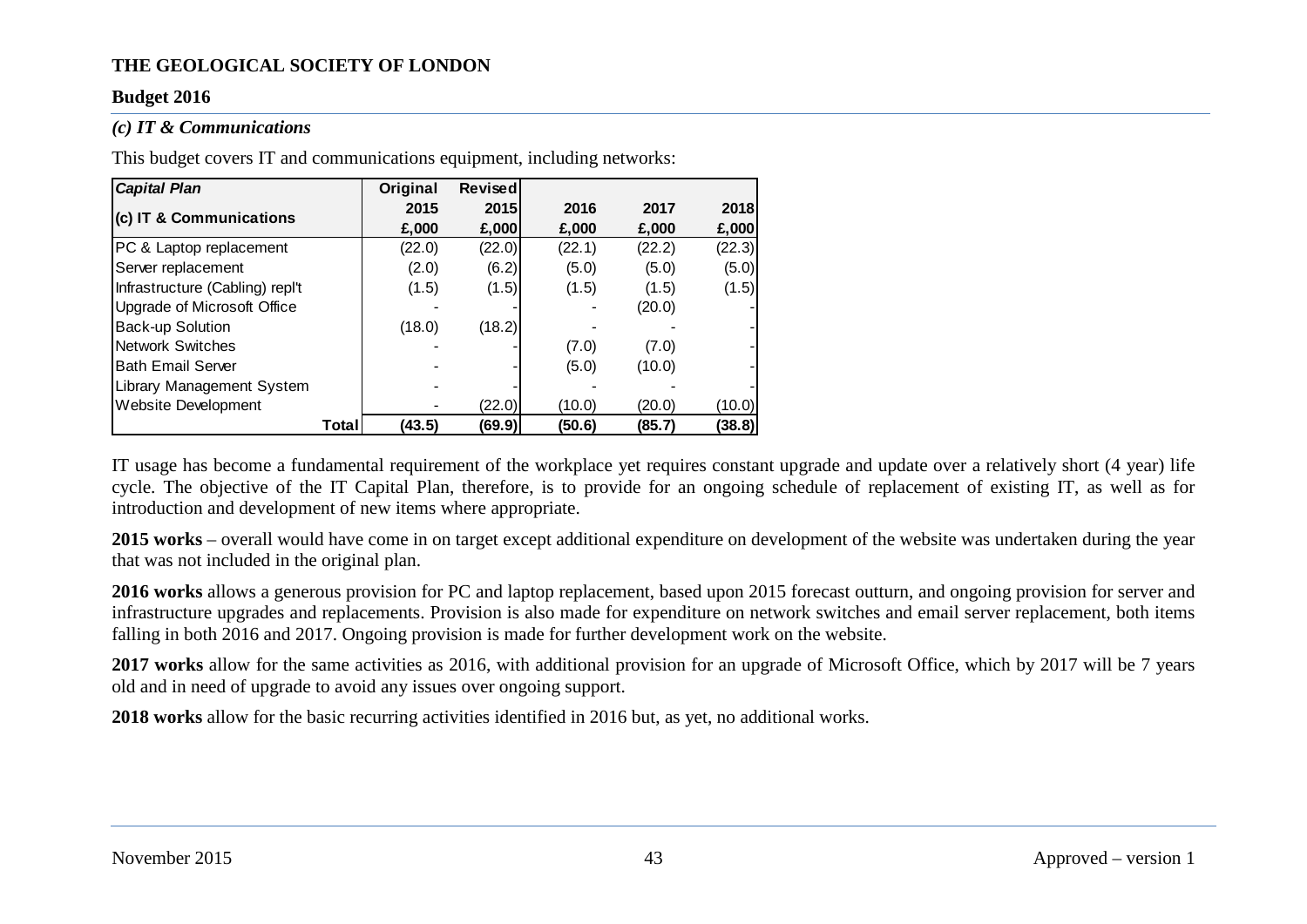#### **Budget 2016**

#### *(d) Major Projects*

The Society's major capital projects for 2016 and following years are as follows::

| <b>Capital Plan</b>    | Original                 | <b>Revised</b> |         |         |       |
|------------------------|--------------------------|----------------|---------|---------|-------|
|                        | 2015                     | <b>2015</b>    | 2016    | 2017    | 2018  |
| (d) Major Projects     | £.000                    | £,000          | £,000   | £,000   | E,000 |
| Finance / CRM project  | (180.0)                  | (40.0)         | (200.0) | (135.0) |       |
| Lyell Platform Upgrade | $\overline{\phantom{a}}$ |                | (110.0) | $\,$    |       |
| Total                  | (180.0)                  | (40.0)         | (310.0) | (135.0) | 0.0   |

**Finance / CRM Project** – a new project, previously approved by Council, and anticipated to take  $18 - 24$  months to complete from 2015 onwards. The timing of project start has been delayed by the need to recruit a Project Manager (the costs of whom are charged to this budget) – it is salary costs, therefore, that make up the charges shown in the revised 2015 column. Costs are only estimated at present, but capital hardware and software costs associated with the acquisition of the new system are likely to fall towards the front end of the project; the bulk of additional staffing and consultancy costs towards the back in the run-up to and support over go-live. The total anticipated expenditure over 3 years remains at £375k – the same total sum as approved in November 2014 as part of the 2015 budget.

**Lyell Platform Upgrade** – provision for upgrade of the software system used to provide access to the Lyell Collection. This is in line with a summary paper presented to FPC earlier this year and further discussions at PIC. Full, formal approval is yet to be granted but, as the potential costs are significant, the budget for 2016 provides for expenditure on the assumption that this will be granted. There is no immediate impact on the income and expenditure budget for 2016 should the project be deferred or not approved.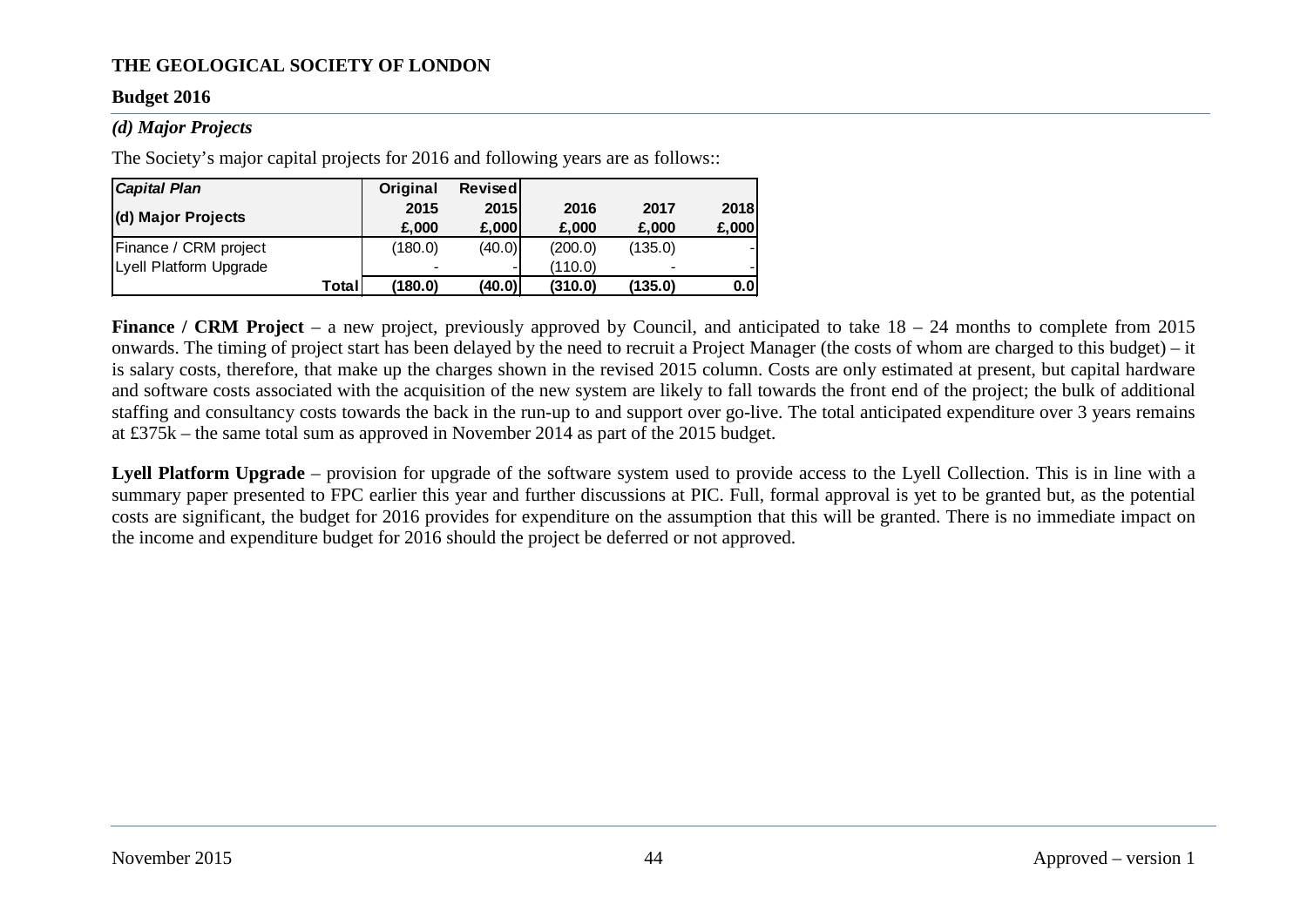#### **Budget 2016**

#### *(e) Library Acquisitions*

This budget covers the acquisition of materials for the Society's library collections:

| <b>Capital Plan</b>               | Original | Revised |         |         |         |
|-----------------------------------|----------|---------|---------|---------|---------|
| (e) Library Acquisitions          | 2015     | 2015    | 2016    | 2017    | 2018    |
|                                   | £,000    | £,000   | £,000   | £,000   | £,000   |
| Books - Physical                  | (2.0)    | (2.5)   | (2.0)   | (2.0)   | (2.1)   |
| Books - Electronic*               | (3.5)    | (3.5)   | (3.0)   | (3.1)   | (3.1)   |
| <b>Binding</b>                    | (7.0)    | (6.0)   | (6.5)   | (7.0)   | (7.0)   |
| Maps - Physical                   | (4.0)    | (3.3)   | (2.0)   | (2.1)   | (2.1)   |
| Maps - Electronic*                | (4.0)    | (4.0)   | (4.1)   | (4.3)   | (4.3)   |
| Maps - Preservation/ Digitization | (1.0)    | (0.3)   | (1.0)   | (1.1)   | (1.1)   |
| Periodicals - Physical            | (19.2)   | (14.9)  | (19.0)  | (18.8)  | (18.5)  |
| Periodicals - Electronic          | (117.9)  | (104.0) | (114.9) | (116.5) | (117.7) |
| Total                             | (158.6)  | (138.5) | (152.5) | (154.9) | (155.9) |

A sum is set aside annually from the anticipated revenue surplus to cover acquisition of library books, maps and periodicals. These are treated as capital items, recorded at cost value and depreciated over 20 years as Heritage Assets.

In previous years these assets have not been depreciated and their value accumulated on the balance sheet. Ongoing work with the auditor over the last year, however, has now reached a point where, with a high degree of certainty, the approach set out above can be applied from the end of the current year going forward. This will generate an additional charge to revenue of  $1/20<sup>th</sup>$  of the value of those assets acquired in the last 20 years (approximate value £1.5M), i.e. c.£81k. It will also remove just under £15M from the Society's balance sheet.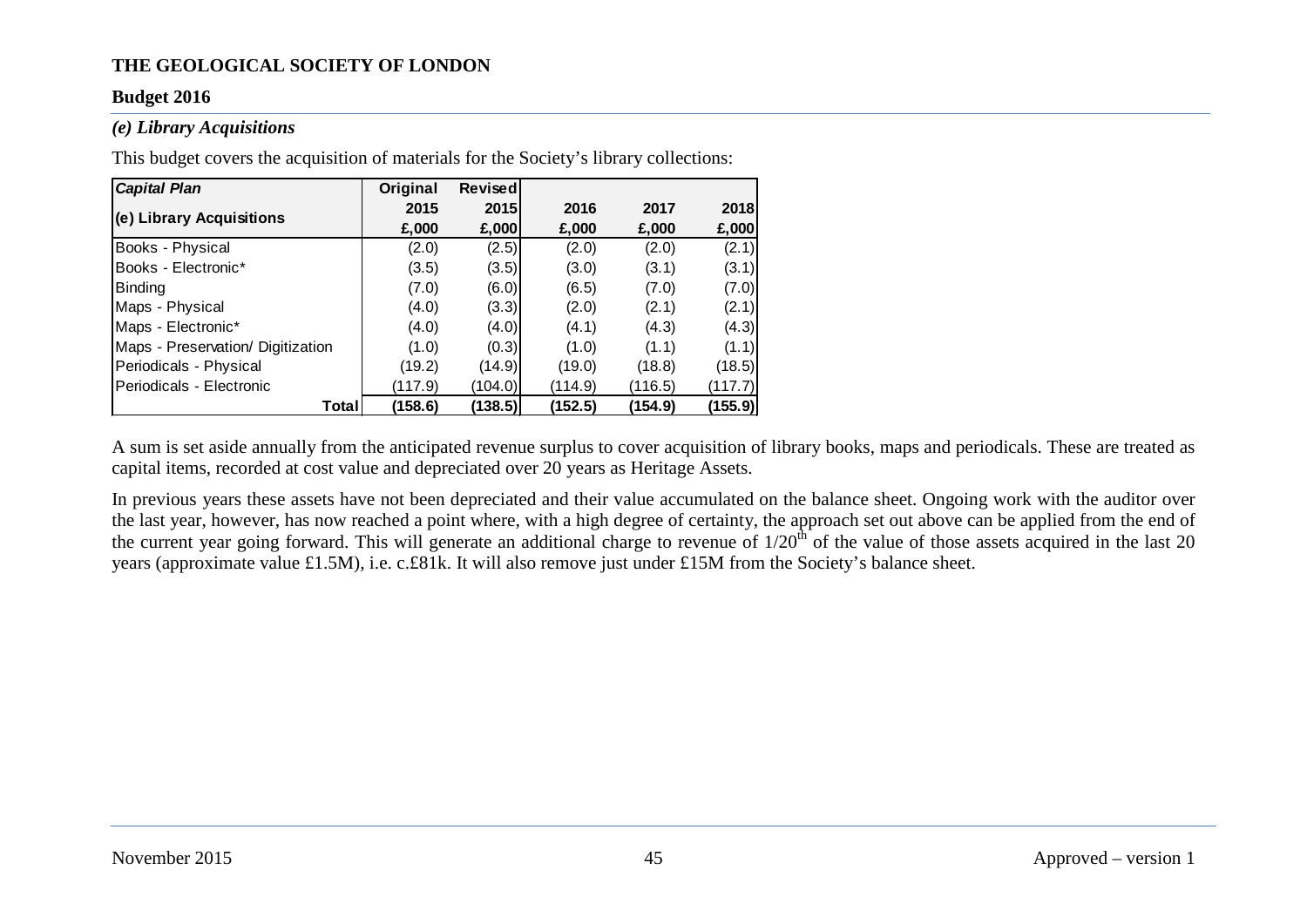#### **Budget 2016**

#### <span id="page-46-0"></span>**Funds & Reserves**

The Society's Reserves Policy remains:

- i. to set aside a contingency against the significant redecoration costs that the Society is obliged to meet, under the terms of its lease, in respect of Burlington House; and
- ii. to maintain a free reserve sufficient to cover one year of core operational expenditure, such contingency to be within a range of plus or minus 20% of that value.

Core operational expenditure is defined in the Financial Statements as the full cost of charitable expenditure including support and administration (i.e. total expenditure less room hire, catering, investment management and governance costs). The Free Reserve is the total value of unrestricted fund investments plus unrestricted net current assets. For the 2015 forecast and 2016 budgets these figures are estimated to be:

| <b>Free Reserve &amp; Core Operational Expenditure</b> | <b>Forecast</b> | <b>Budget</b> |
|--------------------------------------------------------|-----------------|---------------|
|                                                        | 2015            | 2016          |
|                                                        | £.000           | E,000         |
| <b>Free Reserve</b>                                    | 3,590.9         | 3,816.6       |
| Core Operational Expenditure                           | 4,933.3         | 5,159.6       |
| Free Reserve as % of Core Operational Expenditure      | 72.8%           | <b>74.0%</b>  |

Proposed usage of and contributions to reserves is summarized as follows:

| <b>Reserves Movements</b>           | <b>Original</b> | <b>Revised</b> | <b>Budget</b> |
|-------------------------------------|-----------------|----------------|---------------|
|                                     | 2015            | <b>2015</b>    | 2016          |
|                                     | £.000           | £.000          | £,000         |
| (a) General & Unrestricted Reserves | (379.6)         | (392.5)        | (225.7)       |
| (b) Restricted Reserves             | 141.9           | 181.2I         | 181.2         |
| <b>Total</b>                        | (237.7)         | (211.3)        | (44.5)        |

The most significant change in 2016 is an increase in funding from the general and unrestricted reserves, the details of which are provided in the following pages.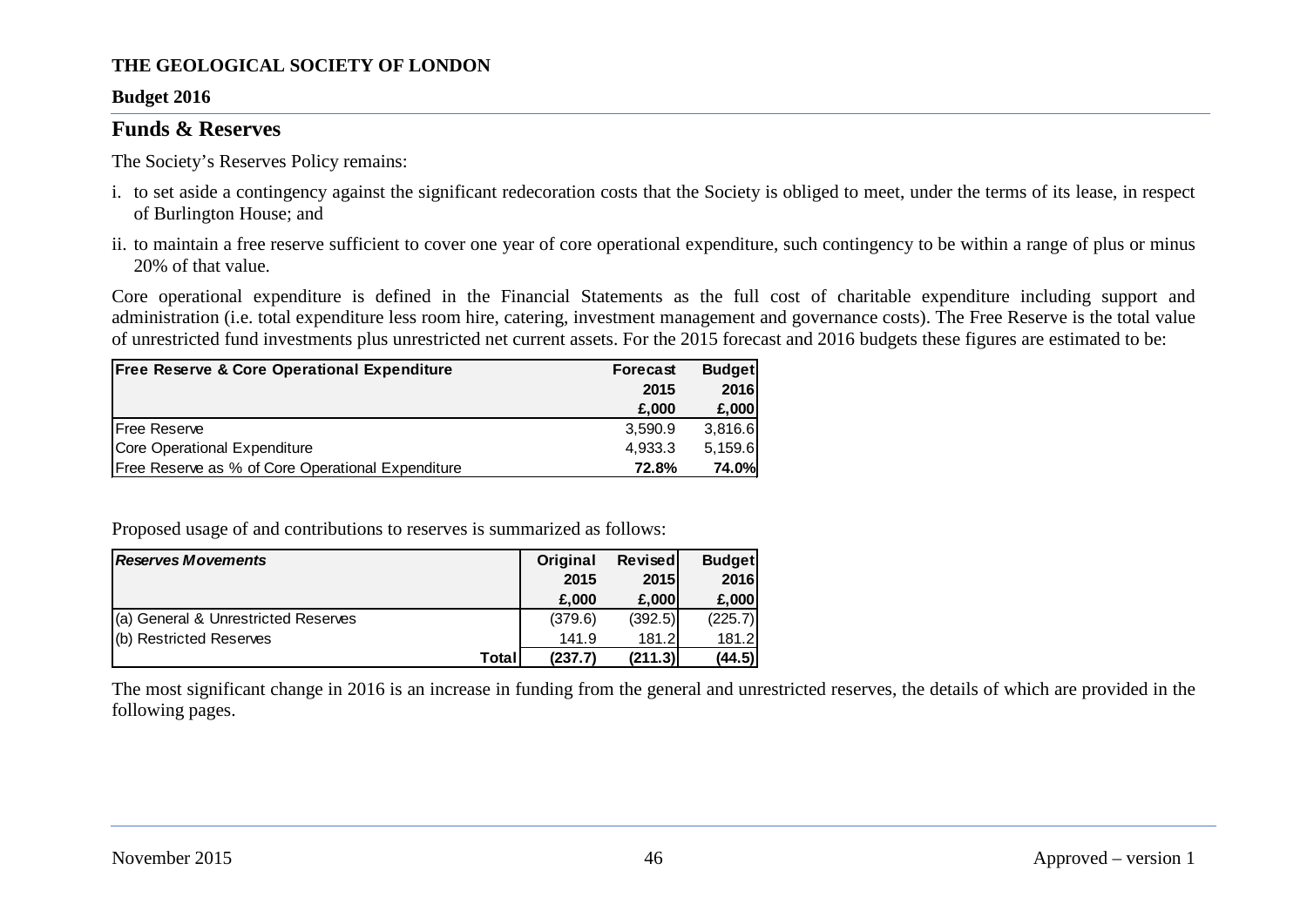#### **Budget 2016**

#### *(a) Transfers (to) / from General and Unrestricted Reserves*

Unrestricted reserves are partly invested in the portfolio managed for the Society by UBS and receive a share of investment income which increases their balances each quarter (primarily the Curry Fund). Only those transfers that have a direct effect on income and expenditure budgeting are shown below.

| <b>Reserves Movements</b>                    | Original | <b>Revised</b> | <b>Budget</b> |
|----------------------------------------------|----------|----------------|---------------|
| (a) General & Unrestricted Reserves          | 2015     | <b>2015</b>    | 2016          |
|                                              | £,000    | £,000          | E,000         |
| <b>Buildings Fund - Redecoration Reserve</b> | (140.0)  | (140.0)        | (140.0)       |
| <b>Buildings Fund - Additional Provision</b> | (250.0)  | (250.0)        | (250.0)       |
| Buildings Fund - funding of works            |          |                | 103.0         |
| <b>Bicentenary Project Fund</b>              | 33.2     | 20.3           | 20.3          |
| McKenzie Sponsorship draw-down               | 16.0     | 16.0           | 41.0          |
| <b>Other Free Reserves</b>                   | (38.8)   | (38.8)         |               |
| Total                                        | (379.6)  | (392.5)        | (225.7)       |

The **Building Fund** is shown on 3 lines to represent the following different movements:

- (i) **Redecoration Reserve** money put aside from surpluses to offset future maintenance and redecoration costs for Burlington House which arise from time to time under the terms of the current lease.
- (ii) **Additional Provision** extra money put aside against the uncertain outcome of current lease arbitration proceedings. This may be used to fund legal costs arising from this current activity or future costs associated with relocation should that eventuality become likely.
- (iii) **Funding of works** is the release of reserves to cover expected legal and maintenance costs in 2016.

The **Bicentenary Project Fund** contributes to the depreciation costs of the Lyell Room refurbishment – this line shows the estimated transfer from this fund to income and expenditure.

**McKenzie Sponsorship draw-down** represents income collected from sponsors in prior years and taken to reserves to offset future expenditure on this project. The amount released is equivalent to anticipated expenditure, there being no expectation of additional sponsorship income in 2016.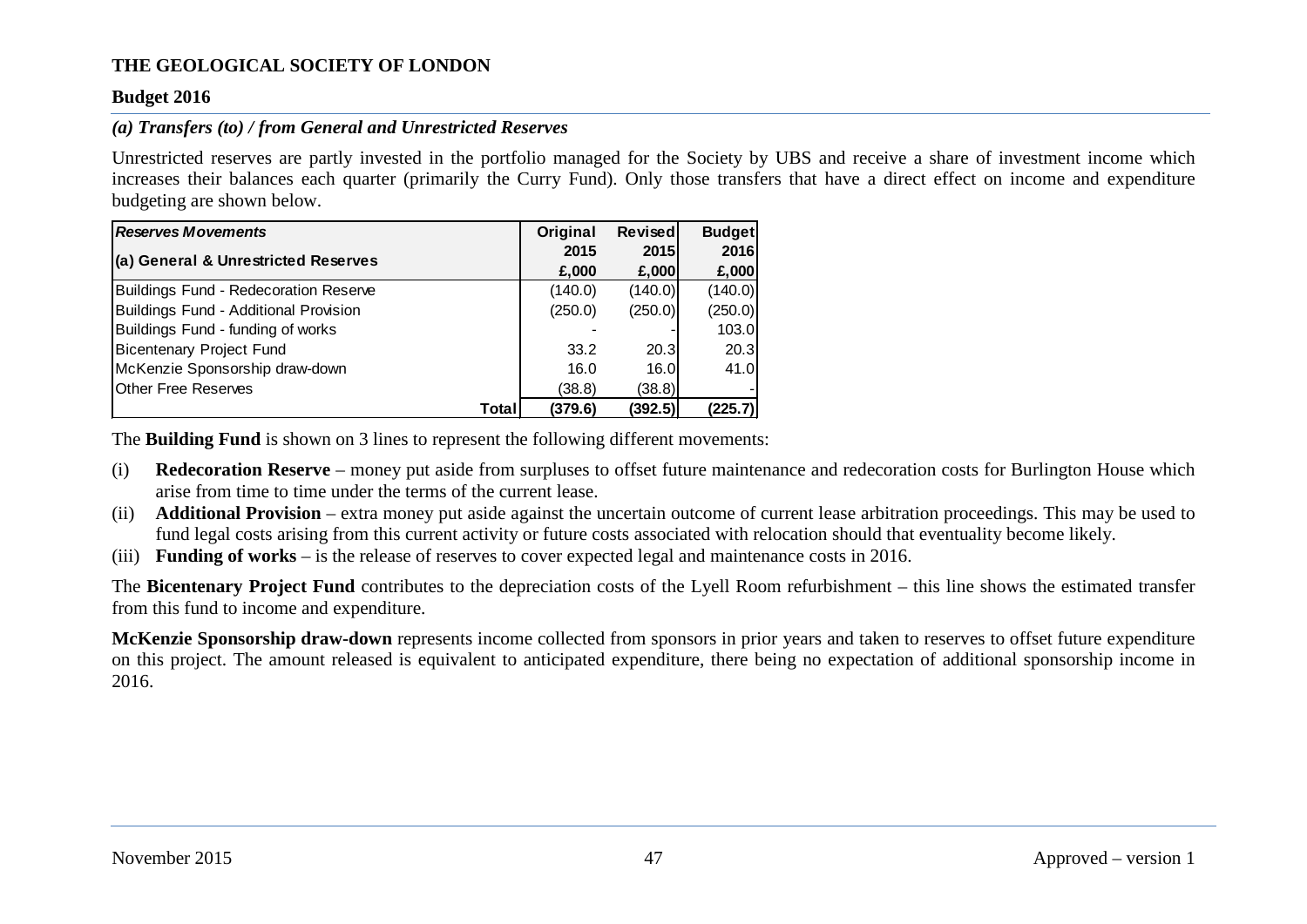#### **Budget 2016**

#### *(b) Transfers (to) / from Restricted Reserves*

Restricted reserves are invested in the portfolio managed for the Society by UBS and receive a share of investment income which increases their balances each quarter (primarily the Fermor Fund and Coke Funds). Only those transfers that have a direct effect on income and expenditure budgeting are shown below.

| <b>Reserves Movements</b> | Original | <b>Revised</b> | <b>Budget</b> |
|---------------------------|----------|----------------|---------------|
|                           | 2015     | <b>2015</b>    | 2016          |
| (b) Restricted Reserves   | £,000    | £,000          | E,000         |
| Bicentenary Fund          | 75.9     | 50.5           | 50.5          |
| lFermor Fund              | 62.0     | 125.0          | 125.0         |
| <b>Fossil Fish Fund</b>   | 4.0      | 5.8            | 5.8           |
| Total                     | 141.9    | 181.2          | 181.2         |

The **Bicentenary Fund** (which is distinct from Bicentenary Project Fund) covers the depreciation costs associated with the Council Room refurbishment - this line shows the estimated transfer from this fund to income and expenditure.

The **Fermor Fund** supports certain publishing activities (a proportion of journal costs and special publications) that meet specified criteria. The 2015 forecast outturn and 2016 estimate is based upon actual funding as incurred in the 2014 Financial Statements.

Work carried out on the Fossil Fish Archive is funded from donations made into the **Fossil Fish Fund**.